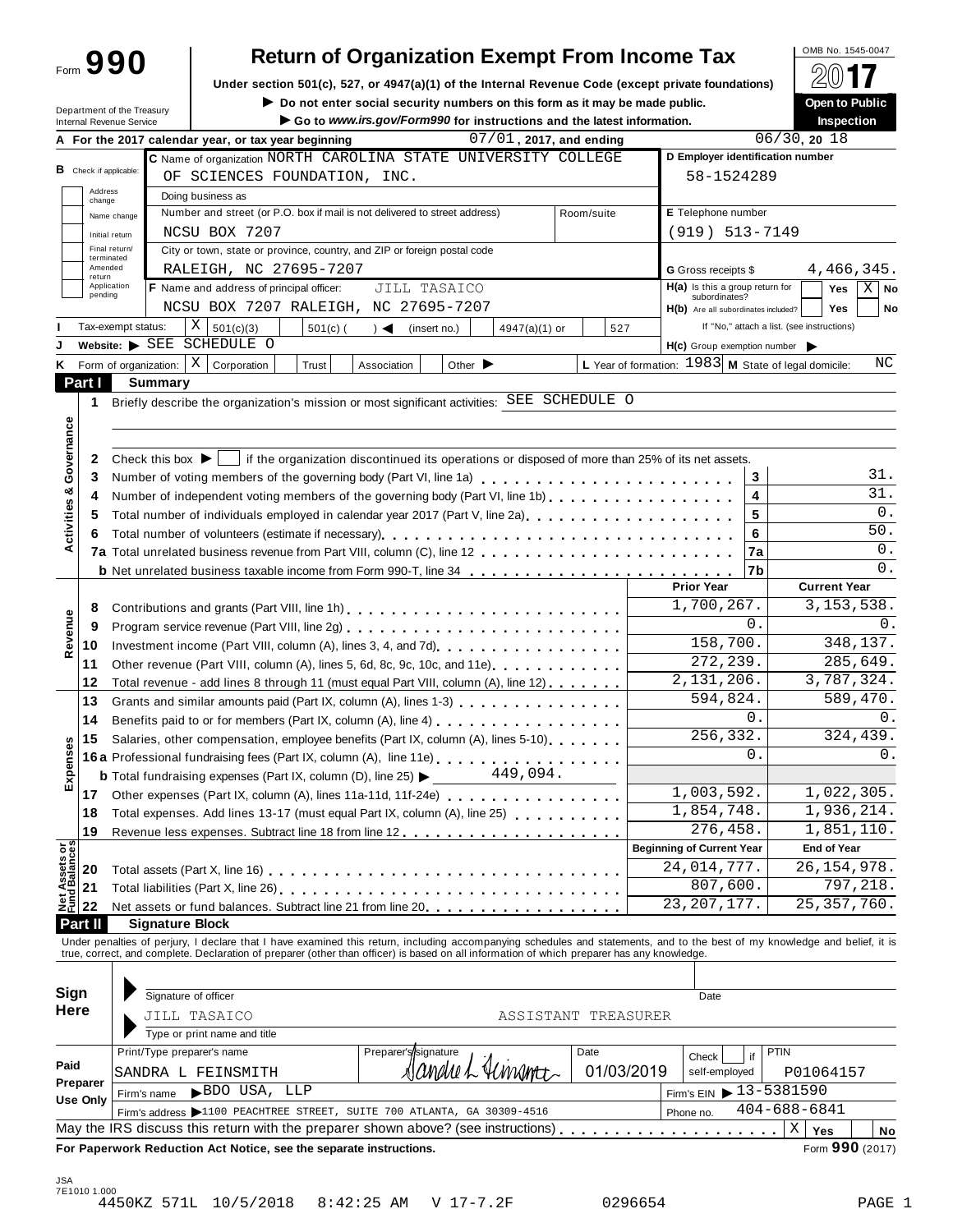## Form **8868**

# **Application for Automatic Extension of Time To File an Exempt Organization Return** (Rev. January 2017) OMB No. 1545-1709

Department of the Treasury<br>Department of the Treasury<br>Internal Revenue Service **CONFICE 1999 File a separate application for each return.**<br>Internal Revenue Service **CONFICE 1999 File a separate application for each return.** 

**Electronic filing** *(e-file)***.** You can electronically file Form 8868 to request a 6-month automatic extension of time to file any of the forms listed below with the exception of Form 8870, Information Return for Transfers Associated With Certain Personal Benefit Contracts, for which an extension request must be sent to the IRS in paper format (see instructions). For more details on the electronic filing of this form, visit *www.irs.gov/efile*, click on Charities & Non-Profits, and click on *e-file* for *Charities and Non-Profits.*

#### **Automatic 6-Month Extension of Time.** Only submit original (no copies needed).

All corporations required to file an income tax return other than Form 990-T (including 1120-C filers), partnerships, REMICs, and trusts must use Form 7004 to request an extension of time to file income tax returns.

|                                            |                                                                                                                    | Enter filer's identifying number, see instructions |
|--------------------------------------------|--------------------------------------------------------------------------------------------------------------------|----------------------------------------------------|
| Type or                                    | Name of exempt organization or other filer, see instructions.<br>NORTH CAROLINA STATE UNIVERSITY COLLEGE           | Employer identification number (EIN) or            |
| print                                      | OF SCIENCES FOUNDATION, INC.                                                                                       | 58-1524289                                         |
| File by the<br>due date for<br>filing your | Number, street, and room or suite no. If a P.O. box, see instructions.<br>NCSU BOX 7207                            | Social security number (SSN)                       |
| return. See<br>instructions.               | City, town or post office, state, and ZIP code. For a foreign address, see instructions.<br>RALEIGH, NC 27695-7207 |                                                    |

Enter the Return Code for the return that this application is for (file a separate application for each return)  $\dots \dots \dots$  $\begin{bmatrix} 0 & 1 \end{bmatrix}$ 

| Application                              |      | <b>Application</b>                | Return |
|------------------------------------------|------|-----------------------------------|--------|
| <b>Is For</b>                            | Code | <b>Is For</b>                     | Code   |
| Form 990 or Form 990-EZ                  | 01   | Form 990-T (corporation)          | 07     |
| Form 990-BL                              | 02   | l Form 1041-A                     | 08     |
| Form 4720 (individual)                   | 03   | Form 4720 (other than individual) | 09     |
| Form 990-PF                              | 04   | <b>Form 5227</b>                  | 10     |
| Form 990-T (sec. 401(a) or 408(a) trust) | 05   | Form 6069                         | 11     |
| Form 990-T (trust other than above)      | 06   | Form 8870                         | 12     |

 $\bullet$  The books are in the care of  $\triangleright$  MARY PELOQUIN-DODD

Telephone No.  $\triangleright$  919 513-7149<br>If the experiments of the state of the state of the state of the limit of  $\cdot$ If the organization does not have an office or place of business in the United States, check this box  $\Box$ If this is for a Group Return, enter the organization's four digit Group Exemption Number (GEN)  $\overline{\phantom{a}}$  for the organization's four digit Group Exemption Number (GEN) . If this is for the whole group, check this box  $\Box$ . If it is for part of the group, check this box  $\Box$  and attach a list with the names and EINs of all members the extension is for.

**1** I request an automatic 6-month extension of time until \_\_\_\_\_\_\_\_\_\_ for the organization named above. The extension is for the organization's return for: 05/15, 2019, to file the exempt organization return

|              | calendar year 20 _____ or<br>tax year beginning<br>07/01, 2017, and ending<br>$06/30$ , 20 18.                                                     |                 |  |    |  |  |  |
|--------------|----------------------------------------------------------------------------------------------------------------------------------------------------|-----------------|--|----|--|--|--|
| $\mathbf{2}$ | If the tax year entered in line 1 is for less than 12 months, check reason:<br>Initial return<br>Final return<br>Change in accounting period       |                 |  |    |  |  |  |
| За           | If this application is for Forms 990-BL, 990-PF, 990-T, 4720, or 6069, enter the tentative tax, less any                                           |                 |  |    |  |  |  |
|              | nonrefundable credits. See instructions.                                                                                                           | 3a S            |  | 0. |  |  |  |
| b            | If this application is for Forms 990-PF, 990-T, 4720, or 6069, enter any refundable credits and                                                    |                 |  |    |  |  |  |
|              | estimated tax payments made. Include any prior year overpayment allowed as a credit.                                                               | $3b$ $\vert$ \$ |  | 0. |  |  |  |
| C.           | <b>Balance due.</b> Subtract line 3b from line 3a. Include your payment with this form, if required, by using EFTPS                                |                 |  |    |  |  |  |
|              | (Electronic Federal Tax Payment System). See instructions.                                                                                         | $3c$ $s$        |  | 0. |  |  |  |
|              | Caution. If you are going to make an electronic funds withdrawal (direct debit) with this Form 8868, see Form 8453-EO and Form 8879-EO for payment |                 |  |    |  |  |  |

instructions.

**For Privacy Act and Paperwork Reduction Act Notice, see instructions.** Form **8868** (Rev. 1-2017)

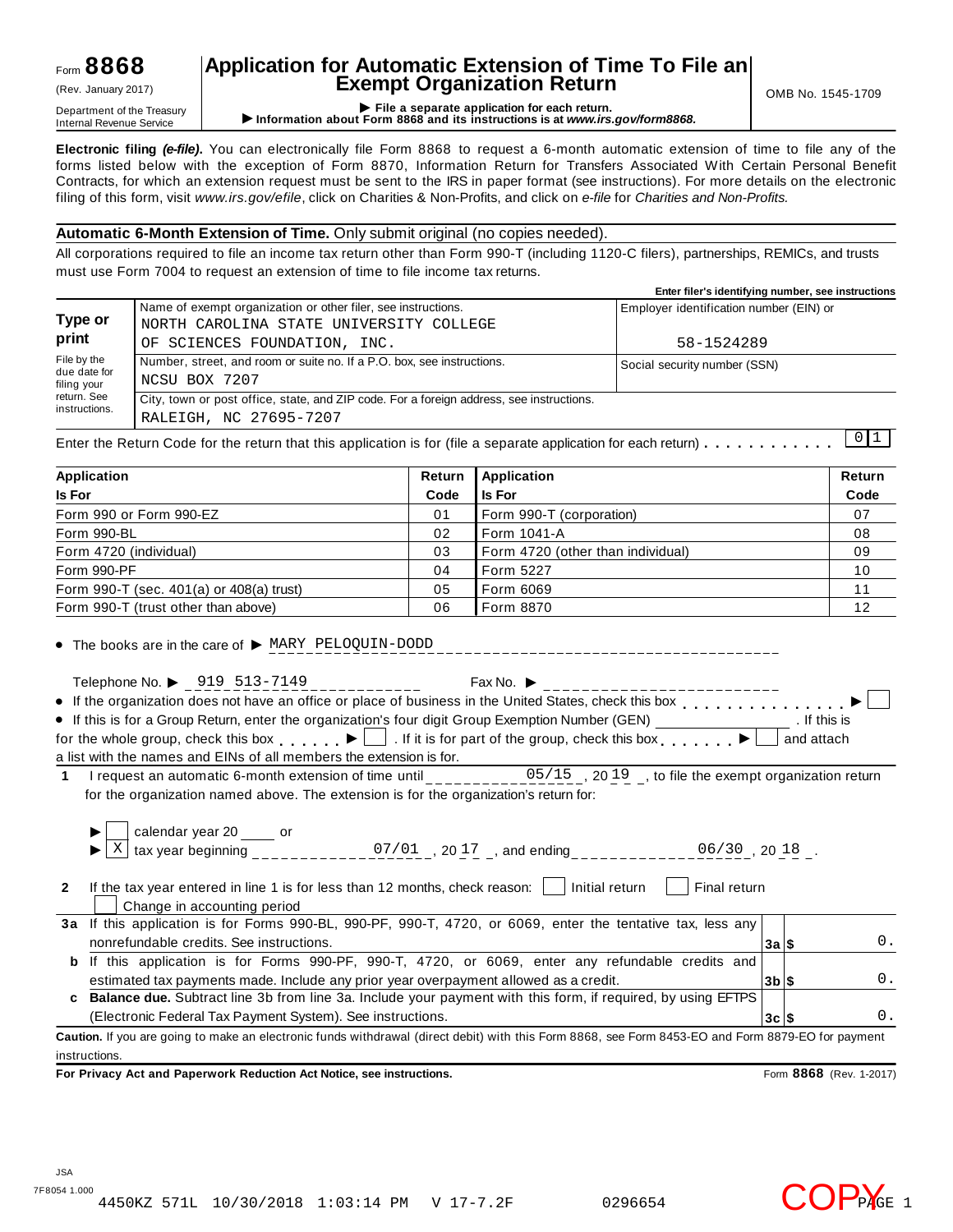|  | NORTH CAROLINA STATE UNIVERSITY COLLEGE | 58-1524289 |
|--|-----------------------------------------|------------|
|  |                                         |            |

|            | Form 990 (2017)                                                                                                                                                                                                                                                                                                                                   | Page 2                              |
|------------|---------------------------------------------------------------------------------------------------------------------------------------------------------------------------------------------------------------------------------------------------------------------------------------------------------------------------------------------------|-------------------------------------|
|            | Part III<br><b>Statement of Program Service Accomplishments</b>                                                                                                                                                                                                                                                                                   |                                     |
|            | 1 Briefly describe the organization's mission:                                                                                                                                                                                                                                                                                                    |                                     |
|            | PROVIDE FINANCIAL SUPPORT FOR ALL TYPES OF EDUCATION AND RESEARCH                                                                                                                                                                                                                                                                                 |                                     |
|            | WITHIN THE COLLEGE OF SCIENCES AT NORTH CAROLINA STATE UNIVERSITY.                                                                                                                                                                                                                                                                                |                                     |
|            |                                                                                                                                                                                                                                                                                                                                                   |                                     |
|            | Did the organization undertake any significant program services during the year which were not listed on the<br>If "Yes," describe these new services on Schedule O.<br>Did the organization cease conducting, or make significant changes in how it conducts, any program                                                                        | $ X $ No<br>Yes                     |
|            | If "Yes," describe these changes on Schedule O.                                                                                                                                                                                                                                                                                                   | $\lceil x \rceil$ No<br><b>Yes</b>  |
|            | 4 Describe the organization's program service accomplishments for each of its three largest program services, as measured by<br>expenses. Section $501(c)(3)$ and $501(c)(4)$ organizations are required to report the amount of grants and allocations to others,<br>the total expenses, and revenue, if any, for each program service reported. |                                     |
|            | 4a (Code:<br>) (Expenses $\$\$ 1, 360, 739. including grants of $\$$<br>PROVIDES FINANCIAL SUPPORT FOR ALL TYPES OF EDUCATION AND RESEARCH                                                                                                                                                                                                        | 589, 470. ) (Revenue \$             |
|            | WITHIN THE COLLEGE OF SCIENCES AT NORTH CAROLINA STATE UNIVERSITY.                                                                                                                                                                                                                                                                                |                                     |
|            |                                                                                                                                                                                                                                                                                                                                                   |                                     |
|            |                                                                                                                                                                                                                                                                                                                                                   |                                     |
|            |                                                                                                                                                                                                                                                                                                                                                   |                                     |
|            |                                                                                                                                                                                                                                                                                                                                                   |                                     |
|            |                                                                                                                                                                                                                                                                                                                                                   |                                     |
|            |                                                                                                                                                                                                                                                                                                                                                   |                                     |
|            |                                                                                                                                                                                                                                                                                                                                                   |                                     |
|            | 4b (Code: ) (Expenses \$                                                                                                                                                                                                                                                                                                                          | including grants of \$ (Revenue \$) |
|            |                                                                                                                                                                                                                                                                                                                                                   |                                     |
|            |                                                                                                                                                                                                                                                                                                                                                   |                                     |
|            |                                                                                                                                                                                                                                                                                                                                                   |                                     |
|            |                                                                                                                                                                                                                                                                                                                                                   |                                     |
|            |                                                                                                                                                                                                                                                                                                                                                   |                                     |
|            |                                                                                                                                                                                                                                                                                                                                                   |                                     |
|            |                                                                                                                                                                                                                                                                                                                                                   |                                     |
|            |                                                                                                                                                                                                                                                                                                                                                   |                                     |
|            |                                                                                                                                                                                                                                                                                                                                                   |                                     |
|            | 4c (Code: ) (Expenses \$ including grants of \$ _ _ _ _ _ _ _ _ ) (Revenue \$                                                                                                                                                                                                                                                                     |                                     |
|            |                                                                                                                                                                                                                                                                                                                                                   |                                     |
|            |                                                                                                                                                                                                                                                                                                                                                   |                                     |
|            |                                                                                                                                                                                                                                                                                                                                                   |                                     |
|            |                                                                                                                                                                                                                                                                                                                                                   |                                     |
|            |                                                                                                                                                                                                                                                                                                                                                   |                                     |
|            |                                                                                                                                                                                                                                                                                                                                                   |                                     |
|            |                                                                                                                                                                                                                                                                                                                                                   |                                     |
|            |                                                                                                                                                                                                                                                                                                                                                   |                                     |
|            |                                                                                                                                                                                                                                                                                                                                                   |                                     |
|            | 4d Other program services (Describe in Schedule O.)                                                                                                                                                                                                                                                                                               |                                     |
|            | (Expenses \$<br>including grants of \$<br>4e Total program service expenses > 1,360,739.                                                                                                                                                                                                                                                          | ) (Revenue \$                       |
| <b>JSA</b> | 7E1020 1.000                                                                                                                                                                                                                                                                                                                                      | Form 990 (2017)                     |
|            | 4450KZ 571L 10/5/2018<br>8:45:10 AM V 17-7.2F                                                                                                                                                                                                                                                                                                     | 0296654<br>PAGE 2                   |
|            |                                                                                                                                                                                                                                                                                                                                                   |                                     |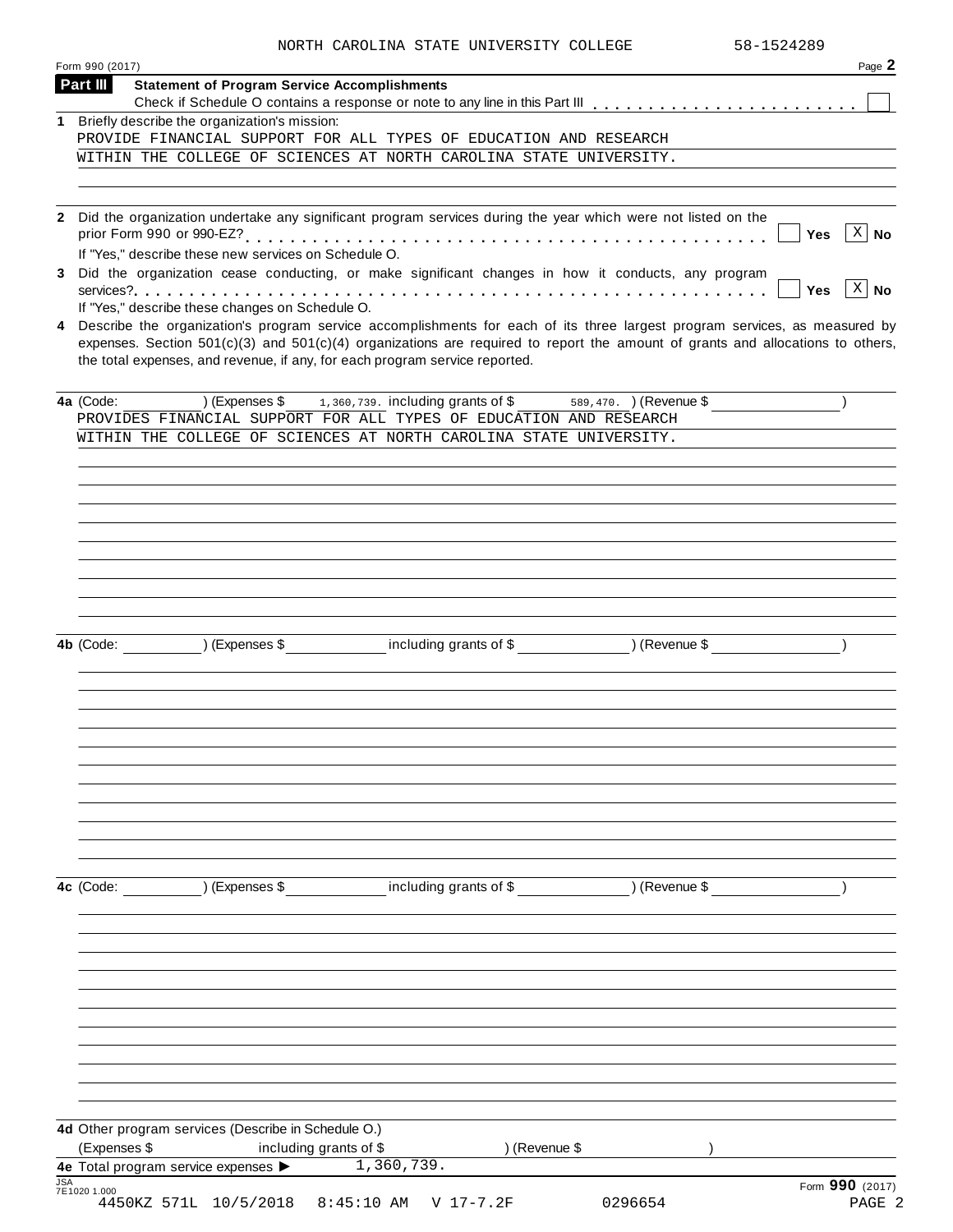|         | Form 990 (2017)                                                                                                                                                                                                                                                                                                                                                                               |                 |             | Page 3 |
|---------|-----------------------------------------------------------------------------------------------------------------------------------------------------------------------------------------------------------------------------------------------------------------------------------------------------------------------------------------------------------------------------------------------|-----------------|-------------|--------|
| Part IV | <b>Checklist of Required Schedules</b>                                                                                                                                                                                                                                                                                                                                                        |                 |             |        |
|         |                                                                                                                                                                                                                                                                                                                                                                                               |                 | Yes         | No     |
| 1       | Is the organization described in section $501(c)(3)$ or $4947(a)(1)$ (other than a private foundation)? If "Yes,"                                                                                                                                                                                                                                                                             |                 |             |        |
|         |                                                                                                                                                                                                                                                                                                                                                                                               | 1               | Χ           |        |
| 2       | Is the organization required to complete Schedule B, Schedule of Contributors (see instructions)?.                                                                                                                                                                                                                                                                                            | $\mathbf{2}$    | $\mathbf X$ |        |
| 3       | Did the organization engage in direct or indirect political campaign activities on behalf of or in opposition to                                                                                                                                                                                                                                                                              |                 |             |        |
|         | candidates for public office? If "Yes," complete Schedule C, Part I.                                                                                                                                                                                                                                                                                                                          | 3               |             | Χ      |
| 4       | Section 501(c)(3) organizations. Did the organization engage in lobbying activities, or have a section 501(h)                                                                                                                                                                                                                                                                                 |                 |             |        |
|         |                                                                                                                                                                                                                                                                                                                                                                                               | $\overline{4}$  |             | Χ      |
| 5       | Is the organization a section $501(c)(4)$ , $501(c)(5)$ , or $501(c)(6)$ organization that receives membership dues,                                                                                                                                                                                                                                                                          |                 |             |        |
|         | assessments, or similar amounts as defined in Revenue Procedure 98-19? If "Yes," complete Schedule C,                                                                                                                                                                                                                                                                                         |                 |             |        |
|         |                                                                                                                                                                                                                                                                                                                                                                                               | 5               |             | Χ      |
| 6       | Did the organization maintain any donor advised funds or any similar funds or accounts for which donors                                                                                                                                                                                                                                                                                       |                 |             |        |
|         | have the right to provide advice on the distribution or investment of amounts in such funds or accounts? If                                                                                                                                                                                                                                                                                   |                 |             |        |
|         | "Yes," complete Schedule D, Part $l_1, \ldots, l_k, \ldots, l_k, \ldots, l_k, \ldots, l_k, \ldots, l_k, \ldots, l_k, \ldots, l_k, \ldots, l_k, \ldots, l_k, \ldots, l_k, \ldots, l_k, \ldots, l_k, \ldots, l_k, \ldots, l_k, \ldots, l_k, \ldots, l_k, \ldots, l_k, \ldots, l_k, \ldots, l_k, \ldots, l_k, \ldots, l_k, \ldots, l_k, \ldots, l_k, \ldots, l_k, \ldots, l_k, \ldots, l_k, \ld$ | 6               |             | Χ      |
| 7       | Did the organization receive or hold a conservation easement, including easements to preserve open space,                                                                                                                                                                                                                                                                                     |                 |             |        |
|         | the environment, historic land areas, or historic structures? If "Yes," complete Schedule D, Part II.                                                                                                                                                                                                                                                                                         | $\overline{7}$  |             | Χ      |
| 8       | Did the organization maintain collections of works of art, historical treasures, or other similar assets? If "Yes,"                                                                                                                                                                                                                                                                           |                 |             |        |
|         |                                                                                                                                                                                                                                                                                                                                                                                               | 8               |             | Χ      |
| 9       | Did the organization report an amount in Part X, line 21, for escrow or custodial account liability, serve as a                                                                                                                                                                                                                                                                               |                 |             |        |
|         | custodian for amounts not listed in Part X; or provide credit counseling, debt management, credit repair, or                                                                                                                                                                                                                                                                                  |                 |             |        |
|         |                                                                                                                                                                                                                                                                                                                                                                                               | 9               |             | Χ      |
| 10      | Did the organization, directly or through a related organization, hold assets in temporarily restricted                                                                                                                                                                                                                                                                                       |                 |             |        |
|         | endowments, permanent endowments, or quasi-endowments? If "Yes," complete Schedule D, Part V.                                                                                                                                                                                                                                                                                                 | 10              | Χ           |        |
| 11      | If the organization's answer to any of the following questions is "Yes," then complete Schedule D, Parts VI,                                                                                                                                                                                                                                                                                  |                 |             |        |
|         | VII, VIII, IX, or X as applicable.                                                                                                                                                                                                                                                                                                                                                            |                 |             |        |
|         | a Did the organization report an amount for land, buildings, and equipment in Part X, line 10? If "Yes,"                                                                                                                                                                                                                                                                                      |                 |             |        |
|         |                                                                                                                                                                                                                                                                                                                                                                                               | 11a             | Χ           |        |
|         | <b>b</b> Did the organization report an amount for investments-other securities in Part X, line 12 that is 5% or more                                                                                                                                                                                                                                                                         |                 |             |        |
|         |                                                                                                                                                                                                                                                                                                                                                                                               | 11 <sub>b</sub> | Χ           |        |
|         | c Did the organization report an amount for investments-program related in Part X, line 13 that is 5% or more                                                                                                                                                                                                                                                                                 |                 |             |        |
|         |                                                                                                                                                                                                                                                                                                                                                                                               | 11c             |             | Χ      |
|         | d Did the organization report an amount for other assets in Part X, line 15 that is 5% or more of its total assets                                                                                                                                                                                                                                                                            |                 |             |        |
|         | reported in Part X, line 16? If "Yes," complete Schedule D, Part IX.                                                                                                                                                                                                                                                                                                                          | 11d             |             | Χ      |
|         | e Did the organization report an amount for other liabilities in Part X, line 25? If "Yes," complete Schedule D, Part X                                                                                                                                                                                                                                                                       | 11e             | Χ           |        |
|         | f Did the organization's separate or consolidated financial statements for the tax year include a footnote that addresses                                                                                                                                                                                                                                                                     |                 |             |        |
|         | the organization's liability for uncertain tax positions under FIN 48 (ASC 740)? If "Yes," complete Schedule D, Part X                                                                                                                                                                                                                                                                        | 11f             | Χ           |        |
|         | 12a Did the organization obtain separate, independent audited financial statements for the tax year? If "Yes," complete                                                                                                                                                                                                                                                                       |                 |             |        |
|         |                                                                                                                                                                                                                                                                                                                                                                                               | 12a             | Χ           |        |
|         | <b>b</b> Was the organization included in consolidated, independent audited financial statements for the tax year? If                                                                                                                                                                                                                                                                         |                 |             |        |
|         | "Yes," and if the organization answered "No" to line 12a, then completing Schedule D, Parts XI and XII is optional .                                                                                                                                                                                                                                                                          | 12 <sub>b</sub> |             | Χ      |
| 13      | Is the organization a school described in section $170(b)(1)(A)(ii)?$ If "Yes," complete Schedule E.                                                                                                                                                                                                                                                                                          | 13              |             | Χ      |
|         | 14a Did the organization maintain an office, employees, or agents outside of the United States?.                                                                                                                                                                                                                                                                                              | 14a             |             | X      |
|         | <b>b</b> Did the organization have aggregate revenues or expenses of more than \$10,000 from grantmaking,                                                                                                                                                                                                                                                                                     |                 |             |        |
|         | fundraising, business, investment, and program service activities outside the United States, or aggregate                                                                                                                                                                                                                                                                                     |                 |             |        |
|         | foreign investments valued at \$100,000 or more? If "Yes," complete Schedule F, Parts I and IV                                                                                                                                                                                                                                                                                                | 14 <sub>b</sub> |             | Χ      |
| 15      | Did the organization report on Part IX, column (A), line 3, more than \$5,000 of grants or other assistance to or                                                                                                                                                                                                                                                                             |                 |             |        |
|         |                                                                                                                                                                                                                                                                                                                                                                                               | 15              |             | Χ      |
| 16      | Did the organization report on Part IX, column (A), line 3, more than \$5,000 of aggregate grants or other                                                                                                                                                                                                                                                                                    |                 |             |        |
|         | assistance to or for foreign individuals? If "Yes," complete Schedule F, Parts III and IV                                                                                                                                                                                                                                                                                                     | 16              |             | Χ      |
| 17      | Did the organization report a total of more than \$15,000 of expenses for professional fundraising services on                                                                                                                                                                                                                                                                                |                 |             |        |
|         | Part IX, column (A), lines 6 and 11e? If "Yes," complete Schedule G, Part I (see instructions)                                                                                                                                                                                                                                                                                                | 17              |             | Χ      |
| 18      | Did the organization report more than \$15,000 total of fundraising event gross income and contributions on                                                                                                                                                                                                                                                                                   |                 |             |        |
|         |                                                                                                                                                                                                                                                                                                                                                                                               | 18              |             | Χ      |
| 19      | Did the organization report more than \$15,000 of gross income from gaming activities on Part VIII, line 9a?                                                                                                                                                                                                                                                                                  |                 |             |        |
|         |                                                                                                                                                                                                                                                                                                                                                                                               | 19              |             | Χ      |

Form **990** (2017)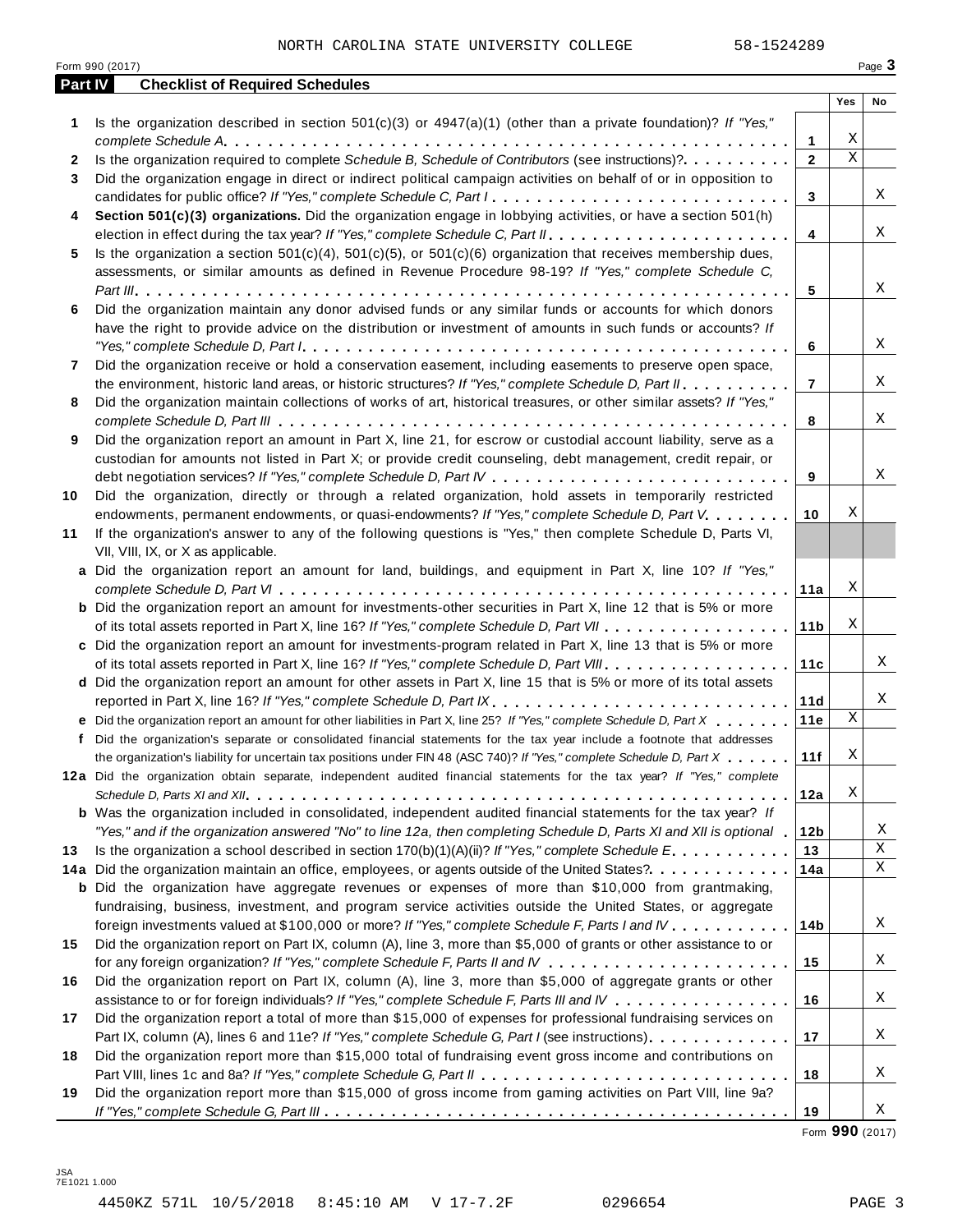Form <sup>990</sup> (2017) Page **4**

| Part IV | <b>Checklist of Required Schedules (continued)</b>                                                                                  |                 |     |    |
|---------|-------------------------------------------------------------------------------------------------------------------------------------|-----------------|-----|----|
|         |                                                                                                                                     |                 | Yes | No |
| 20a     | Did the organization operate one or more hospital facilities? If "Yes," complete Schedule H.                                        | 20a             |     | X  |
| b       | If "Yes" to line 20a, did the organization attach a copy of its audited financial statements to this return?                        | 20 <sub>b</sub> |     |    |
| 21      | Did the organization report more than \$5,000 of grants or other assistance to any domestic organization or                         |                 |     |    |
|         | domestic government on Part IX, column (A), line 1? If "Yes," complete Schedule I, Parts I and II.                                  | 21              | Χ   |    |
| 22      | Did the organization report more than \$5,000 of grants or other assistance to or for domestic individuals on                       |                 |     |    |
|         | Part IX, column (A), line 2? If "Yes," complete Schedule I, Parts I and III.                                                        | 22              |     | X  |
| 23      | Did the organization answer "Yes" to Part VII, Section A, line 3, 4, or 5 about compensation of the                                 |                 |     |    |
|         | organization's current and former officers, directors, trustees, key employees, and highest compensated                             |                 |     |    |
|         |                                                                                                                                     | 23              | Χ   |    |
| 24 a    | Did the organization have a tax-exempt bond issue with an outstanding principal amount of more than                                 |                 |     |    |
|         | \$100,000 as of the last day of the year, that was issued after December 31, 2002? If "Yes," answer lines 24b                       |                 |     |    |
|         | through 24d and complete Schedule K. If "No," go to line 25a                                                                        | 24a             |     | Χ  |
| b       | Did the organization invest any proceeds of tax-exempt bonds beyond a temporary period exception?                                   | 24b             |     |    |
| c       | Did the organization maintain an escrow account other than a refunding escrow at any time during the year                           |                 |     |    |
|         |                                                                                                                                     | 24c             |     |    |
| d       | Did the organization act as an "on behalf of" issuer for bonds outstanding at any time during the year?                             | 24d             |     |    |
| 25 a    | Section 501(c)(3), 501(c)(4), and 501(c)(29) organizations. Did the organization engage in an excess benefit                        |                 |     |    |
|         | transaction with a disqualified person during the year? If "Yes," complete Schedule L, Part $l_1, \ldots, l_l, l_l$                 | 25a             |     | Χ  |
| b       | Is the organization aware that it engaged in an excess benefit transaction with a disqualified person in a prior                    |                 |     |    |
|         | year, and that the transaction has not been reported on any of the organization's prior Forms 990 or 990-EZ?                        |                 |     |    |
|         |                                                                                                                                     | 25 <sub>b</sub> |     | X  |
| 26      | Did the organization report any amount on Part X, line 5, 6, or 22 for receivables from or payables to any                          |                 |     |    |
|         | current or former officers, directors, trustees, key employees, highest compensated employees, or                                   |                 |     |    |
|         |                                                                                                                                     | 26              |     | X  |
| 27      | Did the organization provide a grant or other assistance to an officer, director, trustee, key employee,                            |                 |     |    |
|         | substantial contributor or employee thereof, a grant selection committee member, or to a 35% controlled                             |                 |     |    |
|         | entity or family member of any of these persons? If "Yes," complete Schedule L, Part III.                                           | 27              |     | Χ  |
| 28      | Was the organization a party to a business transaction with one of the following parties (see Schedule L,                           |                 |     |    |
|         | Part IV instructions for applicable filing thresholds, conditions, and exceptions):                                                 |                 |     |    |
| а       | A current or former officer, director, trustee, or key employee? If "Yes," complete Schedule L, Part IV                             | 28a             |     | Χ  |
| b       | A family member of a current or former officer, director, trustee, or key employee? If "Yes," complete                              |                 |     |    |
|         |                                                                                                                                     | 28b             |     | Χ  |
| c       | An entity of which a current or former officer, director, trustee, or key employee (or a family member thereof)                     |                 |     |    |
|         | was an officer, director, trustee, or direct or indirect owner? If "Yes," complete Schedule L, Part IV.                             | 28c             |     | Χ  |
| 29      | Did the organization receive more than \$25,000 in non-cash contributions? If "Yes," complete Schedule M.                           | 29              | Χ   |    |
| 30      | Did the organization receive contributions of art, historical treasures, or other similar assets, or qualified                      |                 |     |    |
|         |                                                                                                                                     | 30              |     | Χ  |
| 31      | Did the organization liquidate, terminate, or dissolve and cease operations? If "Yes," complete Schedule N,                         |                 |     |    |
|         |                                                                                                                                     | 31              |     | Χ  |
| 32      | Did the organization sell, exchange, dispose of, or transfer more than 25% of its net assets? If "Yes,"                             |                 |     |    |
|         |                                                                                                                                     | 32              |     | Χ  |
| 33      | Did the organization own 100% of an entity disregarded as separate from the organization under Regulations                          |                 |     |    |
|         | sections 301.7701-2 and 301.7701-3? If "Yes," complete Schedule R, Part $l_1, \ldots, l_l, l_l, \ldots, l_l, l_l, \ldots, l_l, l_l$ | 33              |     | Χ  |
| 34      | Was the organization related to any tax-exempt or taxable entity? If "Yes," complete Schedule R, Part II, III,                      |                 |     |    |
|         |                                                                                                                                     | 34              | Χ   |    |
| 35a     | Did the organization have a controlled entity within the meaning of section $512(b)(13)? \ldots \ldots \ldots \ldots$               | 35a             |     | X  |
| b       | If "Yes" to line 35a, did the organization receive any payment from or engage in any transaction with a                             |                 |     |    |
|         | controlled entity within the meaning of section 512(b)(13)? If "Yes," complete Schedule R, Part V, line 2                           | 35 <sub>b</sub> |     |    |
| 36      | Section 501(c)(3) organizations. Did the organization make any transfers to an exempt non-charitable                                |                 |     |    |
|         |                                                                                                                                     | 36              |     | Χ  |
| 37      | Did the organization conduct more than 5% of its activities through an entity that is not a related organization                    |                 |     |    |
|         | and that is treated as a partnership for federal income tax purposes? If "Yes," complete Schedule R,                                |                 |     |    |
|         |                                                                                                                                     | 37              |     | Χ  |
| 38      | Did the organization complete Schedule O and provide explanations in Schedule O for Part VI, lines 11b and                          |                 |     |    |
|         | 19? Note. All Form 990 filers are required to complete Schedule O.                                                                  | 38              | Χ   |    |

Form **990** (2017)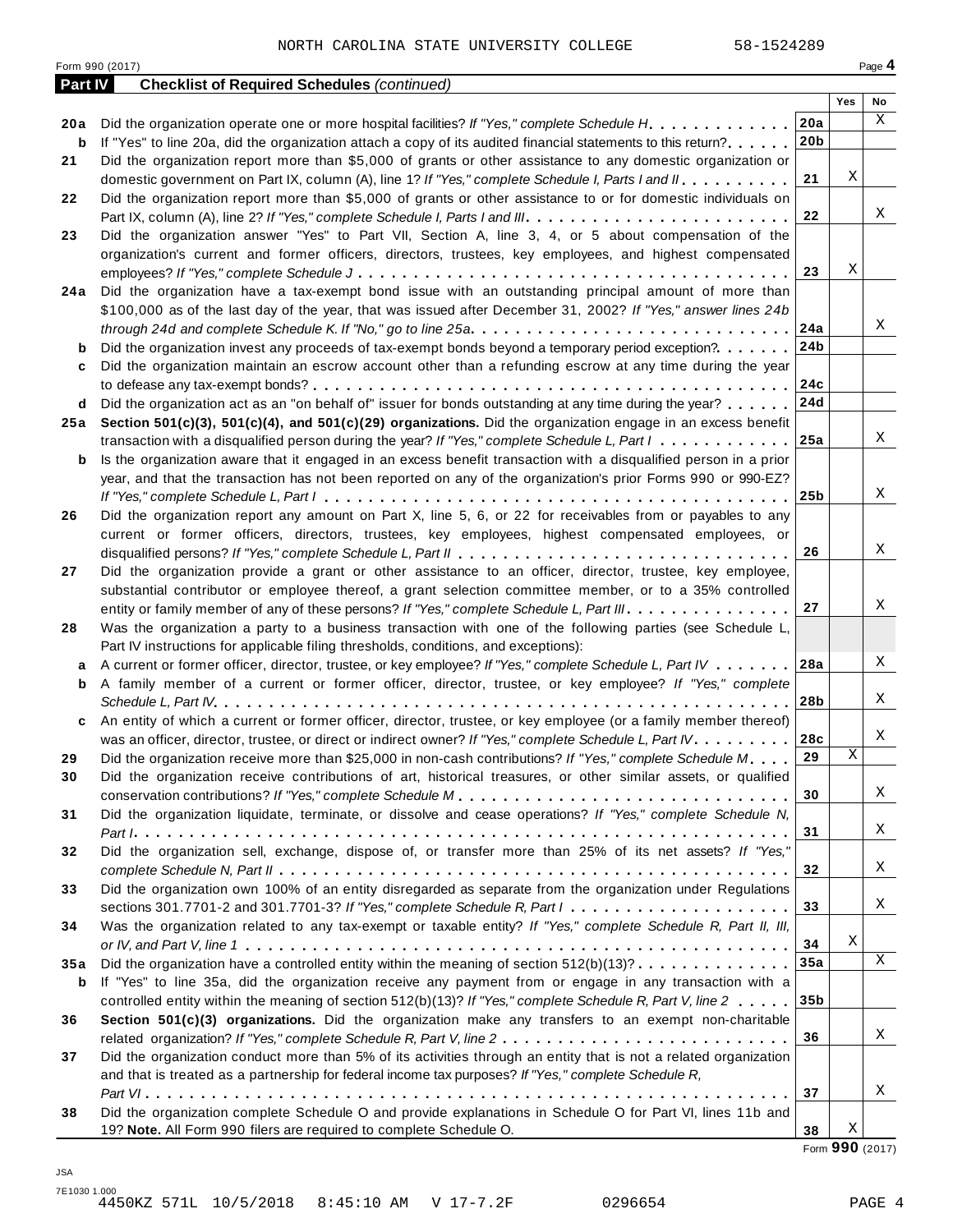NORTH CAROLINA STATE UNIVERSITY COLLEGE 58-1524289

Form <sup>990</sup> (2017) Page **5**

| <b>Part V</b> | <b>Statements Regarding Other IRS Filings and Tax Compliance</b>                                                                        |                |                 |    |
|---------------|-----------------------------------------------------------------------------------------------------------------------------------------|----------------|-----------------|----|
|               | Check if Schedule O contains a response or note to any line in this Part $V_1, \ldots, V_k, \ldots, V_k, \ldots$                        |                |                 |    |
|               |                                                                                                                                         |                | Yes             | No |
|               | 1a<br>1a Enter the number reported in Box 3 of Form 1096. Enter -0- if not applicable<br>$0$ .                                          |                |                 |    |
|               | 1b<br><b>b</b> Enter the number of Forms W-2G included in line 1a. Enter -0- if not applicable                                          |                |                 |    |
|               | c Did the organization comply with backup withholding rules for reportable payments to vendors and                                      |                |                 |    |
|               |                                                                                                                                         | 1c             | Χ               |    |
|               | 2a Enter the number of employees reported on Form W-3, Transmittal of Wage and Tax                                                      |                |                 |    |
|               | 0.<br>2a<br>Statements, filed for the calendar year ending with or within the year covered by this return.                              |                |                 |    |
|               | <b>b</b> If at least one is reported on line 2a, did the organization file all required federal employment tax returns?                 | 2b             |                 |    |
|               | Note. If the sum of lines 1a and 2a is greater than 250, you may be required to e-file (see instructions)                               |                |                 |    |
|               | 3a Did the organization have unrelated business gross income of \$1,000 or more during the year?                                        | 3a             |                 | Χ  |
|               | <b>b</b> If "Yes," has it filed a Form 990-T for this year? If "No" to line 3b, provide an explanation in Schedule O                    | 3 <sub>b</sub> |                 |    |
|               | 4a At any time during the calendar year, did the organization have an interest in, or a signature or other authority                    |                |                 |    |
|               | over, a financial account in a foreign country (such as a bank account, securities account, or other financial                          |                |                 |    |
|               |                                                                                                                                         | 4a             |                 | Χ  |
|               | <b>b</b> If "Yes," enter the name of the foreign country: $\blacktriangleright$ _____________________                                   |                |                 |    |
|               | See instructions for filing requirements for FinCEN Form 114, Report of Foreign Bank and Financial Accounts                             |                |                 |    |
|               | (FBAR).                                                                                                                                 |                |                 |    |
|               | 5a Was the organization a party to a prohibited tax shelter transaction at any time during the tax year?                                | 5a             |                 | Χ  |
|               | <b>b</b> Did any taxable party notify the organization that it was or is a party to a prohibited tax shelter transaction?               | 5b             |                 | Χ  |
|               |                                                                                                                                         | 5 <sub>c</sub> |                 |    |
|               | 6a Does the organization have annual gross receipts that are normally greater than \$100,000, and did the                               |                |                 |    |
|               | organization solicit any contributions that were not tax deductible as charitable contributions?                                        | 6a             |                 | Χ  |
|               | <b>b</b> If "Yes," did the organization include with every solicitation an express statement that such contributions or                 |                |                 |    |
|               |                                                                                                                                         | 6b             |                 |    |
| 7             | Organizations that may receive deductible contributions under section 170(c).                                                           |                |                 |    |
|               | a Did the organization receive a payment in excess of \$75 made partly as a contribution and partly for goods                           |                |                 |    |
|               |                                                                                                                                         | 7a             |                 | Χ  |
|               | <b>b</b> If "Yes," did the organization notify the donor of the value of the goods or services provided?                                | 7b             |                 |    |
|               | c Did the organization sell, exchange, or otherwise dispose of tangible personal property for which it was                              |                |                 |    |
|               |                                                                                                                                         | 7c             | Χ               |    |
|               |                                                                                                                                         |                |                 |    |
|               | e Did the organization receive any funds, directly or indirectly, to pay premiums on a personal benefit contract?                       | 7e             |                 | Χ  |
|               | f Did the organization, during the year, pay premiums, directly or indirectly, on a personal benefit contract?                          | 7f             |                 | Χ  |
|               | g If the organization received a contribution of qualified intellectual property, did the organization file Form 8899 as required?      | 7g             |                 |    |
|               | h If the organization received a contribution of cars, boats, airplanes, or other vehicles, did the organization file a Form 1098-C?. . | 7h             |                 |    |
|               | Sponsoring organizations maintaining donor advised funds. Did a donor advised fund maintained by the                                    |                |                 |    |
|               | sponsoring organization have excess business holdings at any time during the year?                                                      | 8              |                 |    |
|               | Sponsoring organizations maintaining donor advised funds.                                                                               |                |                 |    |
| 9             |                                                                                                                                         | 9a             |                 |    |
|               | a Did the sponsoring organization make any taxable distributions under section 4966?                                                    | 9b             |                 |    |
|               | <b>b</b> Did the sponsoring organization make a distribution to a donor, donor advisor, or related person?                              |                |                 |    |
| 10            | Section 501(c)(7) organizations. Enter:<br>10a                                                                                          |                |                 |    |
|               | a Initiation fees and capital contributions included on Part VIII, line 12<br>10b                                                       |                |                 |    |
|               | <b>b</b> Gross receipts, included on Form 990, Part VIII, line 12, for public use of club facilities.                                   |                |                 |    |
| 11            | Section 501(c)(12) organizations. Enter:                                                                                                |                |                 |    |
|               | 11a<br>a Gross income from members or shareholders                                                                                      |                |                 |    |
|               | <b>b</b> Gross income from other sources (Do not net amounts due or paid to other sources                                               |                |                 |    |
|               | 11b                                                                                                                                     |                |                 |    |
|               | 12a Section 4947(a)(1) non-exempt charitable trusts. Is the organization filing Form 990 in lieu of Form 1041?                          | 12a            |                 |    |
|               | 12b<br><b>b</b> If "Yes," enter the amount of tax-exempt interest received or accrued during the year                                   |                |                 |    |
| 13            | Section 501(c)(29) qualified nonprofit health insurance issuers.                                                                        |                |                 |    |
|               | a Is the organization licensed to issue qualified health plans in more than one state?                                                  | 13a            |                 |    |
|               | Note. See the instructions for additional information the organization must report on Schedule O.                                       |                |                 |    |
|               | <b>b</b> Enter the amount of reserves the organization is required to maintain by the states in which                                   |                |                 |    |
|               | 13 <sub>b</sub><br>the organization is licensed to issue qualified health plans                                                         |                |                 |    |
|               | 13c                                                                                                                                     |                |                 |    |
|               | 14a Did the organization receive any payments for indoor tanning services during the tax year?                                          | 14a            |                 | Χ  |
|               | <b>b</b> If "Yes," has it filed a Form 720 to report these payments? If "No," provide an explanation in Schedule $0 \ldots \ldots$      | 14b            |                 |    |
| JSA           | 7E1040 1.000                                                                                                                            |                | Form 990 (2017) |    |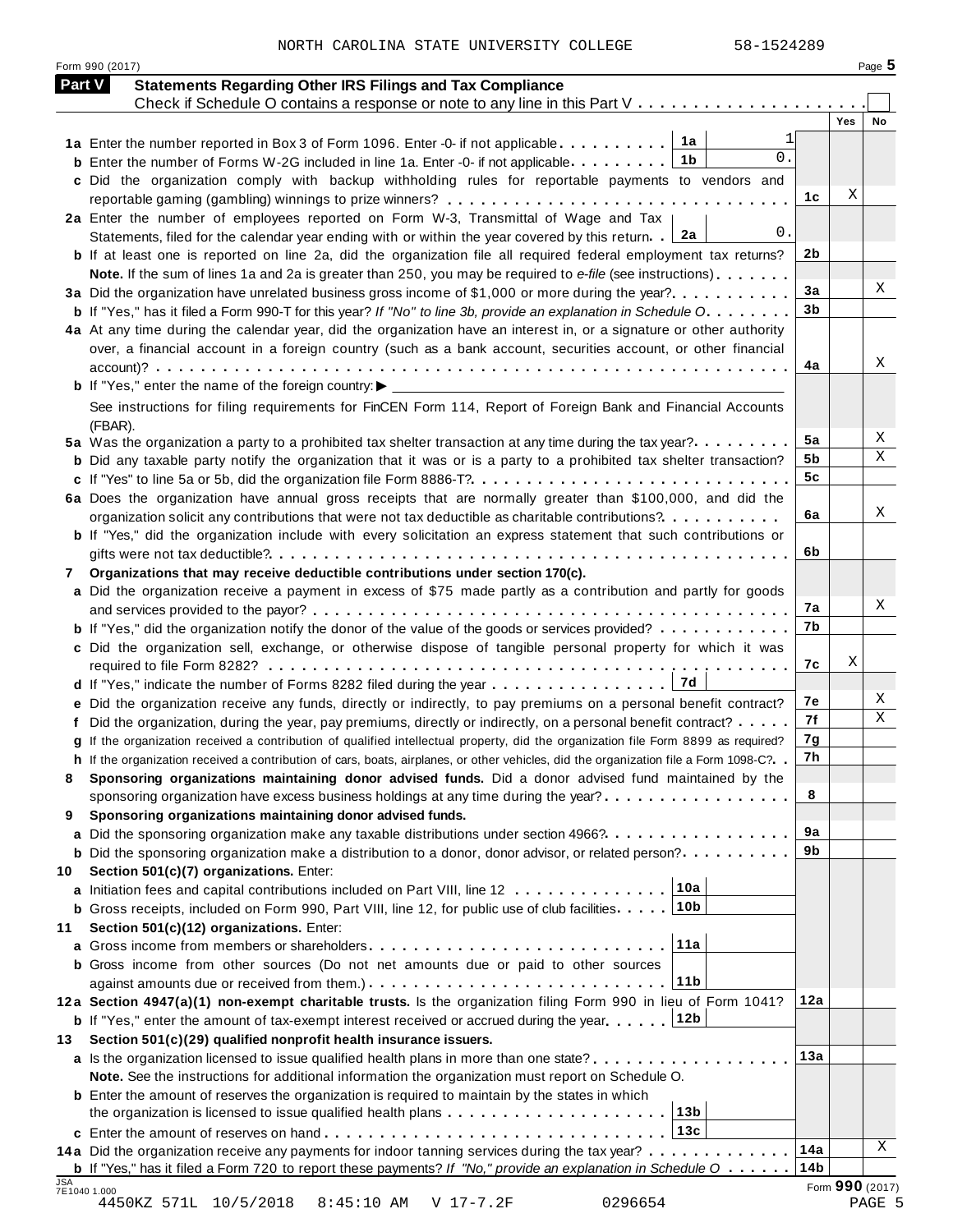|  | Form 990 (2017) |
|--|-----------------|
|  |                 |

#### Form 990 (2017) Page **6** NORTH CAROLINA STATE UNIVERSITY COLLEGE 58-1524289

| Form 990 (2017) |                                                                                                                                                                                                                                         |  | NORTH CAROLINA STATE UNIVERSITY COLLEGE | 58-1524289 | Page $6$ |
|-----------------|-----------------------------------------------------------------------------------------------------------------------------------------------------------------------------------------------------------------------------------------|--|-----------------------------------------|------------|----------|
| Part VI         | Governance, Management, and Disclosure For each "Yes" response to lines 2 through 7b below, and for a "No"<br>response to line 8a, 8b, or 10b below, describe the circumstances, processes, or changes in Schedule O. See instructions. |  |                                         |            |          |
|                 | <b>Section A. Governing Body and Management</b>                                                                                                                                                                                         |  |                                         |            |          |
|                 |                                                                                                                                                                                                                                         |  |                                         |            |          |

| <b>Part VI</b> | Governance, Management, and Disclosure For each "Yes" response to lines 2 through 7b below, and for a "No"                                                                                                                      |                 |            |             |
|----------------|---------------------------------------------------------------------------------------------------------------------------------------------------------------------------------------------------------------------------------|-----------------|------------|-------------|
|                | response to line 8a, 8b, or 10b below, describe the circumstances, processes, or changes in Schedule O. See instructions.                                                                                                       |                 |            |             |
|                |                                                                                                                                                                                                                                 |                 |            | $X \vert$   |
|                | <b>Section A. Governing Body and Management</b>                                                                                                                                                                                 |                 |            |             |
|                |                                                                                                                                                                                                                                 |                 | Yes        | No          |
| 1a             | 31<br>1a<br>Enter the number of voting members of the governing body at the end of the tax year                                                                                                                                 |                 |            |             |
|                | If there are material differences in voting rights among members of the governing body, or<br>if the governing body delegated broad authority to an executive committee or similar                                              |                 |            |             |
|                | committee, explain in Schedule O.                                                                                                                                                                                               |                 |            |             |
| b              | 31<br>1b<br>Enter the number of voting members included in line 1a, above, who are independent                                                                                                                                  |                 |            |             |
| 2              | Did any officer, director, trustee, or key employee have a family relationship or a business relationship with                                                                                                                  |                 |            |             |
|                |                                                                                                                                                                                                                                 | $\mathbf{2}$    |            | Χ           |
| 3              | Did the organization delegate control over management duties customarily performed by or under the direct                                                                                                                       |                 |            |             |
|                | supervision of officers, directors, or trustees, or key employees to a management company or other person?                                                                                                                      | 3               |            | Χ           |
| 4              | Did the organization make any significant changes to its governing documents since the prior Form 990 was filed?                                                                                                                | 4               |            | $\mathbf X$ |
| 5              | Did the organization become aware during the year of a significant diversion of the organization's assets?                                                                                                                      | 5               |            | Χ           |
| 6              |                                                                                                                                                                                                                                 | 6               |            | X           |
| 7a             | Did the organization have members, stockholders, or other persons who had the power to elect or appoint                                                                                                                         |                 |            |             |
|                |                                                                                                                                                                                                                                 | 7a              |            | Χ           |
| b              | Are any governance decisions of the organization reserved to (or subject to approval by) members,                                                                                                                               |                 |            |             |
|                |                                                                                                                                                                                                                                 | 7b              |            | Χ           |
| 8              | Did the organization contemporaneously document the meetings held or written actions undertaken during                                                                                                                          |                 |            |             |
|                | the year by the following:                                                                                                                                                                                                      |                 |            |             |
| а              |                                                                                                                                                                                                                                 | 8a              | Χ          |             |
| b              | Each committee with authority to act on behalf of the governing body?                                                                                                                                                           | 8b              | Χ          |             |
| 9              | Is there any officer, director, trustee, or key employee listed in Part VII, Section A, who cannot be reached at                                                                                                                |                 |            |             |
|                | the organization's mailing address? If "Yes," provide the names and addresses in Schedule O                                                                                                                                     | 9               |            | Χ           |
|                | Section B. Policies (This Section B requests information about policies not required by the Internal Revenue Code.)                                                                                                             |                 |            |             |
|                |                                                                                                                                                                                                                                 |                 | <b>Yes</b> | No          |
|                | 10a Did the organization have local chapters, branches, or affiliates?                                                                                                                                                          | 10a             |            | Χ           |
| b              | If "Yes," did the organization have written policies and procedures governing the activities of such chapters,                                                                                                                  |                 |            |             |
|                | affiliates, and branches to ensure their operations are consistent with the organization's exempt purposes?                                                                                                                     | 10 <sub>b</sub> |            |             |
|                | 11a Has the organization provided a complete copy of this Form 990 to all members of its governing body before filing the form?                                                                                                 | 11a             | Χ          |             |
| b              | Describe in Schedule O the process, if any, used by the organization to review this Form 990.                                                                                                                                   |                 |            |             |
| 12a            | Did the organization have a written conflict of interest policy? If "No," go to line 13                                                                                                                                         | 12a             | Χ          |             |
|                | <b>b</b> Were officers, directors, or trustees, and key employees required to disclose annually interests that could give                                                                                                       |                 |            |             |
|                |                                                                                                                                                                                                                                 | 12 <sub>b</sub> | X          |             |
| c              | Did the organization regularly and consistently monitor and enforce compliance with the policy? If "Yes,"                                                                                                                       |                 |            |             |
|                |                                                                                                                                                                                                                                 | 12c             | х          |             |
| 13             |                                                                                                                                                                                                                                 | 13              | Χ          |             |
| 14             | Did the organization have a written document retention and destruction policy?                                                                                                                                                  | 14              | Χ          |             |
| 15             | Did the process for determining compensation of the following persons include a review and approval by                                                                                                                          |                 |            |             |
|                | independent persons, comparability data, and contemporaneous substantiation of the deliberation and decision?                                                                                                                   |                 |            |             |
| a              |                                                                                                                                                                                                                                 | 15a             | X          |             |
| b              |                                                                                                                                                                                                                                 | 15 <sub>b</sub> | Χ          |             |
|                | If "Yes" to line 15a or 15b, describe the process in Schedule O (see instructions).                                                                                                                                             |                 |            |             |
| 16a            | Did the organization invest in, contribute assets to, or participate in a joint venture or similar arrangement                                                                                                                  |                 |            |             |
|                |                                                                                                                                                                                                                                 | 16a             |            | Χ           |
| b              | If "Yes," did the organization follow a written policy or procedure requiring the organization to evaluate its                                                                                                                  |                 |            |             |
|                | participation in joint venture arrangements under applicable federal tax law, and take steps to safeguard the                                                                                                                   |                 |            |             |
|                |                                                                                                                                                                                                                                 | 16 <sub>b</sub> |            |             |
|                | <b>Section C. Disclosure</b>                                                                                                                                                                                                    |                 |            |             |
| 17             | List the states with which a copy of this Form 990 is required to be filed $\blacktriangleright$                                                                                                                                |                 |            |             |
| 18             | Section 6104 requires an organization to make its Forms 1023 (or 1024 if applicable), 990, and 990-T (Section 501(c)(3)s only)<br>available for public inspection. Indicate how you made these available. Check all that apply. |                 |            |             |

Own website Another's website Upon request Other *(explain in Schedule O)* Another's website

**19** Describe in Schedule O whether (and if so, how) the organization made its governing documents, conflict of interest policy, and financial statements available to the public during the tax year.

**20** Imancial statements available to the public during the tax year.<br>State the name, address, and telephone number of the person who possesses the organization's books and records:<br> $\frac{J\text{ILL} \text{TSAICO NCSU BOX} \text{ROX } 7207 \text{ RALEIGH}, \text{NC }$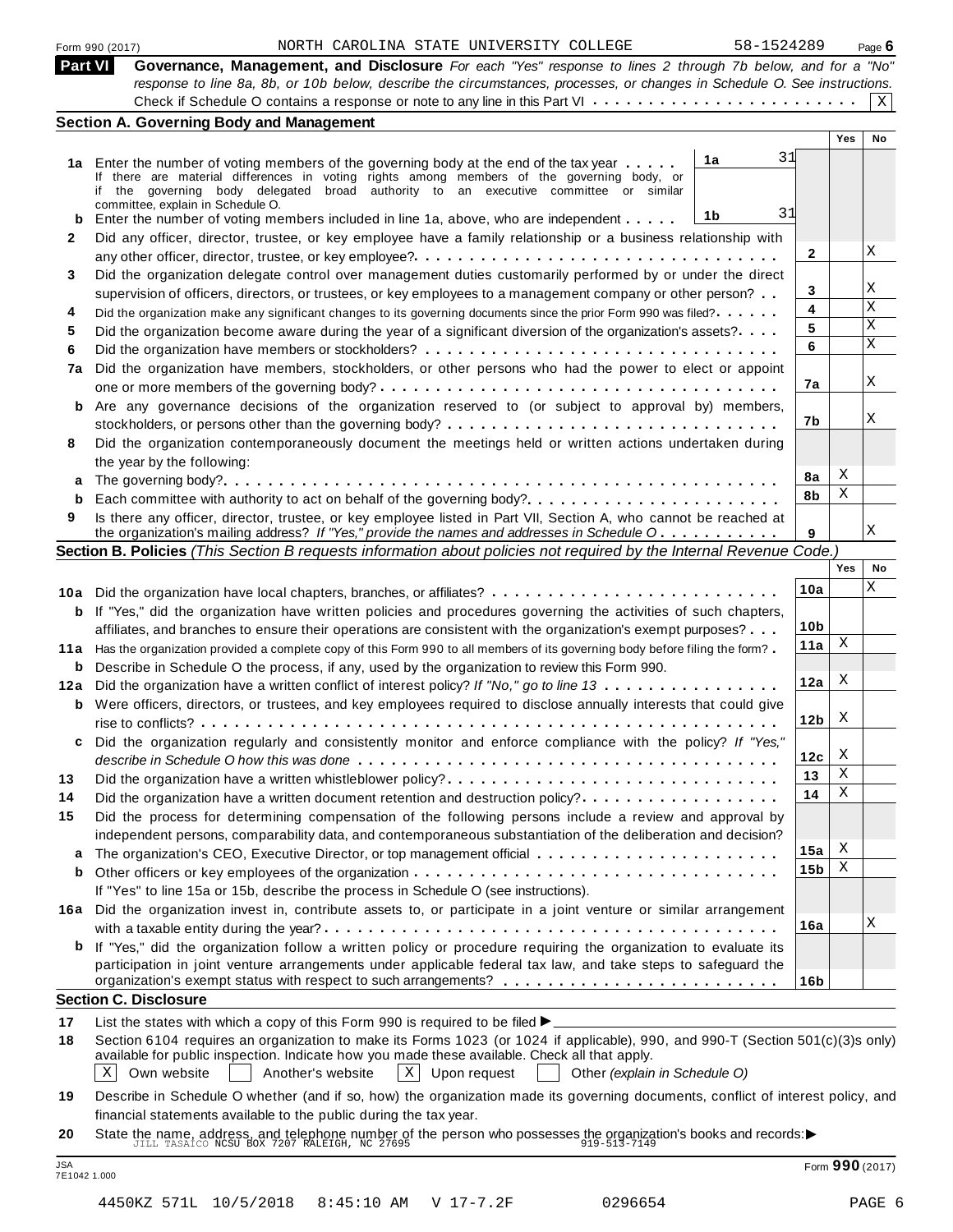|                          | <b>Part VII</b> Compensation of Officers, Directors, Trustees, Key Employees, Highest Compensated Employees, and<br><b>Independent Contractors</b> |  |
|--------------------------|----------------------------------------------------------------------------------------------------------------------------------------------------|--|
|                          |                                                                                                                                                    |  |
|                          | Section A. Officers, Directors, Trustees, Key Employees, and Highest Compensated Employees                                                         |  |
| organization's tax year. | 1a Complete this table for all persons required to be listed. Report compensation for the calendar year ending with or within the                  |  |

anization's lax year.<br>● List all of the organization's **current** officers, directors, trustees (whether individuals or organizations), regardless of amount of<br>nnensation Enter -0- in columns (D) (E) and (E) if no compensa compensation. Enter -0- in columns (D), (E), and (F) if no compensation was paid.

• List all of the organization's **current** key employees, if any. See instructions for definition of "key employee."<br>● List the experientials five expect highest expressed explores (other than an efficer director of

**Example in the organization's current** key employees, if any. See instructions for definition of key employee.<br>• List the organization's five **current** highest compensated employees (other than an officer, director, trust who received reportable compensation (Box 5 of Form W-2 and/or Box 7 of Form 1099-MISC) of more than \$100,000 from the

organization and any related organizations.<br>• List all of the organization's **former** officers, key employees, and highest compensated employees who received more than<br>\$1.00.000 of reportable componention from the erganiza \$100,000 of reportable compensation from the organization and any related organizations.

% List all of the organization's **former directors or trustees** that received, in the capacity as a former director or trustee of the organization, more than \$10,000 of reportable compensation from the organization and any related organizations.

List persons in the following order: individual trustees or directors; institutional trustees; officers; key employees; highest compensated employees; and former such persons.

┰

Check this box if neither the organization nor any related organization compensated any current officer, director, or trustee.

| (A)<br>Name and Title    | (B)<br>Average<br>hours per<br>week (list any                  |                                   |                       |         | (C)<br>Position | (do not check more than one<br>box, unless person is both an<br>officer and a director/trustee) |        | (D)<br>Reportable<br>compensation<br>from | (E)<br>Reportable<br>compensation from<br>related | (F)<br>Estimated<br>amount of<br>other                                   |
|--------------------------|----------------------------------------------------------------|-----------------------------------|-----------------------|---------|-----------------|-------------------------------------------------------------------------------------------------|--------|-------------------------------------------|---------------------------------------------------|--------------------------------------------------------------------------|
|                          | hours for<br>related<br>organizations<br>below dotted<br>line) | Individual trustee<br>or director | Institutional trustee | Officer | Key employee    | Highest compensated<br>employee                                                                 | Former | the<br>organization<br>(W-2/1099-MISC)    | organizations<br>(W-2/1099-MISC)                  | compensation<br>from the<br>organization<br>and related<br>organizations |
| (1) THOMAS I. BLINTEN    | 1.00                                                           |                                   |                       |         |                 |                                                                                                 |        |                                           |                                                   |                                                                          |
| <b>DIRECTOR</b>          | 0.                                                             | Χ                                 |                       |         |                 |                                                                                                 |        | 0.                                        | 0.                                                | 0.                                                                       |
| (2) JOHN C. BROCKLEBANK  | 1.00                                                           |                                   |                       |         |                 |                                                                                                 |        |                                           |                                                   |                                                                          |
| <b>DIRECTOR</b>          | 0.                                                             | Χ                                 |                       |         |                 |                                                                                                 |        | $0$ .                                     | $0$ .                                             | $\mathsf 0$ .                                                            |
| (3) ERIC L. BUCKLAND     | 1.00                                                           |                                   |                       |         |                 |                                                                                                 |        |                                           |                                                   |                                                                          |
| <b>DIRECTOR</b>          | $0$ .                                                          | Χ                                 |                       |         |                 |                                                                                                 |        | 0.                                        | $0$ .                                             | $\mathsf 0$ .                                                            |
| (4) WILLIAM D. BUNCE     | 1.00                                                           |                                   |                       |         |                 |                                                                                                 |        |                                           |                                                   |                                                                          |
| <b>DIRECTOR</b>          | 0.                                                             | Χ                                 |                       |         |                 |                                                                                                 |        | 0.                                        | 0.                                                | $\mathsf 0$ .                                                            |
| (5) SETH B. CARRUTHERS   | 1.00                                                           |                                   |                       |         |                 |                                                                                                 |        |                                           |                                                   |                                                                          |
| <b>DIRECTOR</b>          | 0.                                                             | X                                 |                       |         |                 |                                                                                                 |        | 0.                                        | 0.                                                | $\mathsf 0$ .                                                            |
| (6) CHARLES D. CASE      | 1.00                                                           |                                   |                       |         |                 |                                                                                                 |        |                                           |                                                   |                                                                          |
| <b>DIRECTOR</b>          | 0.                                                             | Χ                                 |                       |         |                 |                                                                                                 |        | $0$ .                                     | $0$ .                                             | 0.                                                                       |
| (7) MAUREEN S. DROESSLER | 1.00                                                           |                                   |                       |         |                 |                                                                                                 |        |                                           |                                                   |                                                                          |
| <b>DIRECTOR</b>          | 0.                                                             | Χ                                 |                       |         |                 |                                                                                                 |        | 0.                                        | 0.                                                | 0.                                                                       |
| (8) DAVID L. DUNCKLEE    | 1.00                                                           |                                   |                       |         |                 |                                                                                                 |        |                                           |                                                   |                                                                          |
| <b>DIRECTOR</b>          | 0.                                                             | Χ                                 |                       |         |                 |                                                                                                 |        | $\mathsf{O}$ .                            | 0.                                                | 0.                                                                       |
| (9) ALBERT C. EVERSON    | 1.00                                                           |                                   |                       |         |                 |                                                                                                 |        |                                           |                                                   |                                                                          |
| <b>DIRECTOR</b>          | $0$ .                                                          | Χ                                 |                       |         |                 |                                                                                                 |        | $0$ .                                     | $0$ .                                             | 0.                                                                       |
| (10) WILLIAM W. FLEMING  | 1.00                                                           |                                   |                       |         |                 |                                                                                                 |        |                                           |                                                   |                                                                          |
| <b>DIRECTOR</b>          | 0.                                                             | Χ                                 |                       |         |                 |                                                                                                 |        | 0.                                        | 0.                                                | $0$ .                                                                    |
| (11) ANNETTE H. GREEN    | 1.00                                                           |                                   |                       |         |                 |                                                                                                 |        |                                           |                                                   |                                                                          |
| <b>DIRECTOR</b>          | $0$ .                                                          | Χ                                 |                       |         |                 |                                                                                                 |        | $0$ .                                     | 0.                                                | $0$ .                                                                    |
| (12) PAULA J. HENDERSON  | 1.00                                                           |                                   |                       |         |                 |                                                                                                 |        |                                           |                                                   |                                                                          |
| <b>DIRECTOR</b>          | $0$ .                                                          | Χ                                 |                       |         |                 |                                                                                                 |        | $0$ .                                     | 0.                                                | 0.                                                                       |
| (13) ROBERT L. IVES      | 1.00                                                           |                                   |                       |         |                 |                                                                                                 |        |                                           |                                                   |                                                                          |
| <b>DIRECTOR</b>          | 0.                                                             | Χ                                 |                       |         |                 |                                                                                                 |        | 0.                                        | $\boldsymbol{0}$ .                                | 0.                                                                       |
| (14) WALTER D. JOHNSON   | 1.00                                                           |                                   |                       |         |                 |                                                                                                 |        |                                           |                                                   |                                                                          |
| <b>DIRECTOR</b>          | $0$ .                                                          | Χ                                 |                       |         |                 |                                                                                                 |        | 0.                                        | $0$ .                                             | $0$ .                                                                    |

7E1041 1.000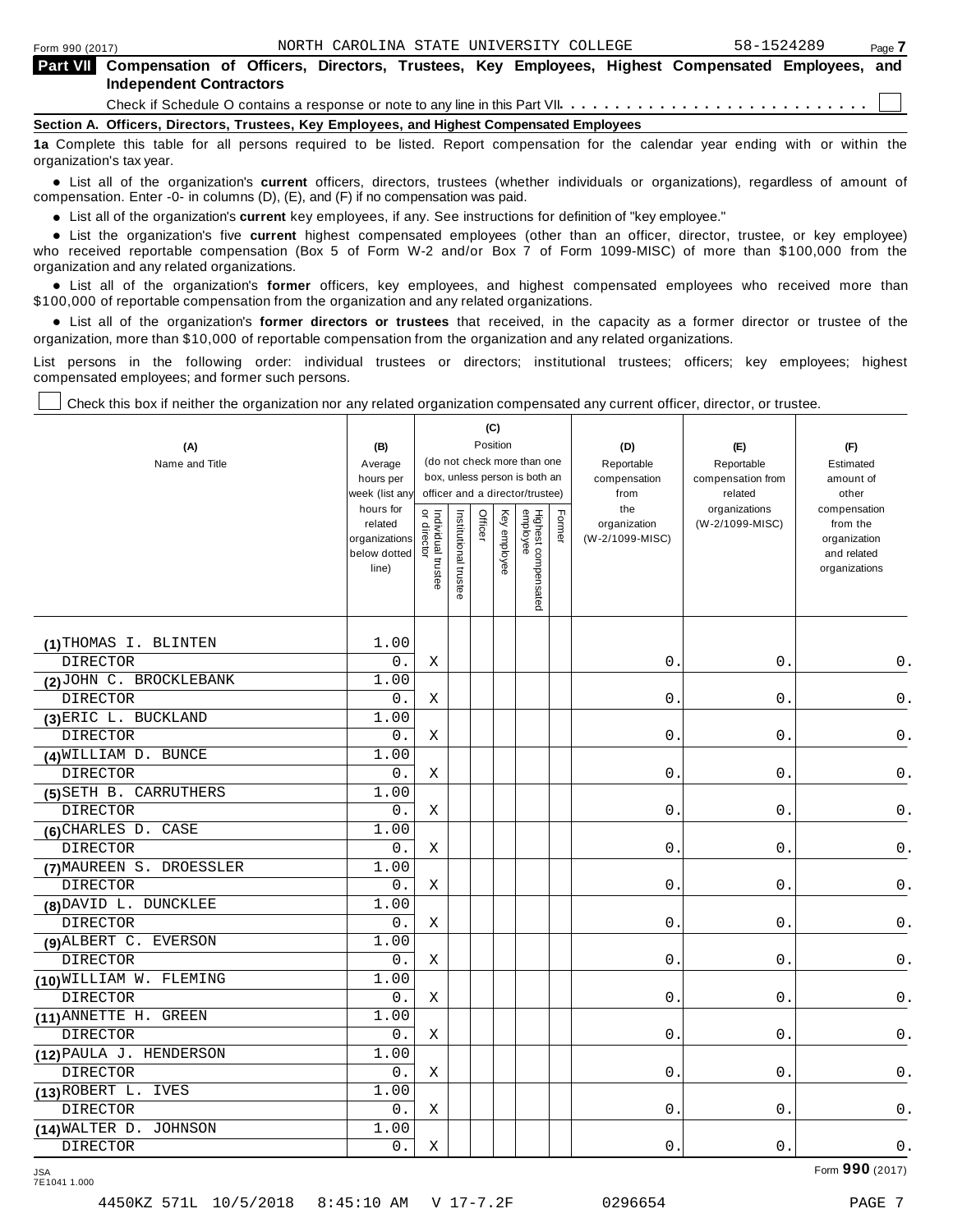#### NORTH CAROLINA STATE UNIVERSITY COLLEGE 58-1524289

| (A)<br>(B)<br>(C)<br>(D)<br>(E)<br>Reportable<br>Reportable<br>Name and title<br>Position<br>Average<br>(do not check more than one<br>compensation<br>compensation from<br>hours per<br>box, unless person is both an<br>week (list any<br>from<br>related<br>officer and a director/trustee)<br>hours for<br>the<br>organizations |                                                         |                                           |                       |         |                                                 |        |                                 |                 |                     | (F)<br>Estimated<br>amount of<br>other<br>compensation   |       |
|-------------------------------------------------------------------------------------------------------------------------------------------------------------------------------------------------------------------------------------------------------------------------------------------------------------------------------------|---------------------------------------------------------|-------------------------------------------|-----------------------|---------|-------------------------------------------------|--------|---------------------------------|-----------------|---------------------|----------------------------------------------------------|-------|
|                                                                                                                                                                                                                                                                                                                                     | related<br>organizations<br>below dotted<br>line)       | <br>  Individual trustee<br>  or director | Institutional trustee | Officer | Highest compensated<br>employee<br>Key employee | Former | organization<br>(W-2/1099-MISC) | (W-2/1099-MISC) |                     | from the<br>organization<br>and related<br>organizations |       |
| 15) ROGER F. LIDDLE                                                                                                                                                                                                                                                                                                                 | 1.00                                                    |                                           |                       |         |                                                 |        |                                 |                 |                     |                                                          |       |
| <b>DIRECTOR</b>                                                                                                                                                                                                                                                                                                                     | 0.                                                      | Χ                                         |                       |         |                                                 |        | 0.                              | 0               |                     |                                                          | 0.    |
| (16) JAMES T. MANN III                                                                                                                                                                                                                                                                                                              | 1.00                                                    |                                           |                       |         |                                                 |        |                                 |                 |                     |                                                          |       |
| <b>DIRECTOR</b>                                                                                                                                                                                                                                                                                                                     | 0.                                                      | Χ                                         |                       |         |                                                 |        | 0.                              | 0               |                     |                                                          | 0.    |
| (17) LEROY B. MARTIN III                                                                                                                                                                                                                                                                                                            | 1.00                                                    |                                           |                       |         |                                                 |        |                                 |                 |                     |                                                          |       |
| <b>DIRECTOR</b>                                                                                                                                                                                                                                                                                                                     | 0.                                                      | Χ                                         |                       |         |                                                 |        | 0.                              | 0               |                     |                                                          | 0.    |
| (18) ANITA M. MCCLERNON                                                                                                                                                                                                                                                                                                             | 1.00                                                    |                                           |                       |         |                                                 |        |                                 |                 |                     |                                                          |       |
| <b>DIRECTOR</b><br>(19) JACK A. MENIUS JR.                                                                                                                                                                                                                                                                                          | 0.<br>1.00                                              | Χ                                         |                       |         |                                                 |        | 0.                              | 0               |                     |                                                          | 0.    |
| CHAIRPERSON                                                                                                                                                                                                                                                                                                                         | 0.                                                      | Χ                                         |                       |         |                                                 |        | 0.                              | 0               |                     |                                                          | 0.    |
| 20) JOHN C. PASCHOLD                                                                                                                                                                                                                                                                                                                | 1.00                                                    |                                           |                       | Χ       |                                                 |        |                                 |                 |                     |                                                          |       |
| <b>DIRECTOR</b>                                                                                                                                                                                                                                                                                                                     | 0.                                                      | Χ                                         |                       |         |                                                 |        | 0.                              | 0               |                     |                                                          | 0.    |
| 21) SHARON C. PRESNELL                                                                                                                                                                                                                                                                                                              | 1.00                                                    |                                           |                       |         |                                                 |        |                                 |                 |                     |                                                          |       |
| <b>DIRECTOR</b>                                                                                                                                                                                                                                                                                                                     | 0.                                                      | Χ                                         |                       |         |                                                 |        | 0.                              | 0               |                     |                                                          | 0.    |
| 22) RODNEY V. PUGH                                                                                                                                                                                                                                                                                                                  | 1.00                                                    |                                           |                       |         |                                                 |        |                                 |                 |                     |                                                          |       |
| <b>DIRECTOR</b>                                                                                                                                                                                                                                                                                                                     | 0.                                                      | Χ                                         |                       |         |                                                 |        | 0.                              | 0               |                     |                                                          | 0.    |
| (23) RUSSELL L. REEVE                                                                                                                                                                                                                                                                                                               | 1.00                                                    |                                           |                       |         |                                                 |        |                                 |                 |                     |                                                          |       |
| <b>DIRECTOR</b>                                                                                                                                                                                                                                                                                                                     | 0.                                                      |                                           |                       |         |                                                 |        | 0.                              |                 |                     |                                                          | 0.    |
| Χ<br>0                                                                                                                                                                                                                                                                                                                              |                                                         |                                           |                       |         |                                                 |        |                                 |                 |                     |                                                          |       |
| <b>DIRECTOR</b>                                                                                                                                                                                                                                                                                                                     | 24) CECIL O. SMITH JR.<br>1.00<br>$0$ .<br>0.<br>0<br>Χ |                                           |                       |         |                                                 |        |                                 |                 |                     |                                                          | 0.    |
| 25) ROBERT R. STARBUCK                                                                                                                                                                                                                                                                                                              | 1.00                                                    |                                           |                       |         |                                                 |        |                                 |                 |                     |                                                          |       |
| VICE CHAIRPERSON                                                                                                                                                                                                                                                                                                                    | 0.                                                      | Χ                                         |                       | Χ       |                                                 |        | 0.                              | 0               |                     |                                                          | $0$ . |
|                                                                                                                                                                                                                                                                                                                                     |                                                         |                                           |                       |         |                                                 |        | 0.                              | $\mathbf 0$     |                     |                                                          | 0.    |
| 1b Sub-total<br>.<br>c Total from continuation sheets to Part VII, Section A                                                                                                                                                                                                                                                        |                                                         |                                           |                       |         |                                                 |        | 0.                              | 638,028.        |                     | 114,475.                                                 |       |
|                                                                                                                                                                                                                                                                                                                                     |                                                         |                                           |                       |         |                                                 |        | 0.                              | 638,028.        |                     | 114,475.                                                 |       |
| 2 Total number of individuals (including but not limited to those listed above) who received more than \$100,000 of<br>reportable compensation from the organization ▶                                                                                                                                                              |                                                         | 0.                                        |                       |         |                                                 |        |                                 |                 |                     | <b>Yes</b>                                               | No.   |
| Did the organization list any former officer, director, or trustee, key employee, or highest compensated<br>3<br>employee on line 1a? If "Yes," complete Schedule J for such individual                                                                                                                                             |                                                         |                                           |                       |         |                                                 |        |                                 |                 | 3                   |                                                          | X     |
| For any individual listed on line 1a, is the sum of reportable compensation and other compensation from the<br>4<br>organization and related organizations greater than \$150,000? If "Yes," complete Schedule J for such                                                                                                           |                                                         |                                           |                       |         |                                                 |        | 4                               | Χ               |                     |                                                          |       |
| Did any person listed on line 1a receive or accrue compensation from any unrelated organization or individual<br>5.<br>for services rendered to the organization? If "Yes," complete Schedule J for such person                                                                                                                     |                                                         |                                           |                       |         |                                                 |        |                                 |                 | 5                   |                                                          | X     |
| <b>Section B. Independent Contractors</b>                                                                                                                                                                                                                                                                                           |                                                         |                                           |                       |         |                                                 |        |                                 |                 |                     |                                                          |       |
| Complete this table for your five highest compensated independent contractors that received more than \$100,000 of<br>1.<br>compensation from the organization. Report compensation for the calendar year ending with or within the organization's tax<br>year.                                                                     |                                                         |                                           |                       |         |                                                 |        |                                 |                 |                     |                                                          |       |
| (A)                                                                                                                                                                                                                                                                                                                                 |                                                         |                                           |                       |         |                                                 |        | (B)<br>Description of services  |                 | (C)<br>Compensation |                                                          |       |
| Name and business address                                                                                                                                                                                                                                                                                                           |                                                         |                                           |                       |         |                                                 |        |                                 |                 |                     |                                                          |       |
|                                                                                                                                                                                                                                                                                                                                     |                                                         |                                           |                       |         |                                                 |        |                                 |                 |                     |                                                          |       |
|                                                                                                                                                                                                                                                                                                                                     |                                                         |                                           |                       |         |                                                 |        |                                 |                 |                     |                                                          |       |

**2** Total number of independent contractors (including but not limited to those listed above) who received more than \$100,000 in compensation from the organization  $\triangleright$  0.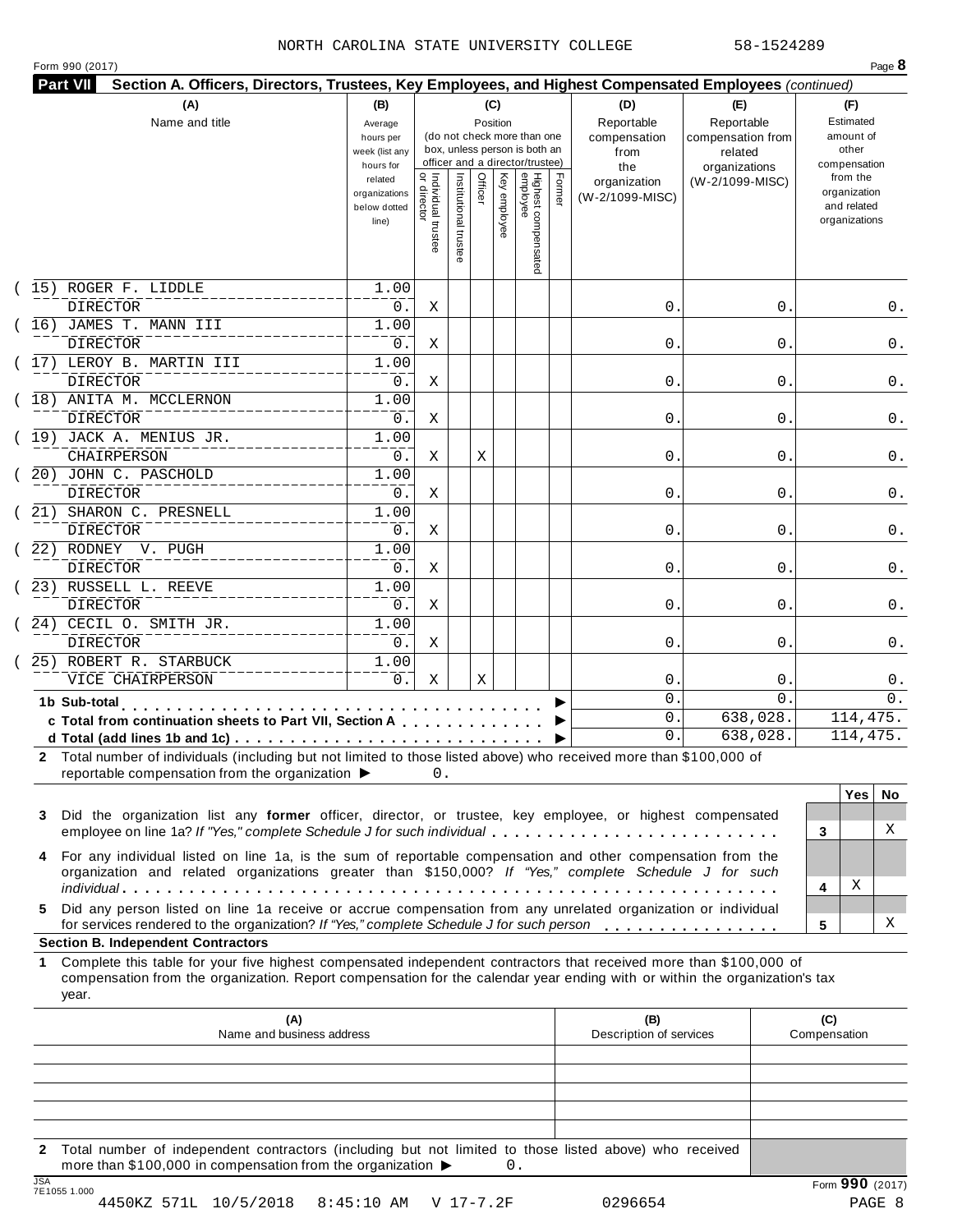#### NORTH CAROLINA STATE UNIVERSITY COLLEGE 58-1524289

| Form 990 (2017) |
|-----------------|
|-----------------|

|     | (A)                                                                                                                                                                                                                                                                                                    | (B)                                                            |                                           |                       |         | (C)          |                                                                    |        | (D)                                    | (E)                              | (F)                                                                      |
|-----|--------------------------------------------------------------------------------------------------------------------------------------------------------------------------------------------------------------------------------------------------------------------------------------------------------|----------------------------------------------------------------|-------------------------------------------|-----------------------|---------|--------------|--------------------------------------------------------------------|--------|----------------------------------------|----------------------------------|--------------------------------------------------------------------------|
|     | Name and title<br>Reportable<br>Reportable<br>Position<br>Average<br>(do not check more than one<br>compensation<br>compensation from<br>hours per<br>box, unless person is both an<br>week (list any<br>from<br>related                                                                               |                                                                |                                           |                       |         |              |                                                                    |        | Estimated<br>amount of<br>other        |                                  |                                                                          |
|     |                                                                                                                                                                                                                                                                                                        | hours for<br>related<br>organizations<br>below dotted<br>line) | <br>  Individual trustee<br>  or director | Institutional trustee | Officer | Key employee | officer and a director/trustee)<br>Highest compensated<br>employee | Former | the<br>organization<br>(W-2/1099-MISC) | organizations<br>(W-2/1099-MISC) | compensation<br>from the<br>organization<br>and related<br>organizations |
| 26) | WILLIAM E. TRENT III<br><b>DIRECTOR</b>                                                                                                                                                                                                                                                                | 1.00                                                           |                                           |                       |         |              |                                                                    |        | 0.                                     | $\mathbf 0$ .                    |                                                                          |
|     | 27) WALTER R. TURNER JR.<br><b>DIRECTOR</b>                                                                                                                                                                                                                                                            | 0.<br>1.00<br>0.                                               | Χ<br>Χ                                    |                       |         |              |                                                                    |        | 0.                                     | 0                                | 0.<br>0.                                                                 |
|     | 28) CYNTHIA J. WERTZ<br><b>DIRECTOR</b>                                                                                                                                                                                                                                                                | 1.00<br>0.                                                     | Χ                                         |                       |         |              |                                                                    |        | 0.                                     | 0                                | 0.                                                                       |
|     | 29) GARNETT B. WHITEHURST<br>DIRECTOR                                                                                                                                                                                                                                                                  | 1.00<br>0.                                                     | Χ                                         |                       |         |              |                                                                    |        | 0.                                     | 0                                | 0.                                                                       |
|     | 30) KIRK A. WILDER<br>DIRECTOR                                                                                                                                                                                                                                                                         | 1.00<br>0.                                                     | Χ                                         |                       |         |              |                                                                    |        | 0.                                     | 0                                | 0.                                                                       |
|     | (31) SAUNDRA W. WILLIAMS<br><b>DIRECTOR</b>                                                                                                                                                                                                                                                            | 1.00<br>$0$ .                                                  | Χ                                         |                       |         |              |                                                                    |        | 0.                                     | 0                                | 0.                                                                       |
|     | (32) LINDSAY TOPPING<br>SECRETARY                                                                                                                                                                                                                                                                      | 1.00<br>40.00                                                  |                                           |                       | Χ       |              |                                                                    |        | 0.                                     | 0                                | 0.                                                                       |
|     | (33) CAROL M. DUGGINS<br>ASSISTANT SECRETARY                                                                                                                                                                                                                                                           | 1.00<br>40.00                                                  |                                           |                       | Χ       |              |                                                                    |        | 0.                                     | 46, 463.                         | 13,595.                                                                  |
|     | (34) DONALD B. MATTHEWS<br>PRESIDENT                                                                                                                                                                                                                                                                   | 1.00<br>40.00                                                  |                                           |                       | Χ       |              |                                                                    |        | 0.                                     | 165,000.                         | 27,446.                                                                  |
|     | (35) JILL TASAICO<br>ASSISTANT TREASURER<br>36) MARY T. PELOQUIN-DODD                                                                                                                                                                                                                                  | 1.00<br>40.00<br>1.00                                          |                                           |                       | Χ       |              |                                                                    |        | 0.                                     | 158,340.                         | 32,430.                                                                  |
|     | TREASURER                                                                                                                                                                                                                                                                                              | 40.00                                                          |                                           |                       | Χ       |              |                                                                    |        | 0.                                     | 268,225.                         | 41,004.                                                                  |
|     | 1b Sub-total<br>c Total from continuation sheets to Part VII, Section A<br>2 Total number of individuals (including but not limited to those listed above) who received more than \$100,000 of<br>reportable compensation from the organization ▶                                                      |                                                                | 0.                                        |                       |         |              |                                                                    |        |                                        |                                  |                                                                          |
| 3   | Did the organization list any former officer, director, or trustee, key employee, or highest compensated<br>employee on line 1a? If "Yes," complete Schedule J for such individual                                                                                                                     |                                                                |                                           |                       |         |              |                                                                    |        |                                        |                                  | <b>Yes</b><br>No.<br>X<br>3                                              |
| 4   | For any individual listed on line 1a, is the sum of reportable compensation and other compensation from the<br>organization and related organizations greater than \$150,000? If "Yes," complete Schedule J for such                                                                                   |                                                                |                                           |                       |         |              |                                                                    |        |                                        |                                  | Χ<br>4                                                                   |
| 5.  | Did any person listed on line 1a receive or accrue compensation from any unrelated organization or individual<br>for services rendered to the organization? If "Yes," complete Schedule J for such person                                                                                              |                                                                |                                           |                       |         |              |                                                                    |        |                                        |                                  | х<br>5                                                                   |
| 1.  | <b>Section B. Independent Contractors</b><br>Complete this table for your five highest compensated independent contractors that received more than \$100,000 of<br>compensation from the organization. Report compensation for the calendar year ending with or within the organization's tax<br>year. |                                                                |                                           |                       |         |              |                                                                    |        |                                        |                                  |                                                                          |
|     | (A)<br>Name and business address                                                                                                                                                                                                                                                                       |                                                                |                                           |                       |         |              |                                                                    |        | (B)<br>Description of services         |                                  | (C)<br>Compensation                                                      |
|     |                                                                                                                                                                                                                                                                                                        |                                                                |                                           |                       |         |              |                                                                    |        |                                        |                                  |                                                                          |

JSA Form **990** (2017) 7E1055 1.000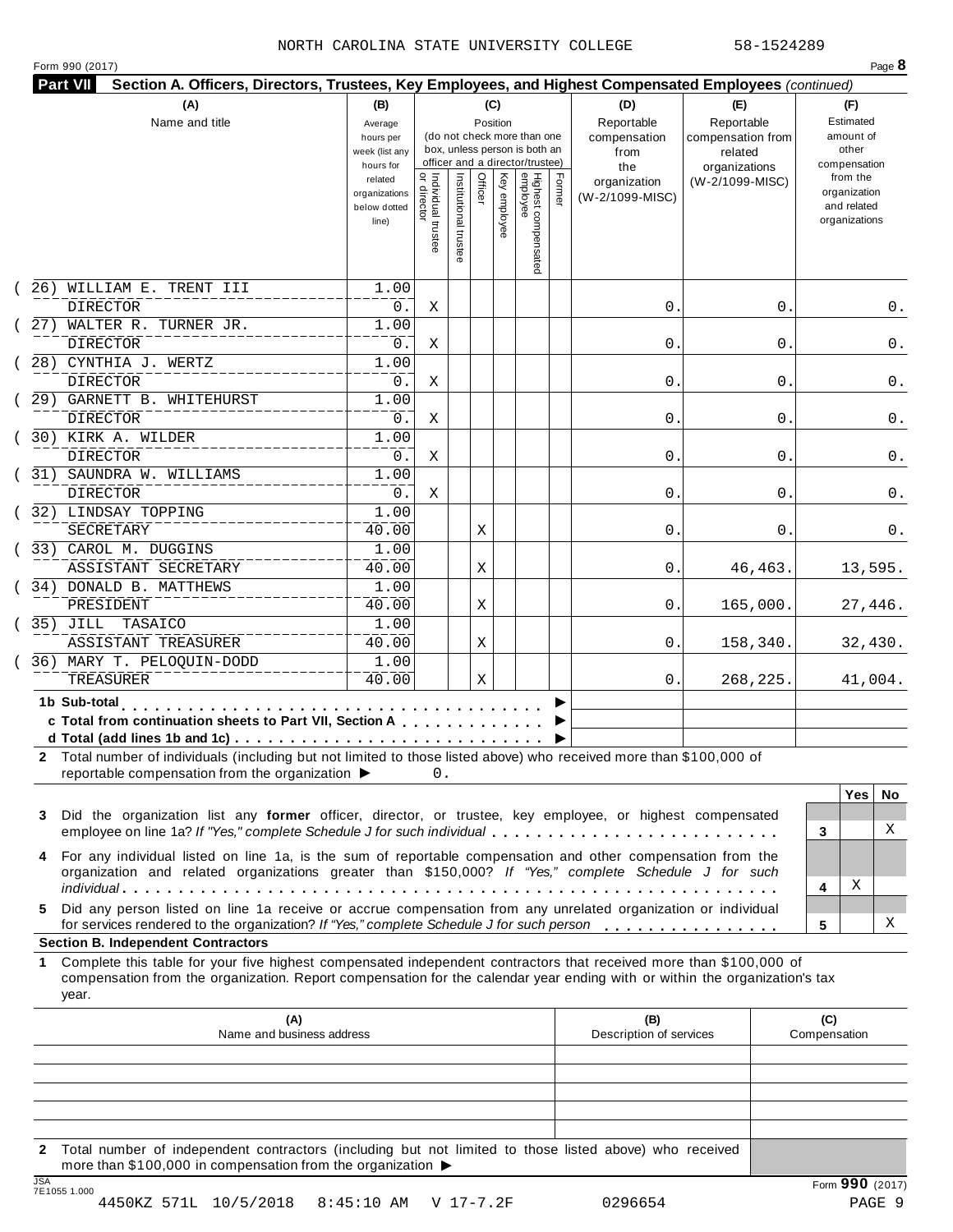|  | Form 990 (2017 |
|--|----------------|
|  |                |

| <b>Part VIII</b>                                                 |                                  | <b>Statement of Revenue</b>                                                                                                                                                                                                                                                                                                                                                                                                                                                                                                      |                                   |                           |                      |                                                    |                                         |                                                                  |
|------------------------------------------------------------------|----------------------------------|----------------------------------------------------------------------------------------------------------------------------------------------------------------------------------------------------------------------------------------------------------------------------------------------------------------------------------------------------------------------------------------------------------------------------------------------------------------------------------------------------------------------------------|-----------------------------------|---------------------------|----------------------|----------------------------------------------------|-----------------------------------------|------------------------------------------------------------------|
|                                                                  |                                  |                                                                                                                                                                                                                                                                                                                                                                                                                                                                                                                                  |                                   |                           | (A)<br>Total revenue | (B)<br>Related or<br>exempt<br>function<br>revenue | (C)<br>Unrelated<br>business<br>revenue | (D)<br>Revenue<br>excluded from tax<br>under sections<br>512-514 |
| <b>Contributions, Gifts, Grants</b><br>and Other Similar Amounts | 1а<br>b<br>c<br>d<br>е<br>f<br>g | Federated campaigns <b>Federated</b><br>Membership dues<br>Fundraising events <b>Fundraising</b><br>Related organizations <b>contains</b> and <b>Related</b> organizations <b>and</b> a set of the set of the set of the set of the set of the set of the set of the set of the set of the set of the set of the set of the set of the set of the<br>Government grants (contributions)<br>All other contributions, gifts, grants,<br>and similar amounts not included above<br>Noncash contributions included in lines 1a-1f: \$ | 1а<br>1 b<br>1c<br>1d<br>1е<br>1f | 3, 153, 538.<br>440,079.  |                      |                                                    |                                         |                                                                  |
|                                                                  | h<br>2a<br>b                     |                                                                                                                                                                                                                                                                                                                                                                                                                                                                                                                                  |                                   | <b>Business Code</b>      | 3, 153, 538          |                                                    |                                         |                                                                  |
| Program Service Revenue                                          | c<br>d<br>е                      |                                                                                                                                                                                                                                                                                                                                                                                                                                                                                                                                  |                                   |                           |                      |                                                    |                                         |                                                                  |
|                                                                  | f<br>g                           | All other program service revenue<br>Total. Add lines 2a-2f ▶                                                                                                                                                                                                                                                                                                                                                                                                                                                                    |                                   |                           | $\mathsf{0}$ .       |                                                    |                                         |                                                                  |
| Revenue<br>Other                                                 | 3<br>4                           | (including<br>Investment<br>income<br>and other similar amounts). ATTACHMENT 1<br>Income from investment of tax-exempt bond proceeds $\blacksquare$                                                                                                                                                                                                                                                                                                                                                                              | dividends,<br>interest,           | 101,300<br>$\mathsf{0}$ . |                      |                                                    | 101,300.                                |                                                                  |
|                                                                  | 5                                |                                                                                                                                                                                                                                                                                                                                                                                                                                                                                                                                  | (i) Real                          | (ii) Personal             | 272,428              |                                                    |                                         | 272,428.                                                         |
|                                                                  | 6a<br>b<br>c                     | Gross rents <b>contains a container</b><br>Less: rental expenses<br>Rental income or (loss)                                                                                                                                                                                                                                                                                                                                                                                                                                      |                                   |                           |                      |                                                    |                                         |                                                                  |
|                                                                  | d<br>7a                          | Net rental income or (loss) ▶<br>Gross amount from sales of<br>assets other than inventory                                                                                                                                                                                                                                                                                                                                                                                                                                       | (i) Securities<br>925,858.        | (ii) Other                | 0.                   |                                                    |                                         |                                                                  |
|                                                                  | b<br>c<br>d                      | Less: cost or other basis<br>and sales expenses<br>Gain or (loss)                                                                                                                                                                                                                                                                                                                                                                                                                                                                | 679,021.<br>246,837.              |                           | 246,837.             |                                                    |                                         | 246,837.                                                         |
|                                                                  | 8а                               | Gross income from fundraising<br>events (not including \$<br>of contributions reported on line 1c).<br>See Part IV, line 18 <b>can be a set of the See Part IV</b> , line 18                                                                                                                                                                                                                                                                                                                                                     |                                   |                           |                      |                                                    |                                         |                                                                  |
|                                                                  | b<br>с                           | Less: direct expenses<br>Net income or (loss) from fundraising events. $\blacksquare$                                                                                                                                                                                                                                                                                                                                                                                                                                            | b                                 |                           | $\mathsf{0}$ .       |                                                    |                                         |                                                                  |
|                                                                  | 9а                               | Gross income from gaming activities.<br>See Part IV, line 19 a                                                                                                                                                                                                                                                                                                                                                                                                                                                                   |                                   |                           |                      |                                                    |                                         |                                                                  |
|                                                                  | b                                | Less: direct expenses b                                                                                                                                                                                                                                                                                                                                                                                                                                                                                                          |                                   |                           |                      |                                                    |                                         |                                                                  |
|                                                                  | c<br>10a                         | Net income or (loss) from gaming activities ________<br>Gross sales of inventory,<br>returns and allowances and allowances                                                                                                                                                                                                                                                                                                                                                                                                       | less                              |                           | $\mathsf{0}$ .       |                                                    |                                         |                                                                  |
|                                                                  | b<br>c                           | Less: cost of goods sold<br>Net income or (loss) from sales of inventory                                                                                                                                                                                                                                                                                                                                                                                                                                                         | b                                 |                           | $\mathsf{O}\,$ .     |                                                    |                                         |                                                                  |
|                                                                  |                                  | Miscellaneous Revenue                                                                                                                                                                                                                                                                                                                                                                                                                                                                                                            |                                   | <b>Business Code</b>      |                      |                                                    |                                         |                                                                  |
|                                                                  | 11a<br>b                         | MISCELLANEOUS REVENUE<br>the control of the control of the control of the control of the control of the control of                                                                                                                                                                                                                                                                                                                                                                                                               |                                   | 611710                    | 13,221.              | 13,221.                                            |                                         |                                                                  |
|                                                                  | c                                | the contract of the contract of the contract of the contract of the                                                                                                                                                                                                                                                                                                                                                                                                                                                              |                                   |                           |                      |                                                    |                                         |                                                                  |
|                                                                  | d                                | All other revenue entitled to the state of the state of the state of the state of the state of the state of the                                                                                                                                                                                                                                                                                                                                                                                                                  |                                   |                           | 13,221.              |                                                    |                                         |                                                                  |
|                                                                  | е                                |                                                                                                                                                                                                                                                                                                                                                                                                                                                                                                                                  |                                   |                           | 3,787,324.           | 13,221.                                            |                                         | 620,565.                                                         |

JSA Form **990** (2017) 7E1051 1.000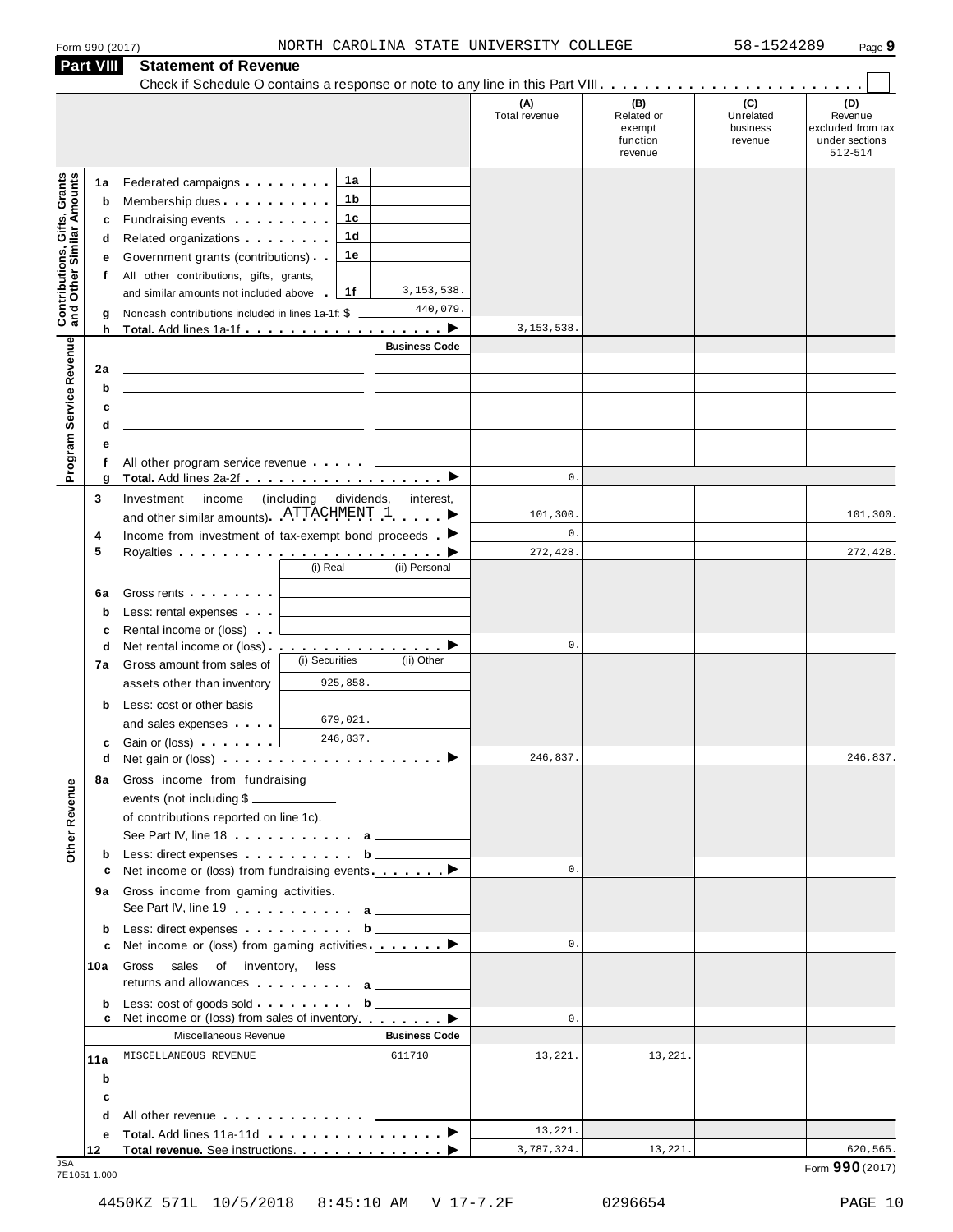|            | <b>Part IX</b> Statement of Functional Expenses                                                                                                                                                                                           |                       |                                    |                                           |                                |
|------------|-------------------------------------------------------------------------------------------------------------------------------------------------------------------------------------------------------------------------------------------|-----------------------|------------------------------------|-------------------------------------------|--------------------------------|
|            | Section 501(c)(3) and 501(c)(4) organizations must complete all columns. All other organizations must complete column (A).                                                                                                                |                       |                                    |                                           |                                |
|            |                                                                                                                                                                                                                                           |                       |                                    |                                           |                                |
|            | Do not include amounts reported on lines 6b, 7b,<br>8b, 9b, and 10b of Part VIII.                                                                                                                                                         | (A)<br>Total expenses | (B)<br>Program service<br>expenses | (C)<br>Management and<br>general expenses | (D)<br>Fundraising<br>expenses |
|            | 1 Grants and other assistance to domestic organizations                                                                                                                                                                                   |                       |                                    |                                           |                                |
|            | and domestic governments. See Part IV, line 21                                                                                                                                                                                            | 589,470.              | 589,470.                           |                                           |                                |
|            | 2 Grants and other assistance to domestic                                                                                                                                                                                                 | 0                     |                                    |                                           |                                |
|            | individuals. See Part IV, line 22                                                                                                                                                                                                         |                       |                                    |                                           |                                |
|            | 3 Grants and other assistance to foreign                                                                                                                                                                                                  |                       |                                    |                                           |                                |
|            | organizations, foreign governments, and foreign<br>individuals. See Part IV, lines 15 and 16                                                                                                                                              | 0                     |                                    |                                           |                                |
|            | 4 Benefits paid to or for members                                                                                                                                                                                                         | $\Omega$              |                                    |                                           |                                |
|            | 5 Compensation of current officers, directors,                                                                                                                                                                                            |                       |                                    |                                           |                                |
|            | trustees, and key employees                                                                                                                                                                                                               | 0                     |                                    |                                           |                                |
|            | 6 Compensation not included above, to disqualified                                                                                                                                                                                        |                       |                                    |                                           |                                |
|            | persons (as defined under section 4958(f)(1)) and                                                                                                                                                                                         |                       |                                    |                                           |                                |
|            | persons described in section 4958(c)(3)(B)                                                                                                                                                                                                | 0                     |                                    |                                           |                                |
|            | 7 Other salaries and wages                                                                                                                                                                                                                | 324,439.              |                                    |                                           | 324,439.                       |
|            | 8 Pension plan accruals and contributions (include                                                                                                                                                                                        |                       |                                    |                                           |                                |
|            | section 401(k) and 403(b) employer contributions)                                                                                                                                                                                         | 0                     |                                    |                                           |                                |
|            | Other employee benefits                                                                                                                                                                                                                   | 0                     |                                    |                                           |                                |
| 10         |                                                                                                                                                                                                                                           | $\Omega$              |                                    |                                           |                                |
|            | 11 Fees for services (non-employees):                                                                                                                                                                                                     |                       |                                    |                                           |                                |
|            | a Management                                                                                                                                                                                                                              | $\mathsf{O}$ .        |                                    |                                           |                                |
|            | <b>b</b> Legal <b>experience in the contract of the contract of the contract of the contract of the contract of the contract of the contract of the contract of the contract of the contract of the contract of the contract of the c</b> | 21,442.               | 12,296.                            | 9,146.                                    |                                |
|            | c Accounting entries and the control of the control of the control of the control of the control of the control of the control of the control of the control of the control of the control of the control of the control of th            | 30,500.               |                                    | 30,500.                                   |                                |
|            |                                                                                                                                                                                                                                           | 0                     |                                    |                                           |                                |
|            | e Professional fundraising services. See Part IV, line 17                                                                                                                                                                                 | $\Omega$              |                                    |                                           |                                |
|            | f Investment management fees                                                                                                                                                                                                              | 85,932.               |                                    | 85,932.                                   |                                |
|            | <b>g</b> Other. (If line 11g amount exceeds 10% of line 25, column                                                                                                                                                                        |                       |                                    |                                           |                                |
|            | (A) amount, list line 11g expenses on Schedule O.)                                                                                                                                                                                        | $\mathbf{0}$ .        |                                    |                                           |                                |
|            | 12 Advertising and promotion                                                                                                                                                                                                              | 20,936.               | 19,914.                            |                                           | 1,022.                         |
| 13         | Office expenses                                                                                                                                                                                                                           | 5,797.                | 3,793.                             |                                           | 2,004.                         |
| 14         | Information technology.                                                                                                                                                                                                                   | 0                     |                                    |                                           |                                |
| 15         |                                                                                                                                                                                                                                           | 0                     |                                    |                                           |                                |
|            | 16 Occupancy                                                                                                                                                                                                                              | 3,358.                | 3,358.                             |                                           |                                |
|            | 17 Travel                                                                                                                                                                                                                                 | 71,784.               | 50,385.                            |                                           | $\overline{21,399}$ .          |
|            | 18 Payments of travel or entertainment expenses                                                                                                                                                                                           |                       |                                    |                                           |                                |
|            | for any federal, state, or local public officials                                                                                                                                                                                         | $0$ .                 |                                    |                                           |                                |
|            | 19 Conferences, conventions, and meetings                                                                                                                                                                                                 | 89,757.               | 41,420.                            |                                           | 48,337.                        |
| 20         |                                                                                                                                                                                                                                           | 0                     |                                    |                                           |                                |
| 21.        | Payments to affiliates                                                                                                                                                                                                                    | 0                     |                                    |                                           |                                |
| 22         | Depreciation, depletion, and amortization                                                                                                                                                                                                 | 165,620.              | 165,620.                           |                                           |                                |
| 23         | Insurance in the contract of the contract of the contract of the contract of the contract of the contract of the contract of the contract of the contract of the contract of the contract of the contract of the contract of t            | 3,941.                | 1,845.                             |                                           | 2,096.                         |
| 24         | Other expenses. Itemize expenses not covered                                                                                                                                                                                              |                       |                                    |                                           |                                |
|            | above (List miscellaneous expenses in line 24e. If                                                                                                                                                                                        |                       |                                    |                                           |                                |
|            | line 24e amount exceeds 10% of line 25, column                                                                                                                                                                                            |                       |                                    |                                           |                                |
|            | (A) amount, list line 24e expenses on Schedule O.)                                                                                                                                                                                        |                       |                                    |                                           |                                |
|            | aMISC. SERVICES & FEES                                                                                                                                                                                                                    | 273,978.              | 239,706.                           | 803.                                      | 33,469.                        |
|            | <b>b</b> SUPPLIES                                                                                                                                                                                                                         | 113,058.              | 106,038.                           |                                           | 7,020.                         |
|            | cDUES & SUBSCRIPTIONS                                                                                                                                                                                                                     | 36,157.               | 35,797.                            |                                           | 360.                           |
|            | dPRINTING & BINDING                                                                                                                                                                                                                       | 23,166.               | 14,604.                            |                                           | 8,562.                         |
|            |                                                                                                                                                                                                                                           | 76,879.               | 76,493.                            |                                           | 386.                           |
|            | 25 Total functional expenses. Add lines 1 through 24e                                                                                                                                                                                     | 1,936,214.            | 1,360,739.                         | 126,381.                                  | 449,094.                       |
|            | 26 Joint costs. Complete this line only if the<br>organization reported in column (B) joint costs                                                                                                                                         |                       |                                    |                                           |                                |
|            | from a combined educational campaign and                                                                                                                                                                                                  |                       |                                    |                                           |                                |
|            | fundraising solicitation. Check here $\blacktriangleright$<br>if.                                                                                                                                                                         |                       |                                    |                                           |                                |
| <b>JSA</b> | following SOP 98-2 (ASC 958-720)                                                                                                                                                                                                          | 0                     |                                    |                                           |                                |
|            | 7E1052 1.000                                                                                                                                                                                                                              |                       |                                    |                                           | Form 990 (2017)                |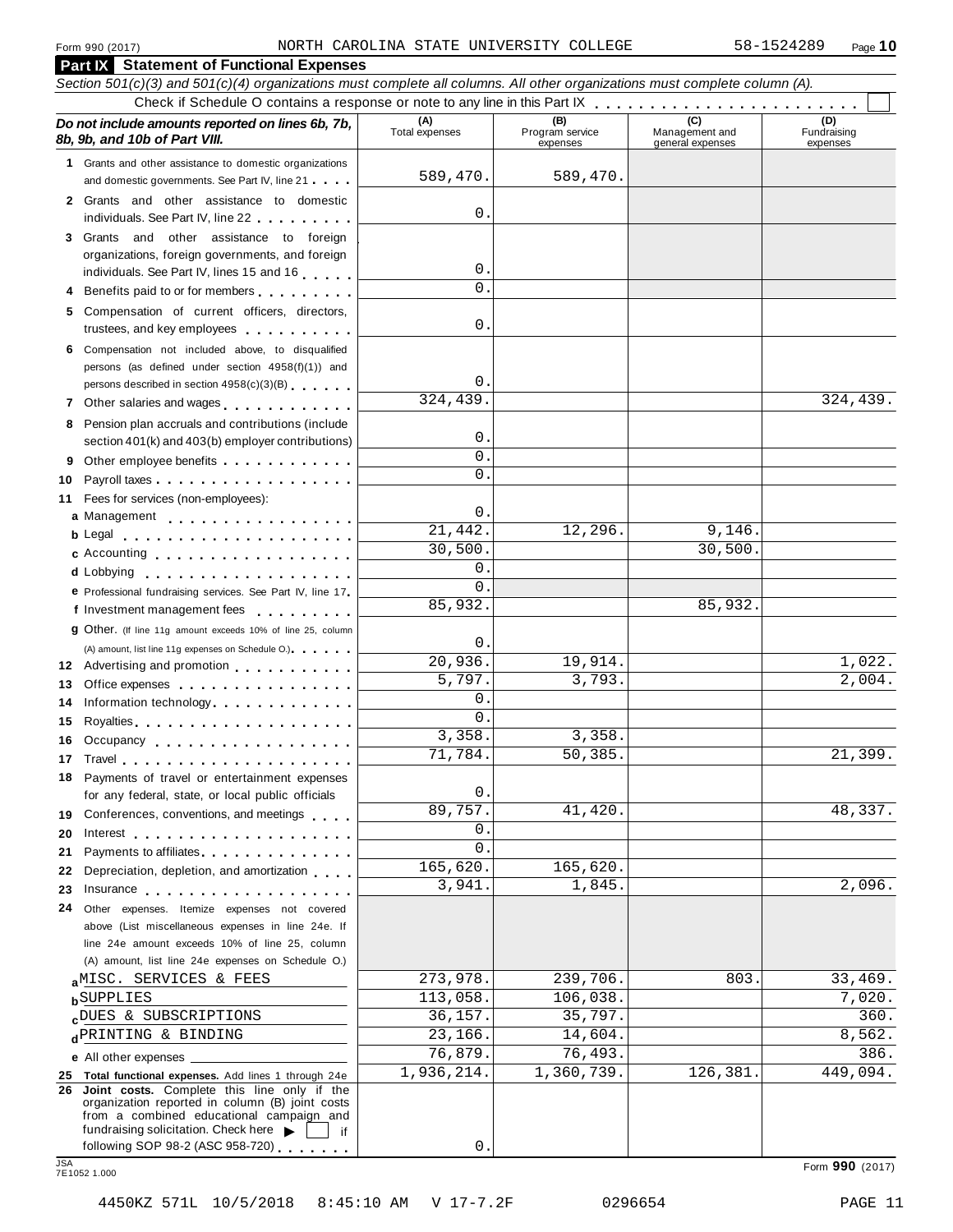#### NORTH CAROLINA STATE UNIVERSITY COLLEGE 58-1524289

Form <sup>990</sup> (2017) Page **11**

|                             | Part X | <b>Balance Sheet</b>                                                                                                                                                                                                                                                                  |                          |                         |                    |
|-----------------------------|--------|---------------------------------------------------------------------------------------------------------------------------------------------------------------------------------------------------------------------------------------------------------------------------------------|--------------------------|-------------------------|--------------------|
|                             |        |                                                                                                                                                                                                                                                                                       |                          |                         |                    |
|                             |        |                                                                                                                                                                                                                                                                                       | (A)<br>Beginning of year |                         | (B)<br>End of year |
|                             | 1.     |                                                                                                                                                                                                                                                                                       | 0                        | $\mathbf{1}$            | 0.                 |
|                             | 2      |                                                                                                                                                                                                                                                                                       | 4,733,717.               | $\overline{2}$          | 5,610,667.         |
|                             | 3      |                                                                                                                                                                                                                                                                                       | 323,571.                 | $\overline{\mathbf{3}}$ | 524,135.           |
|                             | 4      |                                                                                                                                                                                                                                                                                       | 6, 244.                  | $\blacktriangle$        | 0.                 |
|                             | 5      | Loans and other receivables from current and former officers, directors,                                                                                                                                                                                                              |                          |                         |                    |
|                             |        | trustees, key employees, and highest compensated employees.                                                                                                                                                                                                                           |                          |                         |                    |
|                             |        | Complete Part II of Schedule L<br>Loans and other receivables from other disqualified persons (as defined under section                                                                                                                                                               | 0.                       | 5                       | 0.                 |
|                             | 6      | $4958(f)(1)$ , persons described in section $4958(c)(3)(B)$ , and contributing employers<br>and sponsoring organizations of section $501(c)(9)$ voluntary employees' beneficiary<br>organizations (see instructions). Complete Part II of Schedule L <sub>1111111</sub> , productions | 0.                       | 6                       | $0$ .              |
|                             | 7      |                                                                                                                                                                                                                                                                                       | 0.                       | $\overline{7}$          | 0.                 |
| Assets                      | 8      | Inventories for sale or use enterprise and and all the context of the context of the context of the context of the context of the context of the context of the context of the context of the context of the context of the co                                                        | $\overline{0}$ .         | 8                       | 0.                 |
|                             | 9      |                                                                                                                                                                                                                                                                                       | $\Omega$ .               | 9                       | 0.                 |
|                             |        | 10a Land, buildings, and equipment: cost or                                                                                                                                                                                                                                           |                          |                         |                    |
|                             |        | other basis. Complete Part VI of Schedule D<br>∣10a                                                                                                                                                                                                                                   |                          |                         |                    |
|                             |        |                                                                                                                                                                                                                                                                                       | $1,473,000.$ 10c         |                         | $0$ .              |
|                             | 11     |                                                                                                                                                                                                                                                                                       | 0.                       | 11                      | 0.                 |
|                             | 12     | Investments - other securities. See Part IV, line 11                                                                                                                                                                                                                                  | 17, 135, 087.            | 12                      | 19,841,844.        |
|                             | 13     | Investments - program-related. See Part IV, line 11                                                                                                                                                                                                                                   | 0.                       | 13                      | 0.                 |
|                             | 14     |                                                                                                                                                                                                                                                                                       | 317,438.                 | 14                      | 151,818.           |
|                             | 15     |                                                                                                                                                                                                                                                                                       | 25,720.                  | 15                      | 26,514.            |
|                             | 16     | Total assets. Add lines 1 through 15 (must equal line 34)                                                                                                                                                                                                                             | 24,014,777.              | 16                      | 26, 154, 978.      |
|                             | 17     | Accounts payable and accrued expenses                                                                                                                                                                                                                                                 | 38,713.                  | 17                      | 6,190.             |
|                             | 18     |                                                                                                                                                                                                                                                                                       | 0.                       | 18                      | 0.                 |
|                             | 19     |                                                                                                                                                                                                                                                                                       | 0.                       | 19                      | 0.                 |
|                             | 20     |                                                                                                                                                                                                                                                                                       | 0.                       | 20                      | 0.                 |
|                             | 21     | Escrow or custodial account liability. Complete Part IV of Schedule D                                                                                                                                                                                                                 | 0.                       | 21                      | 0.                 |
|                             | 22     | Loans and other payables to current and former officers, directors,                                                                                                                                                                                                                   |                          |                         |                    |
| Liabilities                 |        | trustees, key employees, highest compensated employees, and                                                                                                                                                                                                                           |                          |                         |                    |
|                             |        | disqualified persons. Complete Part II of Schedule L.                                                                                                                                                                                                                                 | 0.1                      | 22                      | $0$ .              |
|                             | 23     | Secured mortgages and notes payable to unrelated third parties                                                                                                                                                                                                                        | 0.                       | 23                      | 0.                 |
|                             | 24     | Unsecured notes and loans payable to unrelated third parties with the current of                                                                                                                                                                                                      | 0.                       | 24                      | 0.                 |
|                             | 25     | Other liabilities (including federal income tax, payables to related third                                                                                                                                                                                                            |                          |                         |                    |
|                             |        | parties, and other liabilities not included on lines 17-24). Complete Part X                                                                                                                                                                                                          |                          |                         |                    |
|                             |        | of Schedule D                                                                                                                                                                                                                                                                         | 768,887.                 | 25                      | 791,028.           |
|                             | 26     |                                                                                                                                                                                                                                                                                       | 807,600.                 | 26                      | 797, 218.          |
|                             |        | $\mathbf X$<br>Organizations that follow SFAS 117 (ASC 958), check here ▶<br>and<br>complete lines 27 through 29, and lines 33 and 34.                                                                                                                                                |                          |                         |                    |
|                             | 27     | Unrestricted net assets                                                                                                                                                                                                                                                               | 2,147,382.               | 27                      | 2,154,069.         |
|                             | 28     |                                                                                                                                                                                                                                                                                       | 11, 171, 771.            | 28                      | 11,830,778.        |
|                             | 29     | Permanently restricted net assets entertainment resumes and research and research and response to the results                                                                                                                                                                         | 9,888,024.               | 29                      | 11, 372, 913.      |
| Net Assets or Fund Balances |        | Organizations that do not follow SFAS 117 (ASC 958), check here ▶<br>and<br>complete lines 30 through 34.                                                                                                                                                                             |                          |                         |                    |
|                             | 30     | Capital stock or trust principal, or current funds<br>. <b>.</b> .                                                                                                                                                                                                                    |                          | 30                      |                    |
|                             | 31     | Paid-in or capital surplus, or land, building, or equipment fund<br>                                                                                                                                                                                                                  |                          | 31                      |                    |
|                             | 32     | Retained earnings, endowment, accumulated income, or other funds                                                                                                                                                                                                                      |                          | 32                      |                    |
|                             | 33     |                                                                                                                                                                                                                                                                                       | 23, 207, 177.            | 33                      | 25, 357, 760.      |
|                             | 34     | Total liabilities and net assets/fund balances                                                                                                                                                                                                                                        | 24,014,777.              | 34                      | 26, 154, 978.      |

Form **990** (2017)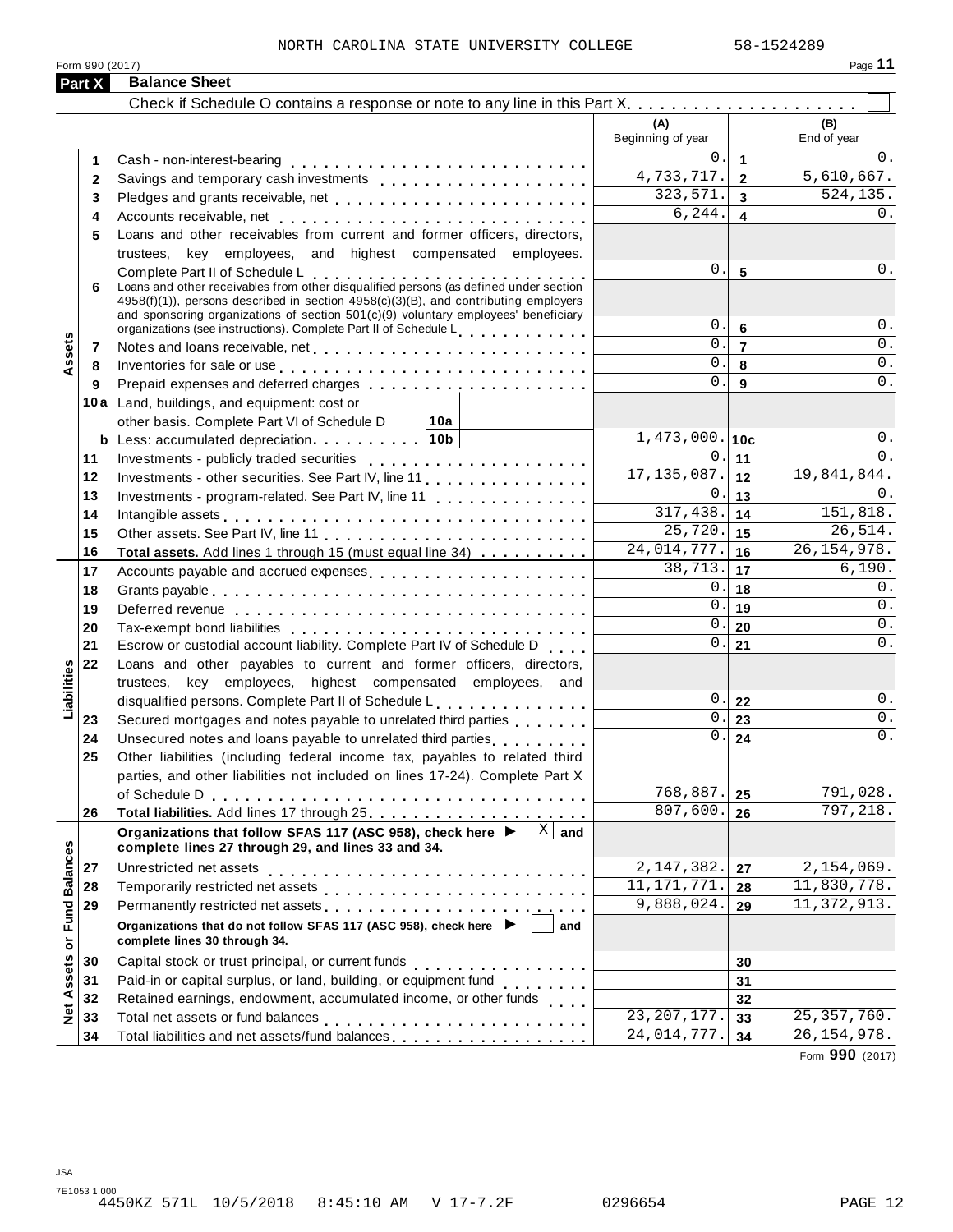| NORTH CAROLINA STATE UNIVERSITY COLLEGE |  | 58-1524289 |
|-----------------------------------------|--|------------|

|          | Form 990 (2017)                                                                                                       |                         |                |                          | Page 12         |
|----------|-----------------------------------------------------------------------------------------------------------------------|-------------------------|----------------|--------------------------|-----------------|
| Part XI  | <b>Reconciliation of Net Assets</b>                                                                                   |                         |                |                          |                 |
|          |                                                                                                                       |                         |                |                          | Χ               |
| 1        |                                                                                                                       | $\mathbf{1}$            |                | 3,787,324.               |                 |
| 2        | Total expenses (must equal Part IX, column (A), line 25)                                                              | $\mathbf{2}$            |                | 1,936,214.               |                 |
| 3        | Revenue less expenses. Subtract line 2 from line 1                                                                    | 3                       |                | $\overline{1,851,110}$ . |                 |
| 4        | Net assets or fund balances at beginning of year (must equal Part X, line 33, column (A))                             | $\overline{\mathbf{4}}$ | 23, 207, 177.  |                          |                 |
| 5        | Net unrealized gains (losses) on investments                                                                          | 5                       |                | 1,792,770.               |                 |
| 6        |                                                                                                                       | 6                       |                |                          | $0$ .           |
| 7        |                                                                                                                       | $\overline{7}$          |                |                          | 0.              |
| 8        |                                                                                                                       | 8                       |                |                          | 0.              |
| 9        | Other changes in net assets or fund balances (explain in Schedule O)                                                  | 9                       | $-1,493,297.$  |                          |                 |
| 10       | Net assets or fund balances at end of year. Combine lines 3 through 9 (must equal Part X, line                        |                         |                |                          |                 |
|          |                                                                                                                       | 10                      | 25, 357, 760.  |                          |                 |
| Part XII | <b>Financial Statements and Reporting</b>                                                                             |                         |                |                          |                 |
|          |                                                                                                                       |                         |                |                          |                 |
|          |                                                                                                                       |                         |                | Yes                      | No              |
| 1        | $\sqrt{X}$ Accrual<br>Accounting method used to prepare the Form 990:     Cash<br>Other                               |                         |                |                          |                 |
|          | If the organization changed its method of accounting from a prior year or checked "Other," explain in                 |                         |                |                          |                 |
|          | Schedule O.                                                                                                           |                         |                |                          |                 |
|          | 2a Were the organization's financial statements compiled or reviewed by an independent accountant?                    |                         | 2a             |                          | Χ               |
|          | If "Yes," check a box below to indicate whether the financial statements for the year were compiled or                |                         |                |                          |                 |
|          | reviewed on a separate basis, consolidated basis, or both:                                                            |                         |                |                          |                 |
|          | Separate basis<br>Consolidated basis<br>Both consolidated and separate basis                                          |                         |                |                          |                 |
|          | <b>b</b> Were the organization's financial statements audited by an independent accountant?                           |                         | 2 <sub>b</sub> | Χ                        |                 |
|          | If "Yes," check a box below to indicate whether the financial statements for the year were audited on a               |                         |                |                          |                 |
|          | separate basis, consolidated basis, or both:                                                                          |                         |                |                          |                 |
|          | X<br>Separate basis<br><b>Consolidated basis</b><br>Both consolidated and separate basis                              |                         |                |                          |                 |
|          | c If "Yes" to line 2a or 2b, does the organization have a committee that assumes responsibility for oversight         |                         |                |                          |                 |
|          | of the audit, review, or compilation of its financial statements and selection of an independent accountant?          |                         | 2 <sub>c</sub> | Χ                        |                 |
|          | If the organization changed either its oversight process or selection process during the tax year, explain in         |                         |                |                          |                 |
|          | Schedule O.                                                                                                           |                         |                |                          |                 |
|          | 3a As a result of a federal award, was the organization required to undergo an audit or audits as set forth in        |                         |                |                          |                 |
|          |                                                                                                                       |                         | 3a             |                          | Χ               |
|          | <b>b</b> If "Yes," did the organization undergo the required audit or audits? If the organization did not undergo the |                         |                |                          |                 |
|          | required audit or audits, explain why in Schedule O and describe any steps taken to undergo such audits.              |                         | 3 <sub>b</sub> |                          |                 |
|          |                                                                                                                       |                         |                |                          | Form 990 (2017) |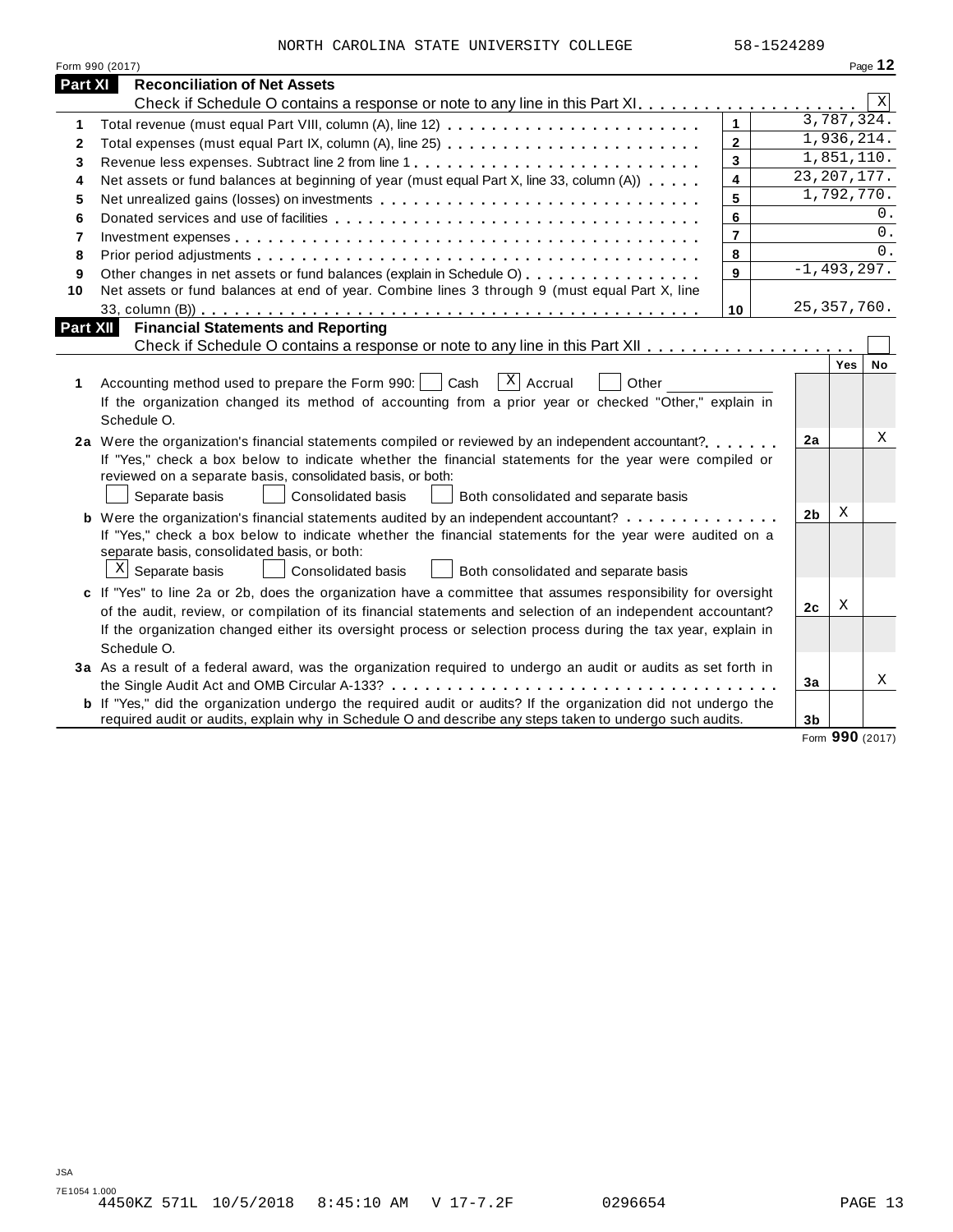| <b>SCHEDULE A</b> |  |  |  |                               |  |
|-------------------|--|--|--|-------------------------------|--|
|                   |  |  |  | $\sqrt{2}$ and and $\sqrt{2}$ |  |

# **CHEDULE A Public Charity Status and Public Support**  $\frac{100\text{dB No. }1545-0047}{000\text{dB}}$

(Form 990 or 990-EZ) complete if the organization is a section 501(c)(3) organization or a section 4947(a)(1) nonexempt charitable trust.  $2017$ 

|                                                                                                           |                                                            | Complete if the organization is a section 501(c)(3) organization or a section $4947(a)(1)$ nonexempt charitable trust.                                                                                |     |                          |                                                                                                                                                                                                                                                                                                                                                                                 | ZV I I                                                                                                                           |
|-----------------------------------------------------------------------------------------------------------|------------------------------------------------------------|-------------------------------------------------------------------------------------------------------------------------------------------------------------------------------------------------------|-----|--------------------------|---------------------------------------------------------------------------------------------------------------------------------------------------------------------------------------------------------------------------------------------------------------------------------------------------------------------------------------------------------------------------------|----------------------------------------------------------------------------------------------------------------------------------|
| Department of the Treasury<br><b>Internal Revenue Service</b>                                             |                                                            | Attach to Form 990 or Form 990-EZ.<br>Go to www.irs.gov/Form990 for instructions and the latest information.                                                                                          |     |                          |                                                                                                                                                                                                                                                                                                                                                                                 | Open to Public<br>Inspection                                                                                                     |
| Name of the organization                                                                                  |                                                            | NORTH CAROLINA STATE UNIVERSITY COLLEGE                                                                                                                                                               |     |                          | <b>Employer identification number</b>                                                                                                                                                                                                                                                                                                                                           |                                                                                                                                  |
| OF SCIENCES FOUNDATION, INC.                                                                              |                                                            |                                                                                                                                                                                                       |     |                          | 58-1524289                                                                                                                                                                                                                                                                                                                                                                      |                                                                                                                                  |
| Part I                                                                                                    |                                                            |                                                                                                                                                                                                       |     |                          | Reason for Public Charity Status (All organizations must complete this part.) See instructions.                                                                                                                                                                                                                                                                                 |                                                                                                                                  |
| The organization is not a private foundation because it is: (For lines 1 through 12, check only one box.) |                                                            |                                                                                                                                                                                                       |     |                          |                                                                                                                                                                                                                                                                                                                                                                                 |                                                                                                                                  |
| 1                                                                                                         |                                                            | A church, convention of churches, or association of churches described in section 170(b)(1)(A)(i).                                                                                                    |     |                          |                                                                                                                                                                                                                                                                                                                                                                                 |                                                                                                                                  |
| 2                                                                                                         |                                                            | A school described in section 170(b)(1)(A)(ii). (Attach Schedule E (Form 990 or 990-EZ).)                                                                                                             |     |                          |                                                                                                                                                                                                                                                                                                                                                                                 |                                                                                                                                  |
| 3                                                                                                         |                                                            | A hospital or a cooperative hospital service organization described in section 170(b)(1)(A)(iii).                                                                                                     |     |                          |                                                                                                                                                                                                                                                                                                                                                                                 |                                                                                                                                  |
| 4<br>hospital's name, city, and state:                                                                    |                                                            |                                                                                                                                                                                                       |     |                          | A medical research organization operated in conjunction with a hospital described in section 170(b)(1)(A)(iii). Enter the                                                                                                                                                                                                                                                       |                                                                                                                                  |
| ΙX<br>5                                                                                                   | section 170(b)(1)(A)(iv). (Complete Part II.)              |                                                                                                                                                                                                       |     |                          |                                                                                                                                                                                                                                                                                                                                                                                 | An organization operated for the benefit of a college or university owned or operated by a governmental unit described in        |
| 6                                                                                                         |                                                            | A federal, state, or local government or governmental unit described in section 170(b)(1)(A)(v).                                                                                                      |     |                          |                                                                                                                                                                                                                                                                                                                                                                                 |                                                                                                                                  |
| 7                                                                                                         |                                                            |                                                                                                                                                                                                       |     |                          |                                                                                                                                                                                                                                                                                                                                                                                 | An organization that normally receives a substantial part of its support from a governmental unit or from the general public     |
|                                                                                                           | described in section 170(b)(1)(A)(vi). (Complete Part II.) |                                                                                                                                                                                                       |     |                          |                                                                                                                                                                                                                                                                                                                                                                                 |                                                                                                                                  |
| 8                                                                                                         |                                                            | A community trust described in section 170(b)(1)(A)(vi). (Complete Part II.)                                                                                                                          |     |                          |                                                                                                                                                                                                                                                                                                                                                                                 |                                                                                                                                  |
| 9                                                                                                         |                                                            |                                                                                                                                                                                                       |     |                          | An agricultural research organization described in section 170(b)(1)(A)(ix) operated in conjunction with a land-grant college                                                                                                                                                                                                                                                   |                                                                                                                                  |
| university:                                                                                               |                                                            |                                                                                                                                                                                                       |     |                          | or university or a non-land-grant college of agriculture (see instructions). Enter the name, city, and state of the college or                                                                                                                                                                                                                                                  |                                                                                                                                  |
| 10                                                                                                        |                                                            |                                                                                                                                                                                                       |     |                          | An organization that normally receives: (1) more than 331/3% of its support from contributions, membership fees, and gross<br>receipts from activities related to its exempt functions - subject to certain exceptions, and (2) no more than 331/3% of its<br>support from gross investment income and unrelated business taxable income (less section 511 tax) from businesses |                                                                                                                                  |
| 11                                                                                                        |                                                            | acquired by the organization after June 30, 1975. See section 509(a)(2). (Complete Part III.)<br>An organization organized and operated exclusively to test for public safety. See section 509(a)(4). |     |                          |                                                                                                                                                                                                                                                                                                                                                                                 |                                                                                                                                  |
| 12                                                                                                        |                                                            |                                                                                                                                                                                                       |     |                          |                                                                                                                                                                                                                                                                                                                                                                                 | An organization organized and operated exclusively for the benefit of, to perform the functions of, or to carry out the purposes |
|                                                                                                           |                                                            |                                                                                                                                                                                                       |     |                          |                                                                                                                                                                                                                                                                                                                                                                                 | of one or more publicly supported organizations described in section 509(a)(1) or section 509(a)(2). See section 509(a)(3).      |
|                                                                                                           |                                                            |                                                                                                                                                                                                       |     |                          |                                                                                                                                                                                                                                                                                                                                                                                 | Check the box in lines 12a through 12d that describes the type of supporting organization and complete lines 12e, 12f, and 12g.  |
| a                                                                                                         |                                                            |                                                                                                                                                                                                       |     |                          | Type I. A supporting organization operated, supervised, or controlled by its supported organization(s), typically by giving                                                                                                                                                                                                                                                     |                                                                                                                                  |
|                                                                                                           |                                                            |                                                                                                                                                                                                       |     |                          | the supported organization(s) the power to regularly appoint or elect a majority of the directors or trustees of the                                                                                                                                                                                                                                                            |                                                                                                                                  |
|                                                                                                           |                                                            | supporting organization. You must complete Part IV, Sections A and B.                                                                                                                                 |     |                          |                                                                                                                                                                                                                                                                                                                                                                                 |                                                                                                                                  |
| b                                                                                                         |                                                            |                                                                                                                                                                                                       |     |                          | Type II. A supporting organization supervised or controlled in connection with its supported organization(s), by having                                                                                                                                                                                                                                                         |                                                                                                                                  |
|                                                                                                           |                                                            |                                                                                                                                                                                                       |     |                          | control or management of the supporting organization vested in the same persons that control or manage the supported                                                                                                                                                                                                                                                            |                                                                                                                                  |
|                                                                                                           |                                                            | organization(s). You must complete Part IV, Sections A and C.                                                                                                                                         |     |                          |                                                                                                                                                                                                                                                                                                                                                                                 |                                                                                                                                  |
| c                                                                                                         |                                                            |                                                                                                                                                                                                       |     |                          | Type III functionally integrated. A supporting organization operated in connection with, and functionally integrated with,                                                                                                                                                                                                                                                      |                                                                                                                                  |
|                                                                                                           |                                                            | its supported organization(s) (see instructions). You must complete Part IV, Sections A, D, and E.                                                                                                    |     |                          |                                                                                                                                                                                                                                                                                                                                                                                 |                                                                                                                                  |
| d                                                                                                         |                                                            |                                                                                                                                                                                                       |     |                          | Type III non-functionally integrated. A supporting organization operated in connection with its supported organization(s)                                                                                                                                                                                                                                                       |                                                                                                                                  |
|                                                                                                           |                                                            |                                                                                                                                                                                                       |     |                          | that is not functionally integrated. The organization generally must satisfy a distribution requirement and an attentiveness                                                                                                                                                                                                                                                    |                                                                                                                                  |
|                                                                                                           |                                                            | requirement (see instructions). You must complete Part IV, Sections A and D, and Part V.                                                                                                              |     |                          |                                                                                                                                                                                                                                                                                                                                                                                 |                                                                                                                                  |
| е                                                                                                         |                                                            |                                                                                                                                                                                                       |     |                          | Check this box if the organization received a written determination from the IRS that it is a Type I, Type II, Type III                                                                                                                                                                                                                                                         |                                                                                                                                  |
|                                                                                                           |                                                            | functionally integrated, or Type III non-functionally integrated supporting organization.                                                                                                             |     |                          |                                                                                                                                                                                                                                                                                                                                                                                 |                                                                                                                                  |
| t                                                                                                         |                                                            |                                                                                                                                                                                                       |     |                          |                                                                                                                                                                                                                                                                                                                                                                                 |                                                                                                                                  |
| g                                                                                                         |                                                            | Provide the following information about the supported organization(s).                                                                                                                                |     |                          |                                                                                                                                                                                                                                                                                                                                                                                 |                                                                                                                                  |
| (i) Name of supported organization                                                                        | (ii) EIN                                                   | (iii) Type of organization                                                                                                                                                                            |     | (iv) Is the organization | (v) Amount of monetary                                                                                                                                                                                                                                                                                                                                                          | (vi) Amount of                                                                                                                   |
|                                                                                                           |                                                            | (described on lines 1-10                                                                                                                                                                              |     | listed in your governing | support (see                                                                                                                                                                                                                                                                                                                                                                    | other support (see                                                                                                               |
|                                                                                                           |                                                            | above (see instructions))                                                                                                                                                                             | Yes | document?<br>No          | instructions)                                                                                                                                                                                                                                                                                                                                                                   | instructions)                                                                                                                    |
|                                                                                                           |                                                            |                                                                                                                                                                                                       |     |                          |                                                                                                                                                                                                                                                                                                                                                                                 |                                                                                                                                  |
| (A)                                                                                                       |                                                            |                                                                                                                                                                                                       |     |                          |                                                                                                                                                                                                                                                                                                                                                                                 |                                                                                                                                  |
| (B)                                                                                                       |                                                            |                                                                                                                                                                                                       |     |                          |                                                                                                                                                                                                                                                                                                                                                                                 |                                                                                                                                  |
| (C)                                                                                                       |                                                            |                                                                                                                                                                                                       |     |                          |                                                                                                                                                                                                                                                                                                                                                                                 |                                                                                                                                  |
| (D)                                                                                                       |                                                            |                                                                                                                                                                                                       |     |                          |                                                                                                                                                                                                                                                                                                                                                                                 |                                                                                                                                  |
| (E)                                                                                                       |                                                            |                                                                                                                                                                                                       |     |                          |                                                                                                                                                                                                                                                                                                                                                                                 |                                                                                                                                  |
|                                                                                                           |                                                            |                                                                                                                                                                                                       |     |                          |                                                                                                                                                                                                                                                                                                                                                                                 |                                                                                                                                  |
| Total                                                                                                     |                                                            |                                                                                                                                                                                                       |     |                          |                                                                                                                                                                                                                                                                                                                                                                                 |                                                                                                                                  |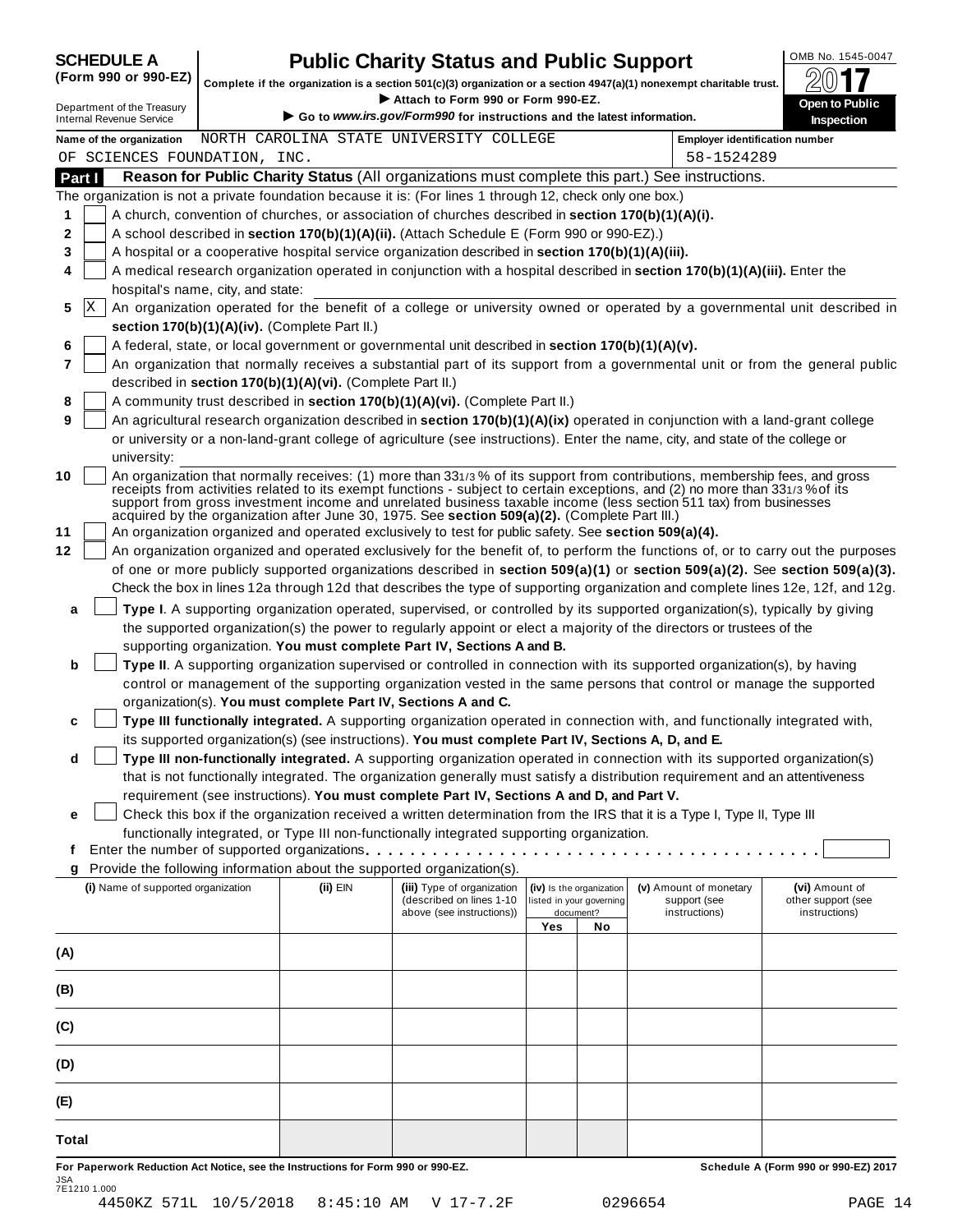#### Schedule <sup>A</sup> (Form <sup>990</sup> or 990-EZ) <sup>2017</sup> Page **2**

**Support Schedule for Organizations Described in Sections 170(b)(1)(A)(iv) and 170(b)(1)(A)(vi)** (Complete only if you checked the box on line 5, 7, or 8 of Part I or if the organization failed to qualify under Part III. If the organization fails to qualify under the tests listed below, please complete Part III.) **Part II**

|              | <b>Section A. Public Support</b>                                                                                                                                                                                                                                                                                |              |            |            |            |              |                      |
|--------------|-----------------------------------------------------------------------------------------------------------------------------------------------------------------------------------------------------------------------------------------------------------------------------------------------------------------|--------------|------------|------------|------------|--------------|----------------------|
|              | Calendar year (or fiscal year beginning in) ▶                                                                                                                                                                                                                                                                   | (a) $2013$   | (b) $2014$ | $(c)$ 2015 | $(d)$ 2016 | (e) 2017     | (f) Total            |
| 1.           | Gifts,<br>grants,<br>contributions,<br>and<br>membership fees received. (Do not<br>include any "unusual grants.")                                                                                                                                                                                               | 2, 251, 729. | 2,810,976. | 1,255,092. | 1,700,267. | 3, 153, 538. | 11, 171, 602.        |
| $\mathbf{2}$ | Tax<br>revenues<br>levied<br>for<br>the<br>organization's benefit and either paid<br>to or expended on its behalf                                                                                                                                                                                               |              |            |            |            |              | 0.                   |
| 3            | The value of services or facilities<br>furnished by a governmental unit to the<br>organization without charge                                                                                                                                                                                                   |              |            |            |            |              | 0.                   |
|              | Total. Add lines 1 through 3                                                                                                                                                                                                                                                                                    | 2, 251, 729. | 2,810,976. | 1,255,092. | 1,700,267. | 3, 153, 538. | 11, 171, 602.        |
| 5            | The portion of total contributions by<br>each<br>person<br>(other<br>than<br>a<br>governmental<br>unit<br>publicly<br>or<br>supported organization) included on<br>line 1 that exceeds 2% of the amount                                                                                                         |              |            |            |            |              | 1,908,926.           |
| 6            | shown on line 11, column (f)<br>Public support. Subtract line 5 from line 4                                                                                                                                                                                                                                     |              |            |            |            |              |                      |
|              | <b>Section B. Total Support</b>                                                                                                                                                                                                                                                                                 |              |            |            |            |              | 9,262,676.           |
|              | Calendar year (or fiscal year beginning in)                                                                                                                                                                                                                                                                     | (a) $2013$   | (b) $2014$ | (c) 2015   | $(d)$ 2016 | (e) 2017     | (f) Total            |
| 7            | Amounts from line 4                                                                                                                                                                                                                                                                                             | 2, 251, 729. | 2,810,976. | 1,255,092. | 1,700,267. | 3, 153, 538  | 11, 171, 602.        |
| 8            | Gross income from interest. dividends.<br>payments received on securities loans,<br>rents, royalties, and income from<br>similar sources experiences                                                                                                                                                            | 147,045.     | 240,257.   | 218,565.   | 260,550.   | 373,728.     | 1,240,145.           |
| 9            | Net income from unrelated business<br>activities, whether or not the business<br>is regularly carried on the control of the control of the control of the control of the control of the control of the control of the control of the control of the control of the control of the control of the control of the |              |            |            |            |              | 0.                   |
| 10           | Other income. Do not include gain or<br>loss from the sale of capital assets<br>(Explain in Part VI.)                                                                                                                                                                                                           | 14,924.      | 3,957.     | 102,258.   | 87,392.    | 13,221.      | 221,752.             |
| 11           | Total support. Add lines 7 through 10                                                                                                                                                                                                                                                                           |              |            |            |            |              | 12,633,499.          |
| 12           |                                                                                                                                                                                                                                                                                                                 |              |            |            |            | $12$         |                      |
| 13           | First five years. If the Form 990 is for the organization's first, second, third, fourth, or fifth tax year as a section 501(c)(3)                                                                                                                                                                              |              |            |            |            |              |                      |
|              | <b>Section C. Computation of Public Support Percentage</b>                                                                                                                                                                                                                                                      |              |            |            |            |              |                      |
| 14           | Public support percentage for 2017 (line 6, column (f) divided by line 11, column (f)). 14                                                                                                                                                                                                                      |              |            |            |            |              | 73.32%               |
| 15           |                                                                                                                                                                                                                                                                                                                 |              |            |            |            |              | $\overline{75.05}$ % |
|              | 16a 331/3% support test - 2017. If the organization did not check the box on line 13, and line 14 is 331/3% or more, check this                                                                                                                                                                                 |              |            |            |            |              |                      |
|              | box and stop here. The organization qualifies as a publicly supported organization $\ldots \ldots \ldots \ldots \ldots \ldots$                                                                                                                                                                                  |              |            |            |            |              | X                    |
|              | b 331/3% support test - 2016. If the organization did not check a box on line 13 or 16a, and line 15 is 331/3% or more, check                                                                                                                                                                                   |              |            |            |            |              |                      |
|              |                                                                                                                                                                                                                                                                                                                 |              |            |            |            |              |                      |
|              | 17a 10%-facts-and-circumstances test - 2017. If the organization did not check a box on line 13, 16a, or 16b, and line 14 is                                                                                                                                                                                    |              |            |            |            |              |                      |
|              | 10% or more, and if the organization meets the "facts-and-circumstances" test, check this box and stop here. Explain in                                                                                                                                                                                         |              |            |            |            |              |                      |
|              | Part VI how the organization meets the "facts-and-circumstances" test. The organization qualifies as a publicly supported                                                                                                                                                                                       |              |            |            |            |              |                      |
|              |                                                                                                                                                                                                                                                                                                                 |              |            |            |            |              |                      |
|              | b 10%-facts-and-circumstances test - 2016. If the organization did not check a box on line 13, 16a, 16b, or 17a, and line                                                                                                                                                                                       |              |            |            |            |              |                      |
|              | 15 is 10% or more, and if the organization meets the "facts-and-circumstances" test, check this box and stop here.                                                                                                                                                                                              |              |            |            |            |              |                      |
|              | Explain in Part VI how the organization meets the "facts-and-circumstances" test. The organization qualifies as a publicly                                                                                                                                                                                      |              |            |            |            |              |                      |
|              |                                                                                                                                                                                                                                                                                                                 |              |            |            |            |              |                      |
| 18           | Private foundation. If the organization did not check a box on line 13, 16a, 16b, 17a, or 17b, check this box and see                                                                                                                                                                                           |              |            |            |            |              |                      |
|              |                                                                                                                                                                                                                                                                                                                 |              |            |            |            |              |                      |

**Schedule A (Form 990 or 990-EZ) 2017**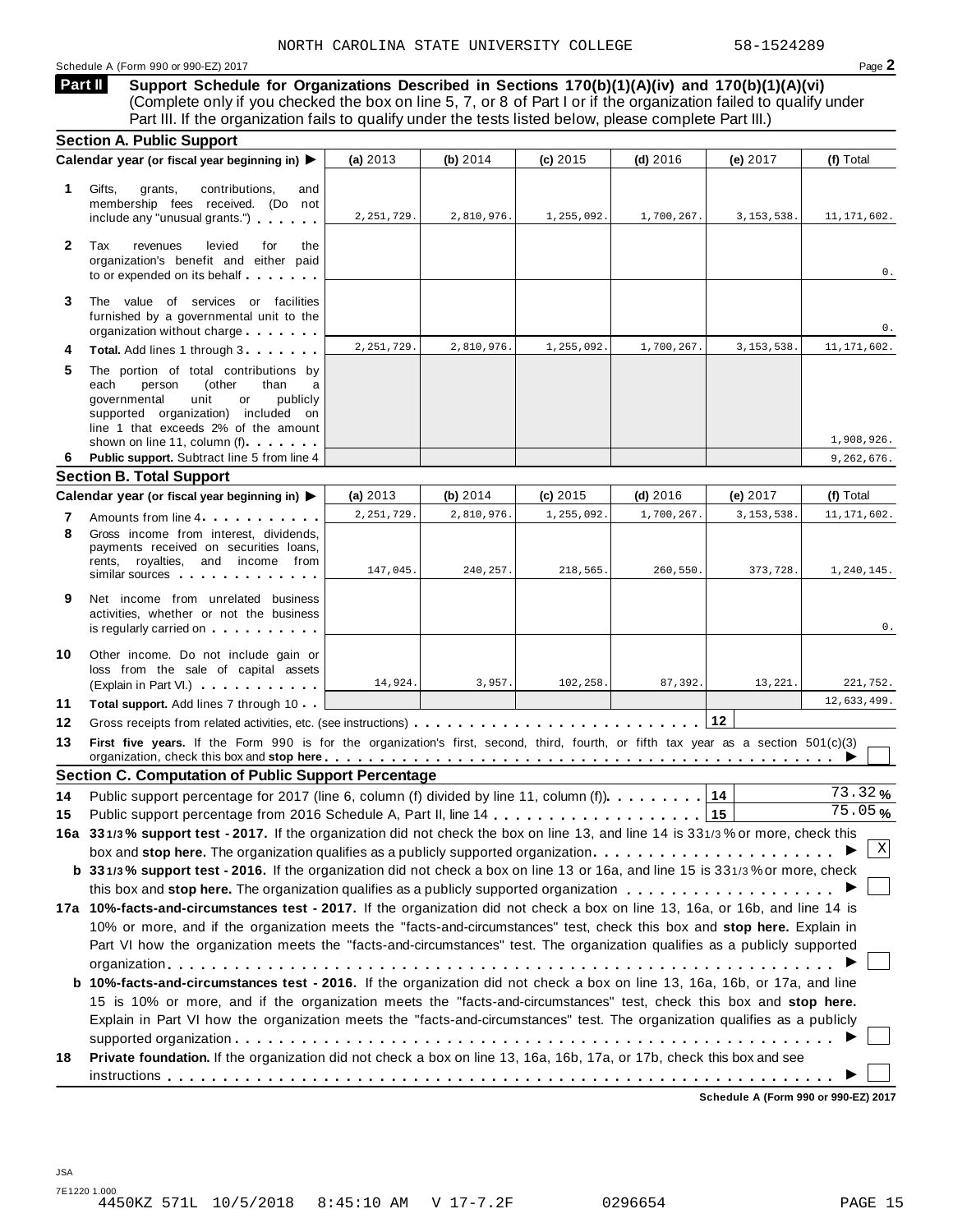#### Schedule A (Form 990 or 990-EZ) 2017  $\qquad \qquad$

**Support Schedule for Organizations Described in Section 509(a)(2) Part III**

(Complete only if you checked the box on line 10 of Part I or if the organization failed to qualify under Part II. If the organization fails to qualify under the tests listed below, please complete Part II.)

|            | <b>Section A. Public Support</b>                                                                                                                                                                                               |            |            |            |            |                                      |           |
|------------|--------------------------------------------------------------------------------------------------------------------------------------------------------------------------------------------------------------------------------|------------|------------|------------|------------|--------------------------------------|-----------|
|            | Calendar year (or fiscal year beginning in) ▶                                                                                                                                                                                  | (a) $2013$ | (b) $2014$ | $(c)$ 2015 | (d) $2016$ | (e) 2017                             | (f) Total |
| 1.         | Gifts, grants, contributions, and membership fees                                                                                                                                                                              |            |            |            |            |                                      |           |
|            | received. (Do not include any "unusual grants.")                                                                                                                                                                               |            |            |            |            |                                      |           |
| 2          | Gross receipts from admissions, merchandise                                                                                                                                                                                    |            |            |            |            |                                      |           |
|            | sold or services performed, or facilities                                                                                                                                                                                      |            |            |            |            |                                      |           |
|            | furnished in any activity that is related to the                                                                                                                                                                               |            |            |            |            |                                      |           |
|            | organization's tax-exempt purpose                                                                                                                                                                                              |            |            |            |            |                                      |           |
| 3          | Gross receipts from activities that are not an                                                                                                                                                                                 |            |            |            |            |                                      |           |
|            | unrelated trade or business under section 513                                                                                                                                                                                  |            |            |            |            |                                      |           |
| 4          | Tax<br>revenues<br>levied<br>for<br>the                                                                                                                                                                                        |            |            |            |            |                                      |           |
|            | organization's benefit and either paid to                                                                                                                                                                                      |            |            |            |            |                                      |           |
|            | or expended on its behalf                                                                                                                                                                                                      |            |            |            |            |                                      |           |
| 5          | The value of services or facilities                                                                                                                                                                                            |            |            |            |            |                                      |           |
|            | furnished by a governmental unit to the                                                                                                                                                                                        |            |            |            |            |                                      |           |
|            | organization without charge                                                                                                                                                                                                    |            |            |            |            |                                      |           |
| 6          | <b>Total.</b> Add lines 1 through 5                                                                                                                                                                                            |            |            |            |            |                                      |           |
|            | 7a Amounts included on lines 1, 2, and 3                                                                                                                                                                                       |            |            |            |            |                                      |           |
|            |                                                                                                                                                                                                                                |            |            |            |            |                                      |           |
|            | received from disqualified persons<br>Amounts included on lines 2 and 3                                                                                                                                                        |            |            |            |            |                                      |           |
|            | from other than disqualified<br>received                                                                                                                                                                                       |            |            |            |            |                                      |           |
|            | persons that exceed the greater of \$5,000                                                                                                                                                                                     |            |            |            |            |                                      |           |
|            | or 1% of the amount on line 13 for the year                                                                                                                                                                                    |            |            |            |            |                                      |           |
|            | c Add lines 7a and 7b                                                                                                                                                                                                          |            |            |            |            |                                      |           |
| 8          | Public support. (Subtract line 7c from                                                                                                                                                                                         |            |            |            |            |                                      |           |
|            | $line 6.)$<br><b>Section B. Total Support</b>                                                                                                                                                                                  |            |            |            |            |                                      |           |
|            |                                                                                                                                                                                                                                | (a) $2013$ | (b) $2014$ | $(c)$ 2015 | (d) $2016$ | (e) 2017                             | (f) Total |
|            | Calendar year (or fiscal year beginning in) ▶                                                                                                                                                                                  |            |            |            |            |                                      |           |
| 9          | Amounts from line 6<br>10 a Gross income from interest, dividends,                                                                                                                                                             |            |            |            |            |                                      |           |
|            | payments received on securities loans,                                                                                                                                                                                         |            |            |            |            |                                      |           |
|            | rents, royalties, and income from similar                                                                                                                                                                                      |            |            |            |            |                                      |           |
|            | sources <b>contracts</b>                                                                                                                                                                                                       |            |            |            |            |                                      |           |
|            | <b>b</b> Unrelated business taxable income (less                                                                                                                                                                               |            |            |            |            |                                      |           |
|            | section 511 taxes) from businesses                                                                                                                                                                                             |            |            |            |            |                                      |           |
|            | acquired after June 30, 1975                                                                                                                                                                                                   |            |            |            |            |                                      |           |
|            | c Add lines 10a and 10b and the control of the control of the control of the control of the control of the control of the control of the control of the control of the control of the control of the control of the control of |            |            |            |            |                                      |           |
| 11         | Net income from unrelated business                                                                                                                                                                                             |            |            |            |            |                                      |           |
|            | activities not included in line 10b,<br>whether or not the business is regularly                                                                                                                                               |            |            |            |            |                                      |           |
|            | carried on                                                                                                                                                                                                                     |            |            |            |            |                                      |           |
| 12         | Other income. Do not include gain or                                                                                                                                                                                           |            |            |            |            |                                      |           |
|            | loss from the sale of capital assets                                                                                                                                                                                           |            |            |            |            |                                      |           |
|            | (Explain in Part VI.) <b>Container and Containers</b>                                                                                                                                                                          |            |            |            |            |                                      |           |
| 13         | Total support. (Add lines 9, 10c, 11,                                                                                                                                                                                          |            |            |            |            |                                      |           |
|            | and 12.) $\cdots$ $\cdots$ $\cdots$ $\cdots$ $\cdots$                                                                                                                                                                          |            |            |            |            |                                      |           |
| 14         | First five years. If the Form 990 is for the organization's first, second, third, fourth, or fifth tax year as a section 501(c)(3)                                                                                             |            |            |            |            |                                      |           |
|            |                                                                                                                                                                                                                                |            |            |            |            |                                      |           |
|            | Section C. Computation of Public Support Percentage                                                                                                                                                                            |            |            |            |            |                                      |           |
| 15         | Public support percentage for 2017 (line 8, column (f) divided by line 13, column (f)                                                                                                                                          |            |            |            |            | 15                                   | ℅         |
| 16         | Public support percentage from 2016 Schedule A, Part III, line 15.                                                                                                                                                             |            |            |            |            | 16                                   | %         |
|            | Section D. Computation of Investment Income Percentage                                                                                                                                                                         |            |            |            |            |                                      |           |
| 17         | Investment income percentage for 2017 (line 10c, column (f) divided by line 13, column (f) $\ldots$ ,,,,,,,,                                                                                                                   |            |            |            |            | 17                                   | %         |
| 18         |                                                                                                                                                                                                                                |            |            |            |            | 18                                   | %         |
|            | 19a 331/3% support tests - 2017. If the organization did not check the box on line 14, and line 15 is more than 331/3%, and line                                                                                               |            |            |            |            |                                      |           |
|            |                                                                                                                                                                                                                                |            |            |            |            |                                      |           |
|            | 17 is not more than 331/3%, check this box and stop here. The organization qualifies as a publicly supported organization                                                                                                      |            |            |            |            |                                      |           |
|            | <b>b</b> 331/3% support tests - 2016. If the organization did not check a box on line 14 or line 19a, and line 16 is more than 331/3%, and                                                                                     |            |            |            |            |                                      |           |
|            | line 18 is not more than 331/3%, check this box and stop here. The organization qualifies as a publicly supported organization                                                                                                 |            |            |            |            |                                      |           |
| 20         | Private foundation. If the organization did not check a box on line 14, 19a, or 19b, check this box and see instructions ▶                                                                                                     |            |            |            |            | Schedule A (Form 990 or 990-EZ) 2017 |           |
| <b>JSA</b> |                                                                                                                                                                                                                                |            |            |            |            |                                      |           |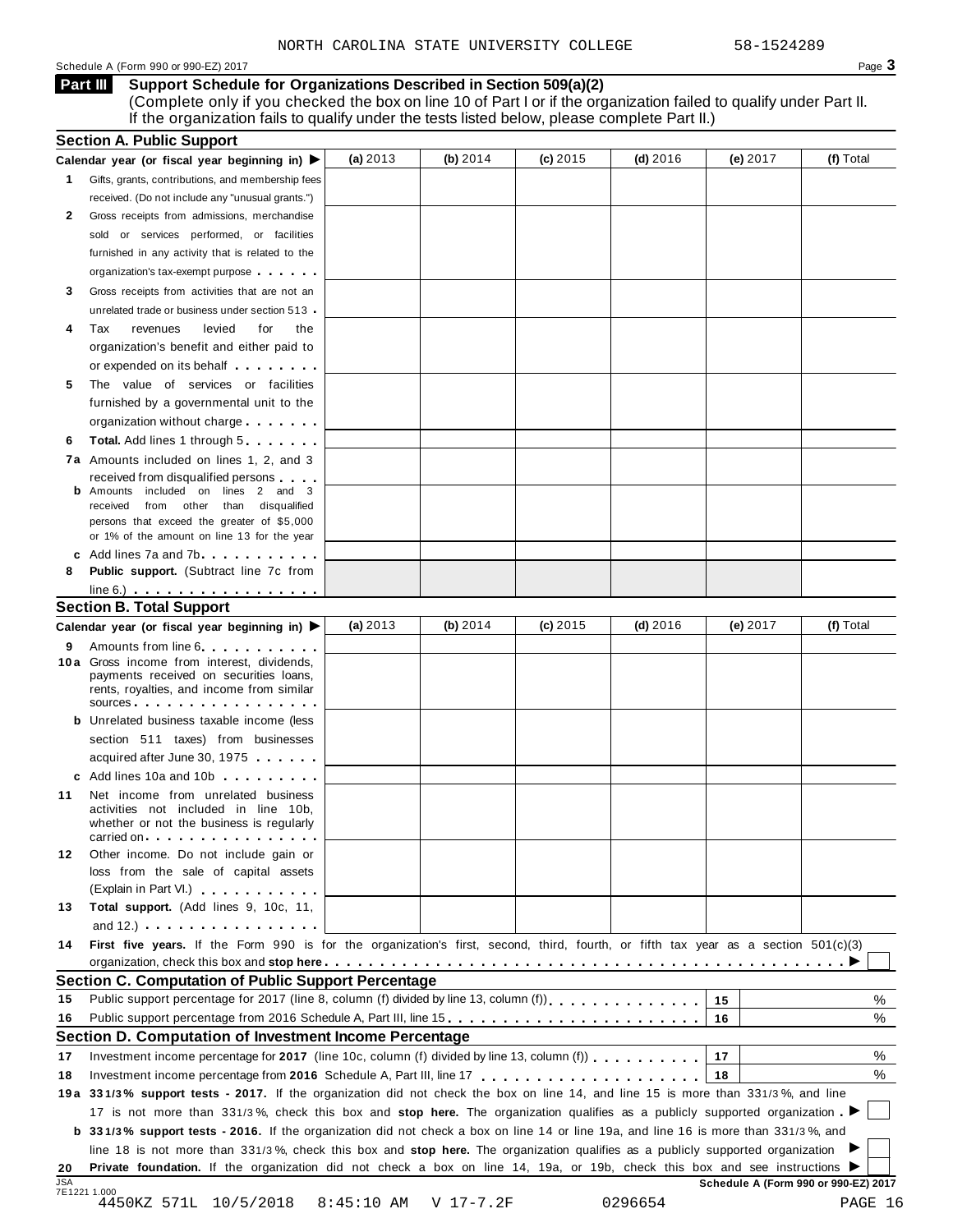**Yes No**

**2**

**3a**

**3b**

**3c**

**4a**

**4b**

**4c**

**5a**

**5b 5c**

**6**

**7**

**8**

**9a**

**9b**

**9c**

**10a**

### **Part IV Supporting Organizations**

(Complete only if you checked a box in line 12 on Part I. If you checked 12a of Part I, complete Sections A and B. If you checked 12b of Part I, complete Sections A and C. If you checked 12c of Part I, complete Sections A, D, and E. If you checked 12d of Part I, complete Sections A and D, and complete Part V.)

#### **Section A. All Supporting Organizations**

- **1** Are all of the organization's supported organizations listed by name in the organization's governing documents? *If "No," describe in Part VI how the supported organizations are designated. If designated by class or purpose, describe the designation. If historic and continuing relationship, explain.* **1**
- **2** Did the organization have any supported organization that does not have an IRS determination of status under section 509(a)(1) or (2)? *If"Yes," explain in Part VI how the organization determined that the supported organization was described in section 509(a)(1) or (2).*
- **3 a** Did the organization have a supported organization described in section 501(c)(4), (5), or (6)? *If "Yes," answer (b) and (c) below.*
- **b** Did the organization confirm that each supported organization qualified under section 501(c)(4), (5), or (6) and | satisfied the public support tests under section 509(a)(2)? *If "Yes," describe in Part VI when and how the organization made the determination.*
- **c** Did the organization ensure that all support to such organizations was used exclusively for section 170(c)(2)(B) purposes? *If"Yes," explain in Part VI what controls the organization put in place to ensure such use.*
- **4 a** Was any supported organization not organized in the United States ("foreign supported organization")? *If "Yes," and if you checked 12a or 12b in Part I, answer (b) and (c) below.*
- **b** Did the organization have ultimate control and discretion in deciding whether to make grants to the foreign | supported organization? *If "Yes," describe in Part VI how the organization had such control and discretion despite being controlled or supervised by or in connection with its supported organizations.*
- **c** Did the organization support any foreign supported organization that does not have an IRS determination | under sections 501(c)(3) and 509(a)(1) or (2)? *If "Yes," explain in Part VI what controls the organization used to ensure that all support to the foreign supported organization was used exclusively for section 170(c)(2)(B) purposes.*
- **5 a** Did the organization add, substitute, or remove any supported organizations during the tax year? *If "Yes,"* answer (b) and (c) below (if applicable). Also, provide detail in Part VI, including (i) the names and EIN *numbers of the supported organizations added, substituted, or removed; (ii) the reasons for each such action;* (iii) the authority under the organization's organizing document authorizing such action; and (iv) how the action *was accomplished (such as by amendment to the organizing document).*
- **b** Type I or Type II only. Was any added or substituted supported organization part of a class already | designated in the organization's organizing document?
- **c Substitutions only.** Was the substitution the result of an event beyond the organization's control?
- **6** Did the organization provide support (whether in the form of grants or the provision of services or facilities) to anyone other than (i) its supported organizations, (ii) individuals that are part of the charitable class benefited by one or more of its supported organizations, or (iii) other supporting organizations that also support or benefit one or more of the filing organization's supported organizations? *If"Yes," provide detail in Part VI.*
- **7** Did the organization provide a grant, loan, compensation, or other similar payment to a substantial contributor (defined in section 4958(c)(3)(C)), a family member of a substantial contributor, or a 35% controlled entity with regard to a substantial contributor? *If"Yes," complete Part I of Schedule L (Form 990 or 990-EZ).*
- **8** Did the organization make a loan to a disqualified person (as defined in section 4958) not described in line 7? *If "Yes," complete Part I of Schedule L (Form 990 or 990-EZ).*
- **a** Was the organization controlled directly or indirectly at any time during the tax year by one or more | **9** disqualified persons as defined in section 4946 (other than foundation managers and organizations described in section 509(a)(1) or (2))? *If"Yes," provide detail in Part VI.*
- **b** Did one or more disqualified persons (as defined in line 9a) hold a controlling interest in any entity in which | the supporting organization had an interest? *If"Yes," provide detail in Part VI.*
- **c** Did a disqualified person (as defined in line 9a) have an ownership interest in, or derive any personal benefit from, assets in which the supporting organization also had an interest? *If"Yes," provide detail in Part VI.*
- **10a** Was the organization subject to the excess business holdings rules of section 4943 because of section | 4943(f) (regarding certain Type II supporting organizations, and all Type III non-functionally integrated supporting organizations)? *If"Yes," answer 10b below.*
	- **b** Did the organization have any excess business holdings in the tax year? *(Use Schedule C, Form 4720, to determine whether the organization had excess business holdings.)*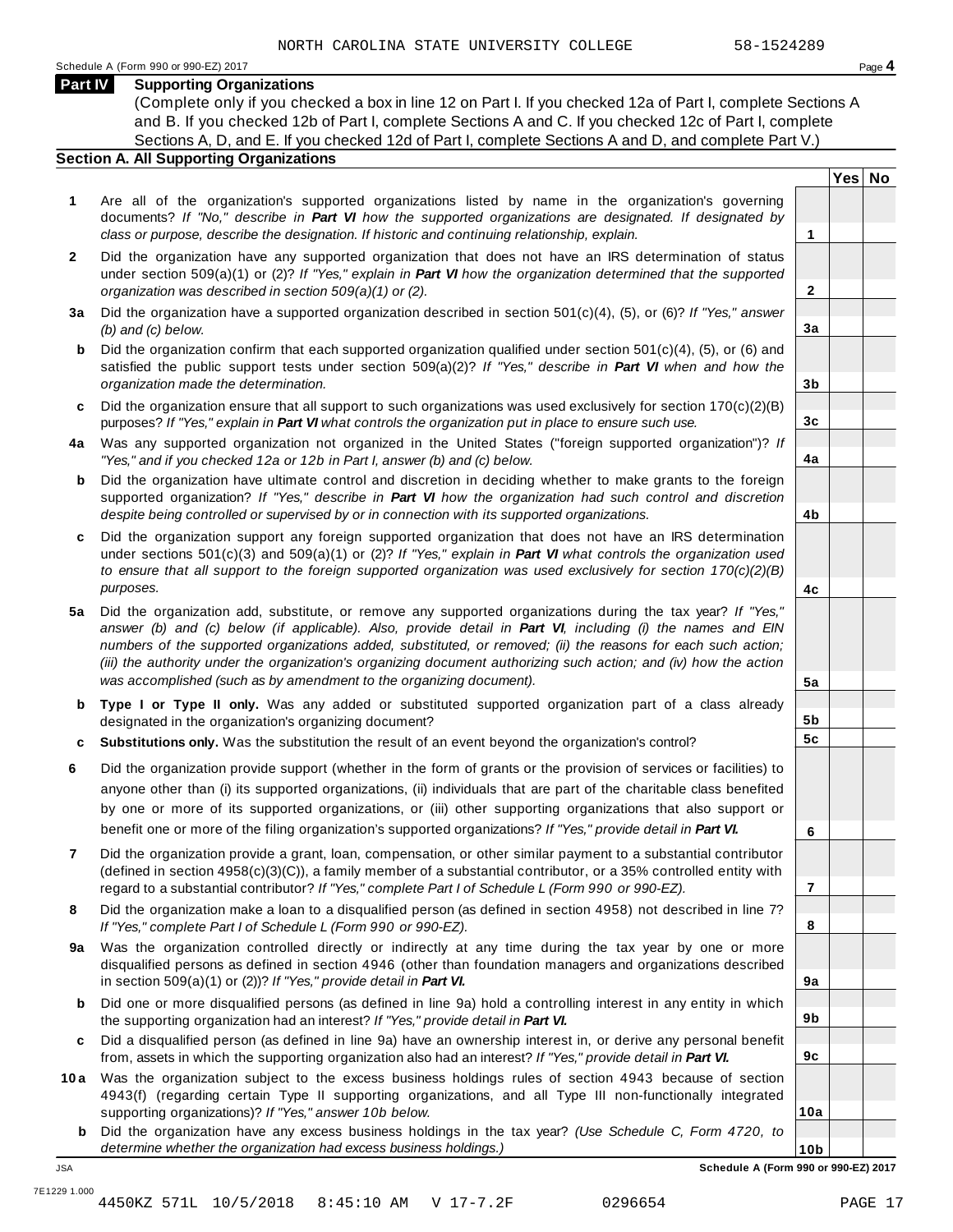|              | Schedule A (Form 990 or 990-EZ) 2017                                                                                                                                                                                                                                                                                                                                                                                                                                                                                                                                                                                                                                         |                        |        | Page 5 |
|--------------|------------------------------------------------------------------------------------------------------------------------------------------------------------------------------------------------------------------------------------------------------------------------------------------------------------------------------------------------------------------------------------------------------------------------------------------------------------------------------------------------------------------------------------------------------------------------------------------------------------------------------------------------------------------------------|------------------------|--------|--------|
| Part IV      | <b>Supporting Organizations (continued)</b>                                                                                                                                                                                                                                                                                                                                                                                                                                                                                                                                                                                                                                  |                        |        |        |
|              |                                                                                                                                                                                                                                                                                                                                                                                                                                                                                                                                                                                                                                                                              |                        | Yes No |        |
| 11           | Has the organization accepted a gift or contribution from any of the following persons?                                                                                                                                                                                                                                                                                                                                                                                                                                                                                                                                                                                      |                        |        |        |
|              | a A person who directly or indirectly controls, either alone or together with persons described in (b) and (c)<br>below, the governing body of a supported organization?                                                                                                                                                                                                                                                                                                                                                                                                                                                                                                     |                        |        |        |
| b            | A family member of a person described in (a) above?                                                                                                                                                                                                                                                                                                                                                                                                                                                                                                                                                                                                                          | 11a<br>11 <sub>b</sub> |        |        |
|              | c A 35% controlled entity of a person described in (a) or (b) above? If "Yes" to a, b, or c, provide detail in Part VI.                                                                                                                                                                                                                                                                                                                                                                                                                                                                                                                                                      | 11c                    |        |        |
|              | <b>Section B. Type I Supporting Organizations</b>                                                                                                                                                                                                                                                                                                                                                                                                                                                                                                                                                                                                                            |                        |        |        |
|              |                                                                                                                                                                                                                                                                                                                                                                                                                                                                                                                                                                                                                                                                              |                        | Yes No |        |
| 1            | Did the directors, trustees, or membership of one or more supported organizations have the power to<br>regularly appoint or elect at least a majority of the organization's directors or trustees at all times during the<br>tax year? If "No," describe in Part VI how the supported organization(s) effectively operated, supervised, or<br>controlled the organization's activities. If the organization had more than one supported organization,<br>describe how the powers to appoint and/or remove directors or trustees were allocated among the supported<br>organizations and what conditions or restrictions, if any, applied to such powers during the tax year. | 1                      |        |        |
| $\mathbf{2}$ | Did the organization operate for the benefit of any supported organization other than the supported<br>organization(s) that operated, supervised, or controlled the supporting organization? If "Yes," explain in Part<br>VI how providing such benefit carried out the purposes of the supported organization(s) that operated,                                                                                                                                                                                                                                                                                                                                             |                        |        |        |
|              | supervised, or controlled the supporting organization.                                                                                                                                                                                                                                                                                                                                                                                                                                                                                                                                                                                                                       | $\mathbf{2}$           |        |        |
|              | <b>Section C. Type II Supporting Organizations</b>                                                                                                                                                                                                                                                                                                                                                                                                                                                                                                                                                                                                                           |                        |        |        |
|              |                                                                                                                                                                                                                                                                                                                                                                                                                                                                                                                                                                                                                                                                              |                        | Yes No |        |
| 1            | Were a majority of the organization's directors or trustees during the tax year also a majority of the directors<br>or trustees of each of the organization's supported organization(s)? If "No," describe in Part VI how control<br>or management of the supporting organization was vested in the same persons that controlled or managed<br>the supported organization(s).                                                                                                                                                                                                                                                                                                | 1                      |        |        |
|              | Section D. All Type III Supporting Organizations                                                                                                                                                                                                                                                                                                                                                                                                                                                                                                                                                                                                                             |                        |        |        |
|              |                                                                                                                                                                                                                                                                                                                                                                                                                                                                                                                                                                                                                                                                              |                        | Yes No |        |
| 1            | Did the organization provide to each of its supported organizations, by the last day of the fifth month of the<br>organization's tax year, (i) a written notice describing the type and amount of support provided during the prior<br>tax year, (ii) a copy of the Form 990 that was most recently filed as of the date of notification, and (iii) copies of<br>the organization's governing documents in effect on the date of notification, to the extent not previously<br>provided?                                                                                                                                                                                     | 1                      |        |        |
| 2            | Were any of the organization's officers, directors, or trustees either (i) appointed or elected by the supported                                                                                                                                                                                                                                                                                                                                                                                                                                                                                                                                                             |                        |        |        |
|              | organization(s) or (ii) serving on the governing body of a supported organization? If "No," explain in Part VI how<br>the organization maintained a close and continuous working relationship with the supported organization(s).                                                                                                                                                                                                                                                                                                                                                                                                                                            | $\mathbf{2}$           |        |        |
| 3            | By reason of the relationship described in (2), did the organization's supported organizations have a<br>significant voice in the organization's investment policies and in directing the use of the organization's<br>income or assets at all times during the tax year? If "Yes," describe in Part VI the role the organization's<br>supported organizations played in this regard.                                                                                                                                                                                                                                                                                        | 3                      |        |        |
|              | Section E. Type III Functionally Integrated Supporting Organizations                                                                                                                                                                                                                                                                                                                                                                                                                                                                                                                                                                                                         |                        |        |        |
| 1            | Check the box next to the method that the organization used to satisfy the Integral Part Test during the year (see instructions).                                                                                                                                                                                                                                                                                                                                                                                                                                                                                                                                            |                        |        |        |
| a            | The organization satisfied the Activities Test. Complete line 2 below.                                                                                                                                                                                                                                                                                                                                                                                                                                                                                                                                                                                                       |                        |        |        |
| b            | The organization is the parent of each of its supported organizations. Complete line 3 below.                                                                                                                                                                                                                                                                                                                                                                                                                                                                                                                                                                                |                        |        |        |
| c            | The organization supported a governmental entity. Describe in Part VI how you supported a government entity (see instructions).                                                                                                                                                                                                                                                                                                                                                                                                                                                                                                                                              |                        |        |        |
| 2            | Activities Test. Answer (a) and (b) below.                                                                                                                                                                                                                                                                                                                                                                                                                                                                                                                                                                                                                                   |                        | Yes No |        |
| a            | Did substantially all of the organization's activities during the tax year directly further the exempt purposes of<br>the supported organization(s) to which the organization was responsive? If "Yes," then in Part VI identify<br>those supported organizations and explain how these activities directly furthered their exempt purposes,<br>how the organization was responsive to those supported organizations, and how the organization determined<br>that these activities constituted substantially all of its activities.                                                                                                                                          | 2a                     |        |        |
| b            | Did the activities described in (a) constitute activities that, but for the organization's involvement, one or more<br>of the organization's supported organization(s) would have been engaged in? If "Yes," explain in Part VI the<br>reasons for the organization's position that its supported organization(s) would have engaged in these<br>activities but for the organization's involvement.                                                                                                                                                                                                                                                                          | 2b                     |        |        |
| 3<br>a       | Parent of Supported Organizations. Answer (a) and (b) below.<br>Did the organization have the power to regularly appoint or elect a majority of the officers, directors, or<br>trustees of each of the supported organizations? Provide details in Part VI.                                                                                                                                                                                                                                                                                                                                                                                                                  | За                     |        |        |
| b            | Did the organization exercise a substantial degree of direction over the policies, programs, and activities of each<br>of its supported organizations? If "Yes," describe in Part VI the role played by the organization in this regard.                                                                                                                                                                                                                                                                                                                                                                                                                                     | 3 <sub>b</sub>         |        |        |
| JSA          | Schedule A (Form 990 or 990-EZ) 2017                                                                                                                                                                                                                                                                                                                                                                                                                                                                                                                                                                                                                                         |                        |        |        |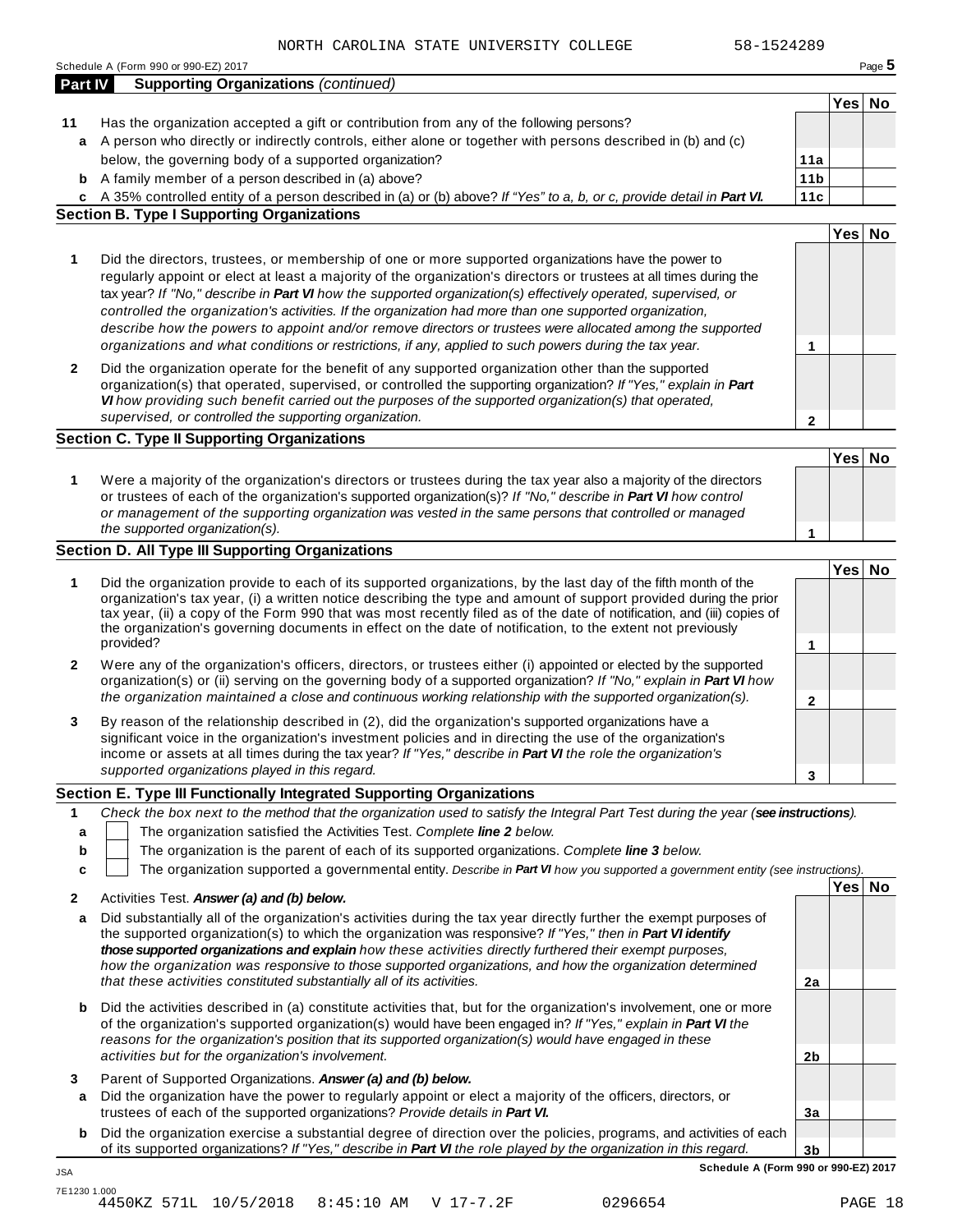| Schedule A (Form 990 or 990-EZ) 2017                                                                                                            |                         |                | Page $6$            |
|-------------------------------------------------------------------------------------------------------------------------------------------------|-------------------------|----------------|---------------------|
| Type III Non-Functionally Integrated 509(a)(3) Supporting Organizations<br><b>Part V</b>                                                        |                         |                |                     |
| Check here if the organization satisfied the Integral Part Test as a qualifying trust on Nov. 20, 1970 (explain in Part VI). See<br>$\mathbf 1$ |                         |                |                     |
| instructions. All other Type III non-functionally integrated supporting organizations must complete Sections A through E.                       |                         |                |                     |
| <b>Section A - Adjusted Net Income</b>                                                                                                          |                         | (A) Prior Year | (B) Current Year    |
|                                                                                                                                                 |                         |                | (optional)          |
| 1 Net short-term capital gain                                                                                                                   | 1                       |                |                     |
| 2 Recoveries of prior-year distributions                                                                                                        | $\mathbf{2}$            |                |                     |
| 3 Other gross income (see instructions)                                                                                                         | 3                       |                |                     |
| 4 Add lines 1 through 3.                                                                                                                        | 4                       |                |                     |
| 5 Depreciation and depletion                                                                                                                    | 5                       |                |                     |
| 6 Portion of operating expenses paid or incurred for production or                                                                              |                         |                |                     |
| collection of gross income or for management, conservation, or                                                                                  |                         |                |                     |
| maintenance of property held for production of income (see instructions)                                                                        | 6                       |                |                     |
| <b>7</b> Other expenses (see instructions)                                                                                                      | $\overline{7}$          |                |                     |
| 8 Adjusted Net Income (subtract lines 5, 6, and 7 from line 4).                                                                                 | 8                       |                |                     |
| <b>Section B - Minimum Asset Amount</b>                                                                                                         |                         | (A) Prior Year | (B) Current Year    |
|                                                                                                                                                 |                         |                | (optional)          |
| 1 Aggregate fair market value of all non-exempt-use assets (see                                                                                 |                         |                |                     |
| instructions for short tax year or assets held for part of year):                                                                               |                         |                |                     |
| a Average monthly value of securities                                                                                                           | 1a                      |                |                     |
| <b>b</b> Average monthly cash balances                                                                                                          | 1 <sub>b</sub>          |                |                     |
| c Fair market value of other non-exempt-use assets                                                                                              | 1 <sub>c</sub>          |                |                     |
| d Total (add lines 1a, 1b, and 1c)                                                                                                              | 1d                      |                |                     |
| e Discount claimed for blockage or other                                                                                                        |                         |                |                     |
| factors (explain in detail in <b>Part VI)</b> :                                                                                                 |                         |                |                     |
| 2 Acquisition indebtedness applicable to non-exempt-use assets                                                                                  | $\mathbf{2}$            |                |                     |
| 3 Subtract line 2 from line 1d.                                                                                                                 | $\overline{\mathbf{3}}$ |                |                     |
| 4 Cash deemed held for exempt use. Enter 1-1/2% of line 3 (for greater amount,                                                                  |                         |                |                     |
| see instructions).                                                                                                                              | 4                       |                |                     |
| 5 Net value of non-exempt-use assets (subtract line 4 from line 3)                                                                              | 5                       |                |                     |
| 6 Multiply line 5 by .035.                                                                                                                      | $6\phantom{1}6$         |                |                     |
| 7 Recoveries of prior-year distributions                                                                                                        | $\overline{7}$          |                |                     |
| 8 Minimum Asset Amount (add line 7 to line 6)                                                                                                   | 8                       |                |                     |
| <b>Section C - Distributable Amount</b>                                                                                                         |                         |                | <b>Current Year</b> |
| 1 Adjusted net income for prior year (from Section A, line 8, Column A)                                                                         | $\mathbf{1}$            |                |                     |
| 2 Enter 85% of line 1.                                                                                                                          | $\overline{2}$          |                |                     |
| 3 Minimum asset amount for prior year (from Section B, line 8, Column A)                                                                        | 3                       |                |                     |
| 4 Enter greater of line 2 or line 3.                                                                                                            | $\overline{\mathbf{4}}$ |                |                     |
| 5 Income tax imposed in prior year                                                                                                              | 5                       |                |                     |
| 6 Distributable Amount. Subtract line 5 from line 4, unless subject to                                                                          |                         |                |                     |
| emergency temporary reduction (see instructions).                                                                                               | 6                       |                |                     |

**7** | Check here if the current year is the organization's first as a non-functionally integrated Type III supporting organization (see instructions).

**Schedule A (Form 990 or 990-EZ) 2017**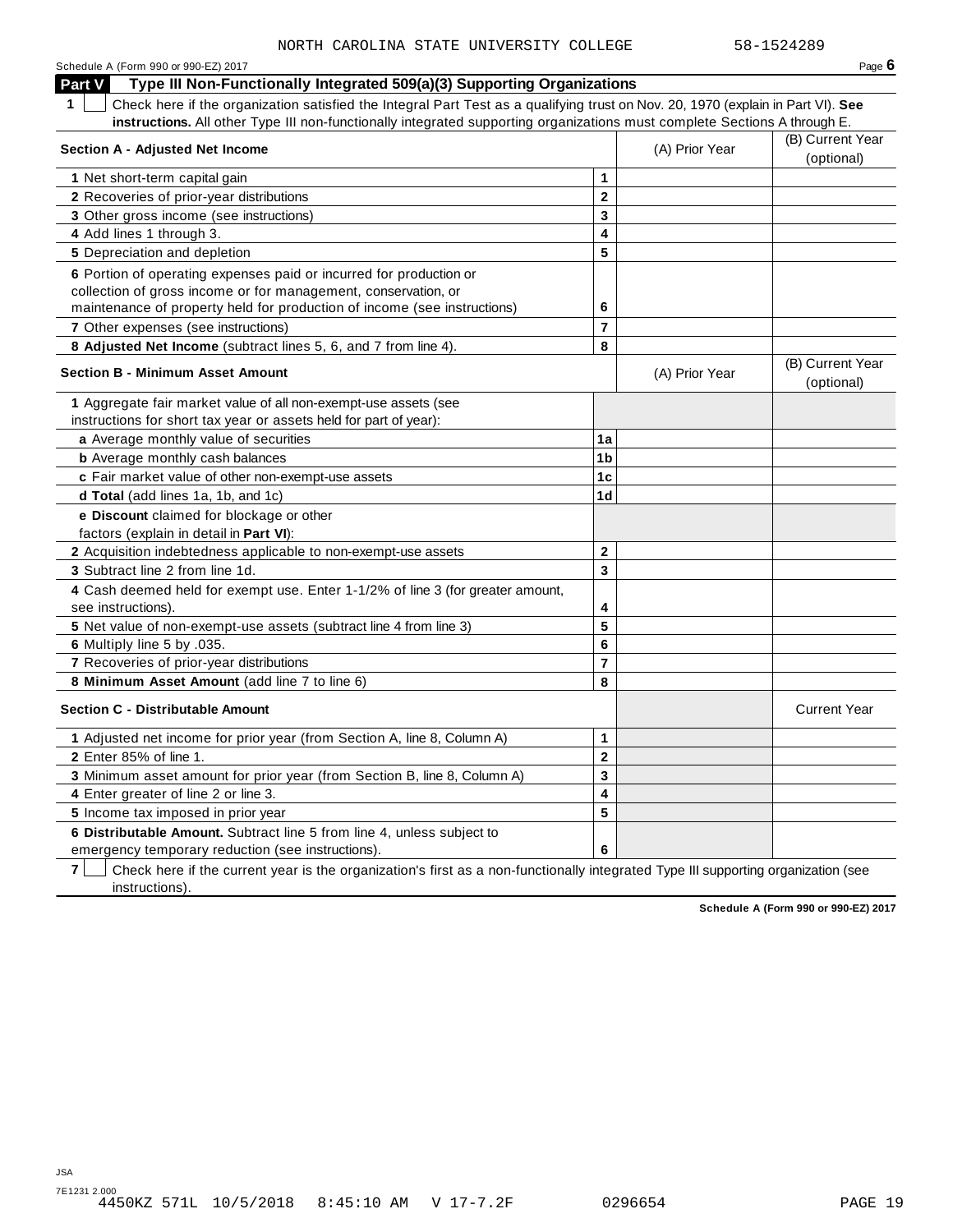|                | Schedule A (Form 990 or 990-EZ) 2017                                                       |                                            |                                               | Page 7                                      |
|----------------|--------------------------------------------------------------------------------------------|--------------------------------------------|-----------------------------------------------|---------------------------------------------|
| <b>Part V</b>  | Type III Non-Functionally Integrated 509(a)(3) Supporting Organizations (continued)        |                                            |                                               |                                             |
|                | <b>Section D - Distributions</b>                                                           |                                            |                                               | <b>Current Year</b>                         |
| 1.             | Amounts paid to supported organizations to accomplish exempt purposes                      |                                            |                                               |                                             |
| $\mathbf{2}$   | Amounts paid to perform activity that directly furthers exempt purposes of supported       |                                            |                                               |                                             |
|                | organizations, in excess of income from activity                                           |                                            |                                               |                                             |
| 3              | Administrative expenses paid to accomplish exempt purposes of supported organizations      |                                            |                                               |                                             |
| 4              | Amounts paid to acquire exempt-use assets                                                  |                                            |                                               |                                             |
| 5              | Qualified set-aside amounts (prior IRS approval required)                                  |                                            |                                               |                                             |
| 6              | Other distributions (describe in Part VI). See instructions.                               |                                            |                                               |                                             |
| 7              | Total annual distributions. Add lines 1 through 6.                                         |                                            |                                               |                                             |
| 8              | Distributions to attentive supported organizations to which the organization is responsive |                                            |                                               |                                             |
|                | (provide details in Part VI). See instructions.                                            |                                            |                                               |                                             |
| 9              | Distributable amount for 2017 from Section C, line 6                                       |                                            |                                               |                                             |
| 10             | Line 8 amount divided by Line 9 amount                                                     |                                            |                                               |                                             |
|                | Section E - Distribution Allocations (see instructions)                                    | $\sf^{(i)}$<br><b>Excess Distributions</b> | (ii)<br><b>Underdistributions</b><br>Pre-2017 | (iii)<br>Distributable<br>Amount for 2017   |
| 1              | Distributable amount for 2017 from Section C, line 6                                       |                                            |                                               |                                             |
| $\overline{2}$ | Underdistributions, if any, for years prior to 2017                                        |                                            |                                               |                                             |
|                | (reasonable cause required-explain in Part VI). See                                        |                                            |                                               |                                             |
|                | instructions.                                                                              |                                            |                                               |                                             |
| 3              | Excess distributions carryover, if any, to 2017                                            |                                            |                                               |                                             |
| а              |                                                                                            |                                            |                                               |                                             |
| b              | From 2013                                                                                  |                                            |                                               |                                             |
| c              | From 2014                                                                                  |                                            |                                               |                                             |
| d              | From 2015 $\qquad \qquad \qquad$                                                           |                                            |                                               |                                             |
| е              | From 2016 <b></b>                                                                          |                                            |                                               |                                             |
| f              | Total of lines 3a through e                                                                |                                            |                                               |                                             |
| g              | Applied to underdistributions of prior years                                               |                                            |                                               |                                             |
| h              | Applied to 2017 distributable amount                                                       |                                            |                                               |                                             |
| j.             | Carryover from 2012 not applied (see instructions)                                         |                                            |                                               |                                             |
|                | Remainder. Subtract lines 3g, 3h, and 3i from 3f.                                          |                                            |                                               |                                             |
| 4              | Distributions for 2017 from                                                                |                                            |                                               |                                             |
|                | Section D, line 7:                                                                         |                                            |                                               |                                             |
| a              | Applied to underdistributions of prior years                                               |                                            |                                               |                                             |
| b              | Applied to 2017 distributable amount                                                       |                                            |                                               |                                             |
| c              | Remainder. Subtract lines 4a and 4b from 4.                                                |                                            |                                               |                                             |
| 5              | Remaining underdistributions for years prior to 2017, if                                   |                                            |                                               |                                             |
|                | any. Subtract lines 3g and 4a from line 2. For result                                      |                                            |                                               |                                             |
|                | greater than zero, explain in Part VI. See instructions.                                   |                                            |                                               |                                             |
| 6              | Remaining underdistributions for 2017. Subtract lines 3h                                   |                                            |                                               |                                             |
|                | and 4b from line 1. For result greater than zero, explain in                               |                                            |                                               |                                             |
|                | <b>Part VI.</b> See instructions.                                                          |                                            |                                               |                                             |
| 7              | Excess distributions carryover to 2018. Add lines 3j                                       |                                            |                                               |                                             |
|                | and 4c.                                                                                    |                                            |                                               |                                             |
| 8              | Breakdown of line 7:                                                                       |                                            |                                               |                                             |
| а              | Excess from 2013                                                                           |                                            |                                               |                                             |
| b              | Excess from 2014                                                                           |                                            |                                               |                                             |
| c              | Excess from 2015                                                                           |                                            |                                               |                                             |
| d              | Excess from 2016                                                                           |                                            |                                               |                                             |
| e              | Excess from 2017                                                                           |                                            |                                               | <b>Cohodule A (Form 000 or 000 E7) 2017</b> |

**Schedule A (Form 990 or 990-EZ) 2017**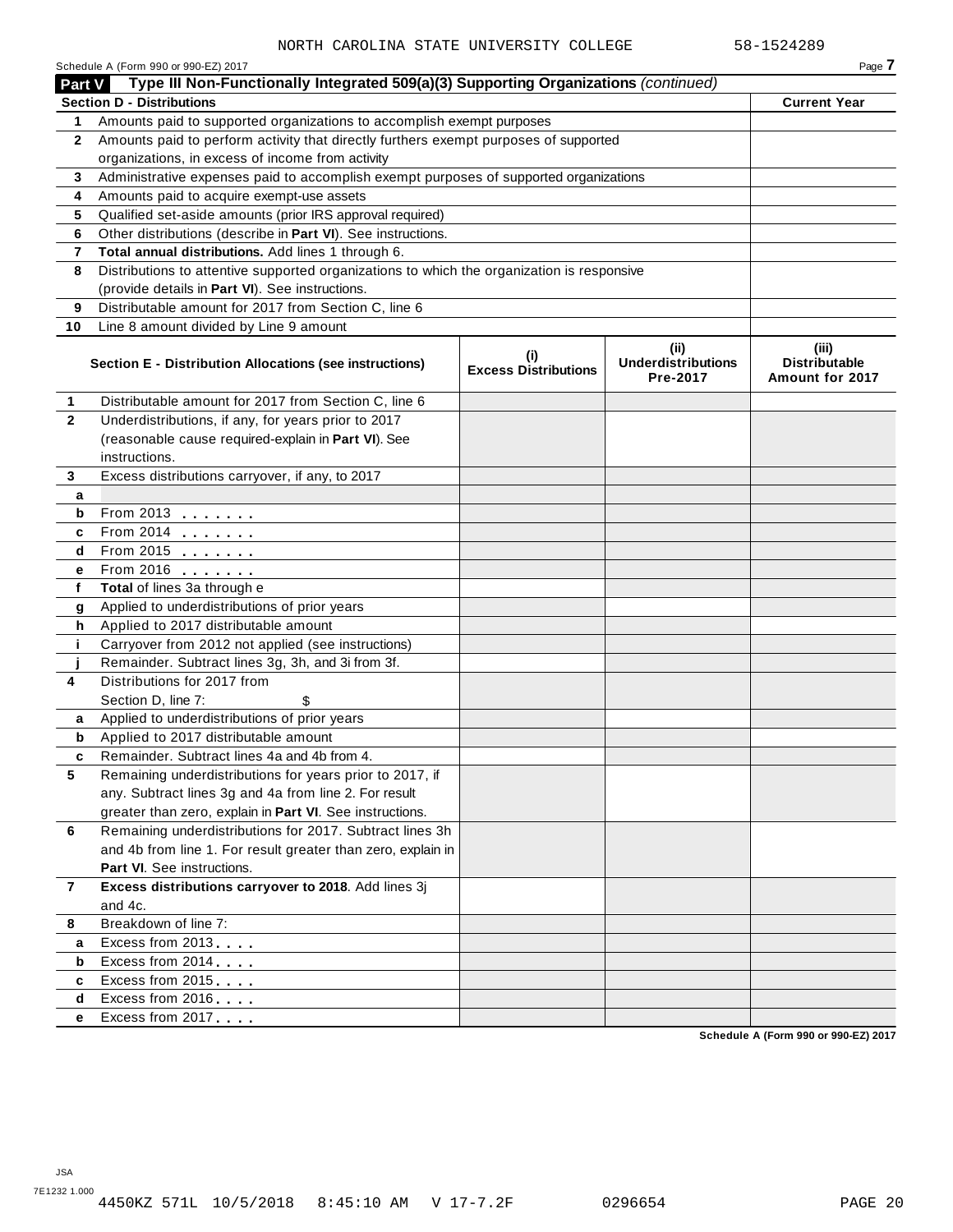Schedule <sup>A</sup> (Form <sup>990</sup> or 990-EZ) <sup>2017</sup> Page **8**

**Supplemental Information.** Provide the explanations required by Part II, line 10; Part II, line 17a or 17b; Part **Part VI** III, line 12; Part IV, Section A, lines 1, 2, 3b, 3c, 4b, 4c, 5a, 6, 9a, 9b, 9c, 11a, 11b, and 11c; Part IV, Section B, lines 1 and 2; Part IV, Section C, line 1; Part IV, Section D, lines 2 and 3; Part IV, Section E, lines 1c, 2a, 2b, 3a and 3b; Part V, line 1; Part V, Section B, line 1e; Part V, Section D, lines 5, 6, and 8; and Part V, Section E, lines 2, 5, and 6. Also complete this part for any additional information. (See instructions.)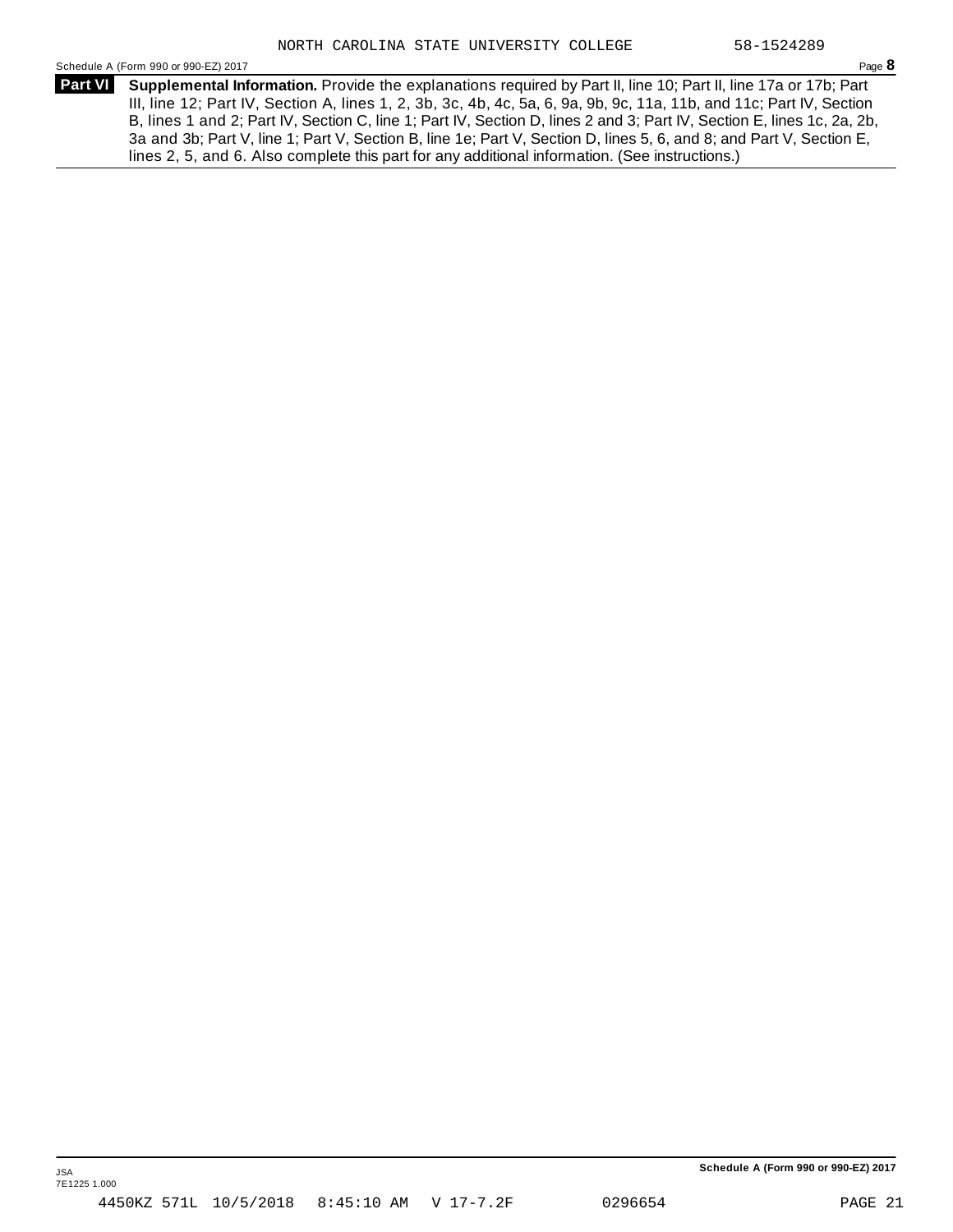| (Form 990, 990-EZ,                                    |  |
|-------------------------------------------------------|--|
| or 990-PF)                                            |  |
| Department of the Treasury<br>ممتسم ومستمره والمستمدا |  |

# **Schedule B**  $\leftarrow$  **Contributors**

(Porm 990, Form 990, Form 990-EZ, or Form 990-PF.<br>Department of the Treasury → Attach to Form 990, Form 990-EZ, or Form 990-PF.<br>Internal Revenue Service → → Go to www.irs.gov/Form990 for the latest information.<br>Name of th

 $20$ **17** 

|  | NORTH CAROLINA STATE UNIVERSITY COLLEGE |  |
|--|-----------------------------------------|--|
|  |                                         |  |

OF SCIENCES FOUNDATION, INC. 58-1524289

**Organization type** (check one):

| Filers of:         | Section:                                                                  |
|--------------------|---------------------------------------------------------------------------|
| Form 990 or 990-EZ | $\mathbf{X}$<br>501(c)( $^3$<br>) (enter number) organization             |
|                    | 4947(a)(1) nonexempt charitable trust not treated as a private foundation |
|                    | 527 political organization                                                |
| Form 990-PF        | $501(c)(3)$ exempt private foundation                                     |
|                    | 4947(a)(1) nonexempt charitable trust treated as a private foundation     |
|                    | 501(c)(3) taxable private foundation                                      |

Check if your organization is covered by the **General Rule** or a **Special Rule.**

**Note:** Only a section 501(c)(7), (8), or (10) organization can check boxes for both the General Rule and a Special Rule. See instructions.

#### **General Rule**

For an organization filing Form 990, 990-EZ, or 990-PF that received, during the year, contributions totaling \$5,000 or more (in money or property) from any one contributor. Complete Parts I and II. See instructions for determining a contributor's total contributions.

#### **Special Rules**

 $\text{X}$  For an organization described in section 501(c)(3) filing Form 990 or 990-EZ that met the 33 1/3 % support test of the regulations under sections 509(a)(1) and 170(b)(1)(A)(vi), that checked Schedule A (Form 990 or 990-EZ), Part II, line 13, 16a, or 16b, and that received from any one contributor, during the year, total contributions of the greater of **(1)** \$5,000; or **(2)** 2% of the amount on (i) Form 990, Part VIII, line 1h; or (ii) Form 990-EZ, line 1. Complete Parts I and II.

For an organization described in section 501(c)(7), (8), or (10) filing Form 990 or 990-EZ that received from any one contributor, during the year, total contributions of more than \$1,000 *exclusively* for religious, charitable, scientific, literary, or educational purposes, or for the prevention of cruelty to children or animals. Complete Parts I, II, and III.

For an organization described in section 501(c)(7), (8), or (10) filing Form 990 or 990-EZ that received from any one contributor, during the year, contributions *exclusively* for religious, charitable, etc., purposes, but no such contributions totaled more than \$1,000. If this box is checked, enter here the total contributions that were received during the year for an *exclusively* religious, charitable, etc., purpose. Don't complete any of the parts unless the **General Rule** applies to this organization because it received *nonexclusively* religious, charitable, etc., contributions totaling \$5,000 or more during the year m m m m m m m m m m m m m m m m m m m m m m m m m m m m m m m I \$

**Caution:** An organization that isn't covered by the General Rule and/or the Special Rules doesn't file Schedule B (Form 990, 990-EZ, or 990-PF), but it **must** answer "No" on Part IV, line 2, of its Form 990; or check the box on line H of its Form 990-EZ or on its Form 990-PF, Part I, line 2, to certify that it doesn't meet the filing requirements of Schedule B (Form 990, 990-EZ, or 990-PF).

For Paperwork Reduction Act Notice, see the instructions for Form 990, 990-EZ, or 990-PF. Schedule B (Form 990, 990-EZ, or 990-PF) (2017)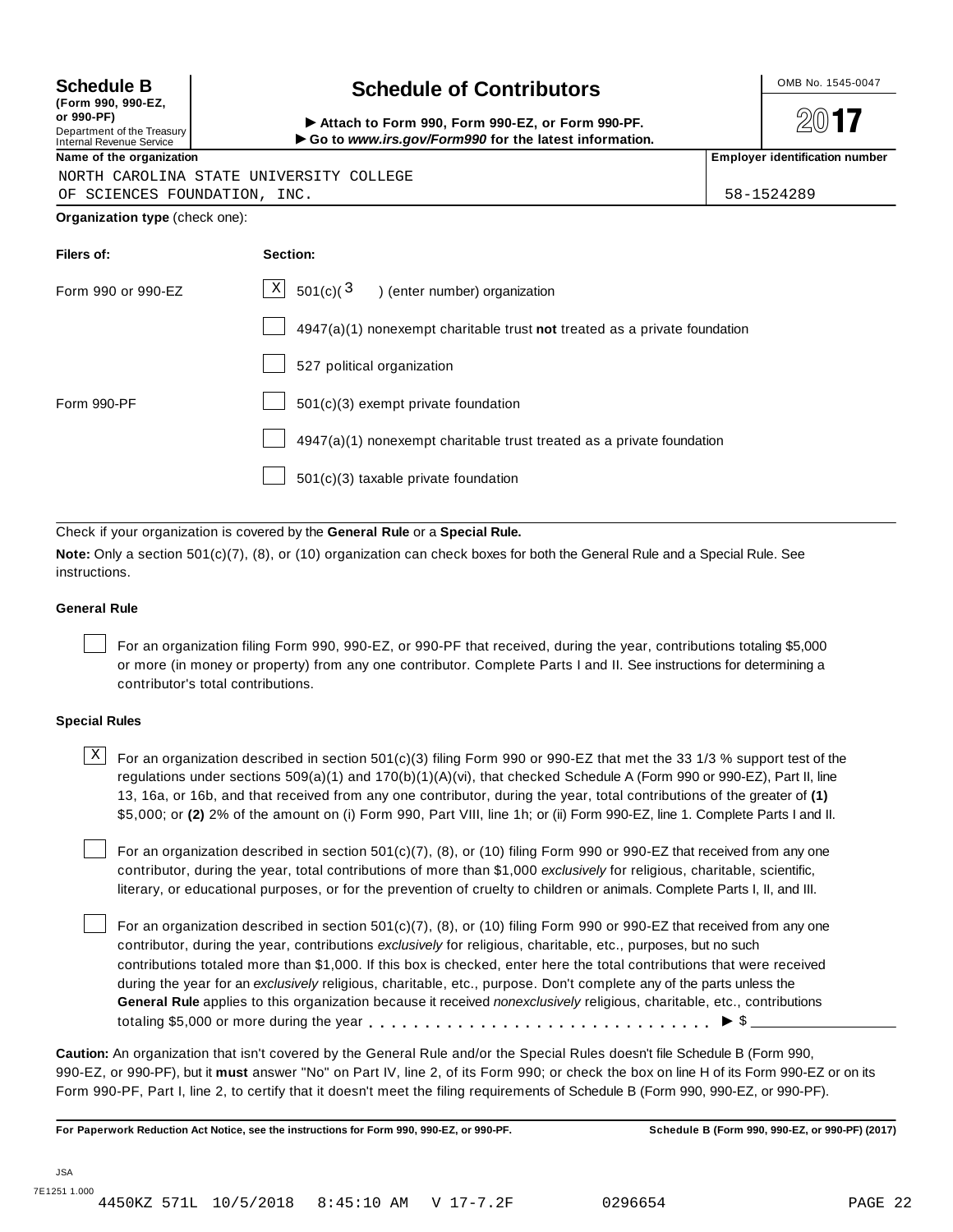| Schedule B (Form 990, 990-EZ, or 990-PF) (2017) | Page |
|-------------------------------------------------|------|
|                                                 |      |

**Name of organization NORTH CAROLINA STATE UNIVERSITY COLLEGE Employer identification number** 

OF SCIENCES FOUNDATION, INC. 58-1524289

| Part I     | <b>Contributors</b> (see instructions). Use duplicate copies of Part I if additional space is needed. |                                   |                                                                                                        |
|------------|-------------------------------------------------------------------------------------------------------|-----------------------------------|--------------------------------------------------------------------------------------------------------|
| (a)<br>No. | (b)<br>Name, address, and ZIP + 4                                                                     | (c)<br><b>Total contributions</b> | (d)<br>Type of contribution                                                                            |
| 1          |                                                                                                       | 861,441.<br>\$                    | X<br>Person<br>Payroll<br><b>Noncash</b><br>(Complete Part II for<br>noncash contributions.)           |
| (a)<br>No. | (b)<br>Name, address, and ZIP + 4                                                                     | (c)<br><b>Total contributions</b> | (d)<br>Type of contribution                                                                            |
| 2          |                                                                                                       | 255,940.<br>\$                    | Person<br>Payroll<br>$\mathbf X$<br><b>Noncash</b><br>(Complete Part II for<br>noncash contributions.) |
| (a)<br>No. | (b)<br>Name, address, and ZIP + 4                                                                     | (c)<br><b>Total contributions</b> | (d)<br>Type of contribution                                                                            |
| 3          |                                                                                                       | 250,000.<br>\$                    | Χ<br>Person<br>Payroll<br><b>Noncash</b><br>(Complete Part II for<br>noncash contributions.)           |
| (a)<br>No. | (b)<br>Name, address, and ZIP + 4                                                                     | (c)<br><b>Total contributions</b> | (d)<br>Type of contribution                                                                            |
| 4          |                                                                                                       | 110,000.<br>\$                    | Χ<br>Person<br>Payroll<br><b>Noncash</b><br>(Complete Part II for<br>noncash contributions.)           |
| (a)<br>No. | (b)<br>Name, address, and ZIP + 4                                                                     | (c)<br><b>Total contributions</b> | (d)<br>Type of contribution                                                                            |
| 5          |                                                                                                       | 100,000.<br>\$                    | Χ<br>Person<br>Payroll<br>Noncash<br>(Complete Part II for<br>noncash contributions.)                  |
| (a)<br>No. | (b)<br>Name, address, and ZIP + 4                                                                     | (c)<br><b>Total contributions</b> | (d)<br>Type of contribution                                                                            |
| 6          |                                                                                                       | 80,000.<br>\$                     | X<br>Person<br>Payroll<br>Noncash<br>(Complete Part II for<br>noncash contributions.)                  |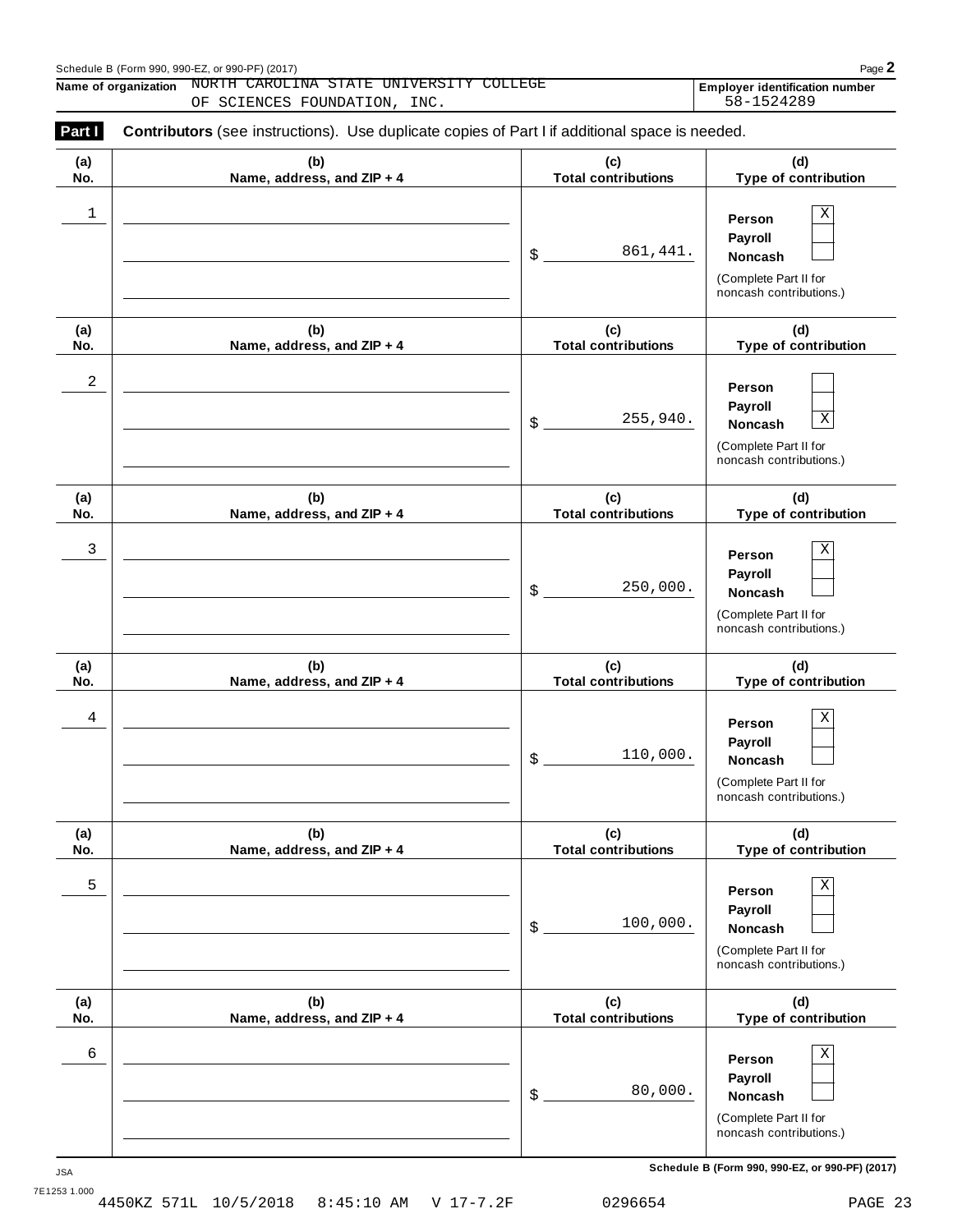| Schedule B (Form 990, 990-EZ, or 990-PF) (2017) | Page |
|-------------------------------------------------|------|
|                                                 |      |

**Name of organization NORTH CAROLINA STATE UNIVERSITY COLLEGE Employer identification number** 

OF SCIENCES FOUNDATION, INC.  $58-1524289$ 

| (a) | (b)                        | (c)                        | (d)                                                                                             |
|-----|----------------------------|----------------------------|-------------------------------------------------------------------------------------------------|
| No. | Name, address, and ZIP + 4 | <b>Total contributions</b> | Type of contribution                                                                            |
| 7   |                            | 79,624.<br>\$              | Χ<br>Person<br>Payroll<br>Noncash<br>(Complete Part II for<br>noncash contributions.)           |
| (a) | (b)                        | (c)                        | (d)                                                                                             |
| No. | Name, address, and ZIP + 4 | <b>Total contributions</b> | Type of contribution                                                                            |
| 8   |                            | 75,000.<br>\$              | Χ<br>Person<br>Payroll<br>Noncash<br>(Complete Part II for<br>noncash contributions.)           |
| (a) | (b)                        | (c)                        | (d)                                                                                             |
| No. | Name, address, and ZIP + 4 | <b>Total contributions</b> | Type of contribution                                                                            |
| 9   |                            | 45,000.<br>\$              | Person<br>Payroll<br>$\mathbf X$<br>Noncash<br>(Complete Part II for<br>noncash contributions.) |
| (a) | (b)                        | (c)                        | (d)                                                                                             |
| No. | Name, address, and ZIP + 4 | <b>Total contributions</b> | Type of contribution                                                                            |
|     |                            | \$                         | Person<br>Payroll<br>Noncash<br>(Complete Part II for<br>noncash contributions.)                |
| (a) | (b)                        | (c)                        | (d)                                                                                             |
| No. | Name, address, and ZIP + 4 | <b>Total contributions</b> | Type of contribution                                                                            |
|     |                            | \$                         | Person<br>Payroll<br>Noncash<br>(Complete Part II for<br>noncash contributions.)                |
| (a) | (b)                        | (c)                        | (d)                                                                                             |
| No. | Name, address, and ZIP + 4 | <b>Total contributions</b> | Type of contribution                                                                            |
|     |                            | \$                         | Person<br>Payroll<br>Noncash<br>(Complete Part II for<br>noncash contributions.)                |

**Schedule B (Form 990, 990-EZ, or 990-PF) (2017)** JSA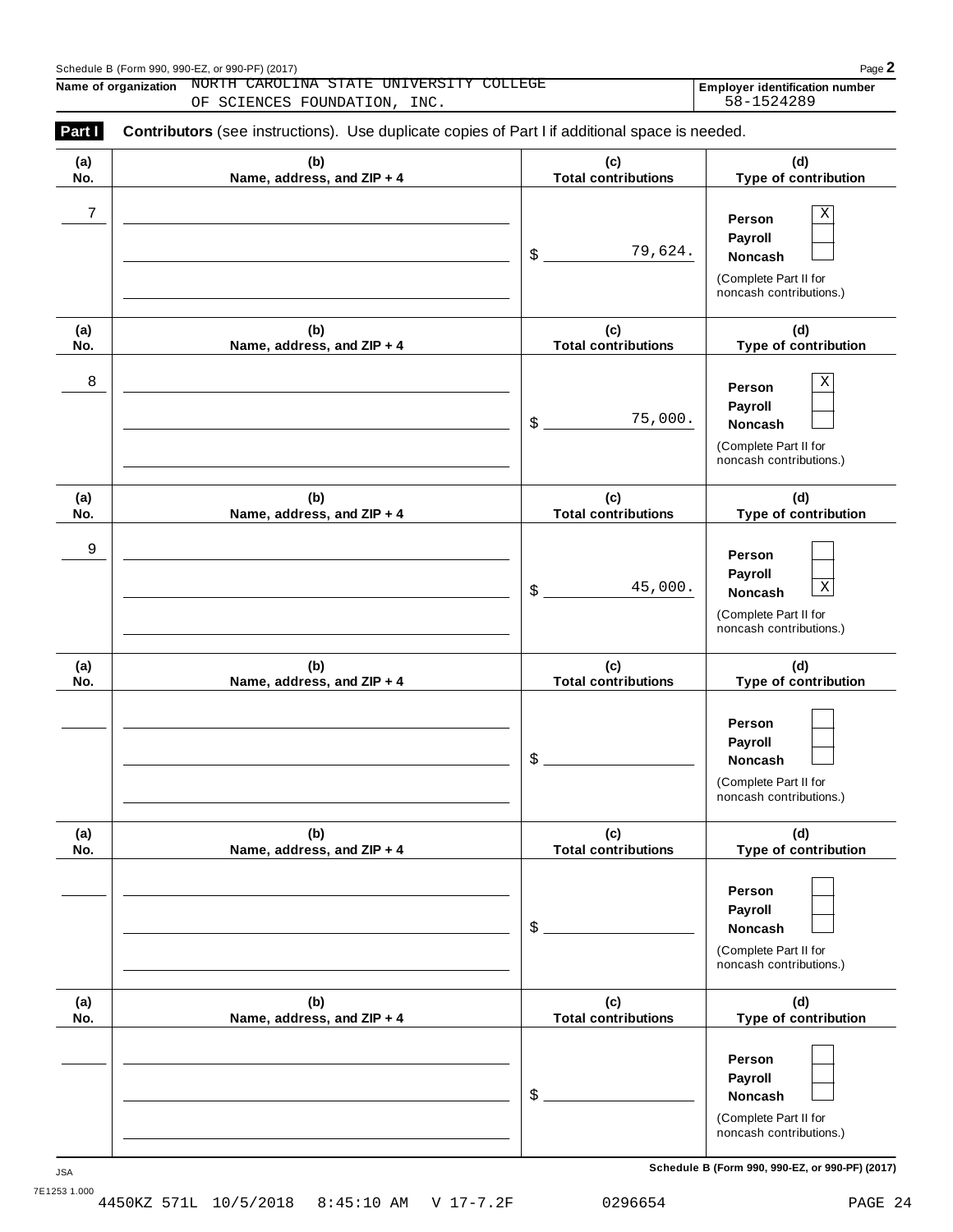|                           | Name of organization NORTH CAROLINA STATE UNIVERSITY COLLEGE<br>OF SCIENCES FOUNDATION, INC.        |                                                 | Employer identification number<br>58-1524289 |  |  |
|---------------------------|-----------------------------------------------------------------------------------------------------|-------------------------------------------------|----------------------------------------------|--|--|
| Part II                   | Noncash Property (see instructions). Use duplicate copies of Part II if additional space is needed. |                                                 |                                              |  |  |
| (a) No.<br>from<br>Part I | (b)<br>Description of noncash property given                                                        | (c)<br>FMV (or estimate)<br>(See instructions.) | (d)<br>Date received                         |  |  |
|                           | SECURITIES                                                                                          |                                                 |                                              |  |  |
| $\overline{a}$            |                                                                                                     |                                                 |                                              |  |  |
|                           |                                                                                                     | 255,940.<br>\$                                  | 06/19/2018                                   |  |  |
| (a) No.<br>from<br>Part I | (b)<br>Description of noncash property given                                                        | (c)<br>FMV (or estimate)<br>(See instructions.) | (d)<br>Date received                         |  |  |
|                           | IRA ROLLOVER                                                                                        |                                                 |                                              |  |  |
| 9                         |                                                                                                     |                                                 |                                              |  |  |
|                           |                                                                                                     | 45,000.<br>\$                                   | 07/10/2017                                   |  |  |
| (a) No.<br>from<br>Part I | (b)<br>Description of noncash property given                                                        | (c)<br>FMV (or estimate)<br>(See instructions.) | (d)<br>Date received                         |  |  |
|                           |                                                                                                     |                                                 |                                              |  |  |
|                           |                                                                                                     |                                                 |                                              |  |  |
|                           |                                                                                                     | \$                                              |                                              |  |  |
| (a) No.<br>from<br>Part I | (b)<br>Description of noncash property given                                                        | (c)<br>FMV (or estimate)<br>(See instructions.) | (d)<br>Date received                         |  |  |
|                           |                                                                                                     |                                                 |                                              |  |  |
|                           |                                                                                                     |                                                 |                                              |  |  |
|                           |                                                                                                     | \$                                              |                                              |  |  |
| (a) No.<br>from<br>Part I | (b)<br>Description of noncash property given                                                        | (c)<br>FMV (or estimate)<br>(See instructions.) | (d)<br>Date received                         |  |  |
|                           |                                                                                                     |                                                 |                                              |  |  |
|                           |                                                                                                     |                                                 |                                              |  |  |
|                           |                                                                                                     | \$                                              |                                              |  |  |
| (a) No.<br>from<br>Part I | (b)<br>Description of noncash property given                                                        | (c)<br>FMV (or estimate)<br>(See instructions.) | (d)<br>Date received                         |  |  |
|                           |                                                                                                     |                                                 |                                              |  |  |
|                           |                                                                                                     |                                                 |                                              |  |  |
|                           |                                                                                                     | $\frac{1}{2}$                                   |                                              |  |  |
|                           |                                                                                                     |                                                 |                                              |  |  |

Schedule <sup>B</sup> (Form 990, 990-EZ, or 990-PF) (2017) Page **3**

 $S$ chedule B (Form 990, 990-EZ, or 990-PF) (2017)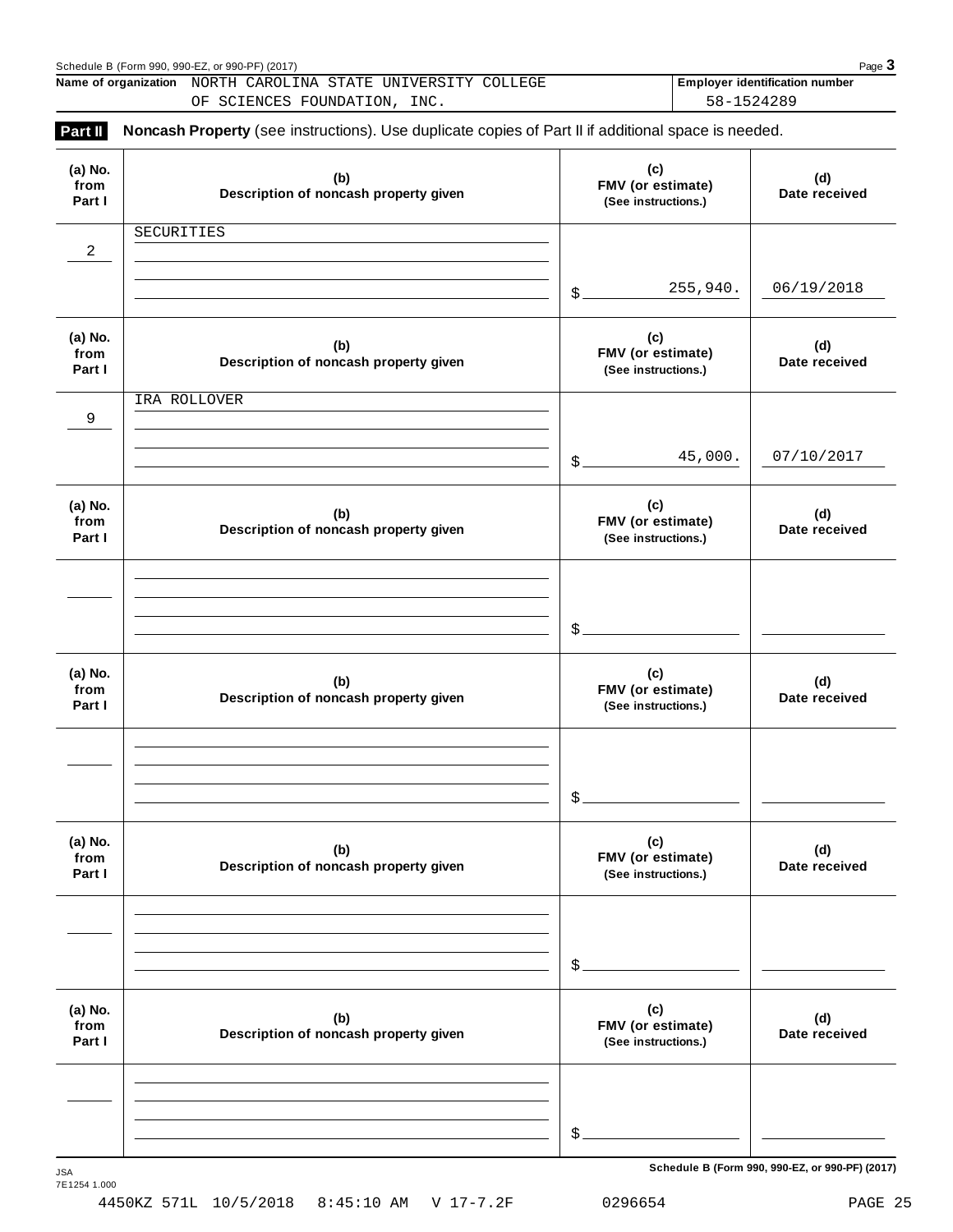|                             | Schedule B (Form 990, 990-EZ, or 990-PF) (2017)<br>Name of organization NORTH CAROLINA STATE UNIVERSITY COLLEGE                                                                             |                      | Page 4<br><b>Employer identification number</b>                                                                                                                                                                                                                                                                                                                  |  |  |  |
|-----------------------------|---------------------------------------------------------------------------------------------------------------------------------------------------------------------------------------------|----------------------|------------------------------------------------------------------------------------------------------------------------------------------------------------------------------------------------------------------------------------------------------------------------------------------------------------------------------------------------------------------|--|--|--|
|                             | OF SCIENCES FOUNDATION, INC.                                                                                                                                                                |                      | 58-1524289                                                                                                                                                                                                                                                                                                                                                       |  |  |  |
| Part III                    | contributions of \$1,000 or less for the year. (Enter this information once. See instructions.) $\blacktriangleright$ \$<br>Use duplicate copies of Part III if additional space is needed. |                      | Exclusively religious, charitable, etc., contributions to organizations described in section 501(c)(7), (8), or<br>(10) that total more than \$1,000 for the year from any one contributor. Complete columns (a) through (e) and<br>the following line entry. For organizations completing Part III, enter the total of exclusively religious, charitable, etc., |  |  |  |
| $(a)$ No.<br>from           |                                                                                                                                                                                             |                      |                                                                                                                                                                                                                                                                                                                                                                  |  |  |  |
| Part I                      | (b) Purpose of gift                                                                                                                                                                         | (c) Use of gift      | (d) Description of how gift is held                                                                                                                                                                                                                                                                                                                              |  |  |  |
|                             |                                                                                                                                                                                             | (e) Transfer of gift |                                                                                                                                                                                                                                                                                                                                                                  |  |  |  |
|                             | Transferee's name, address, and ZIP + 4                                                                                                                                                     |                      | Relationship of transferor to transferee                                                                                                                                                                                                                                                                                                                         |  |  |  |
| (a) No.                     |                                                                                                                                                                                             |                      |                                                                                                                                                                                                                                                                                                                                                                  |  |  |  |
| from<br>Part I              | (b) Purpose of gift                                                                                                                                                                         | (c) Use of gift      | (d) Description of how gift is held                                                                                                                                                                                                                                                                                                                              |  |  |  |
|                             |                                                                                                                                                                                             | (e) Transfer of gift |                                                                                                                                                                                                                                                                                                                                                                  |  |  |  |
|                             | Transferee's name, address, and ZIP + 4                                                                                                                                                     |                      | Relationship of transferor to transferee                                                                                                                                                                                                                                                                                                                         |  |  |  |
|                             |                                                                                                                                                                                             |                      |                                                                                                                                                                                                                                                                                                                                                                  |  |  |  |
| (a) No.<br>from<br>Part I   | (b) Purpose of gift                                                                                                                                                                         | (c) Use of gift      | (d) Description of how gift is held                                                                                                                                                                                                                                                                                                                              |  |  |  |
|                             |                                                                                                                                                                                             | (e) Transfer of gift |                                                                                                                                                                                                                                                                                                                                                                  |  |  |  |
|                             | Transferee's name, address, and ZIP + 4                                                                                                                                                     |                      | Relationship of transferor to transferee                                                                                                                                                                                                                                                                                                                         |  |  |  |
|                             |                                                                                                                                                                                             |                      |                                                                                                                                                                                                                                                                                                                                                                  |  |  |  |
| $(a)$ No.<br>from<br>Part I | (b) Purpose of gift                                                                                                                                                                         | (c) Use of gift      | (d) Description of how gift is held                                                                                                                                                                                                                                                                                                                              |  |  |  |
|                             |                                                                                                                                                                                             |                      |                                                                                                                                                                                                                                                                                                                                                                  |  |  |  |
|                             |                                                                                                                                                                                             | (e) Transfer of gift |                                                                                                                                                                                                                                                                                                                                                                  |  |  |  |
|                             | Transferee's name, address, and ZIP + 4                                                                                                                                                     |                      | Relationship of transferor to transferee                                                                                                                                                                                                                                                                                                                         |  |  |  |
|                             |                                                                                                                                                                                             |                      |                                                                                                                                                                                                                                                                                                                                                                  |  |  |  |
| JSA                         |                                                                                                                                                                                             |                      | Schedule B (Form 990, 990-EZ, or 990-PF) (2017)                                                                                                                                                                                                                                                                                                                  |  |  |  |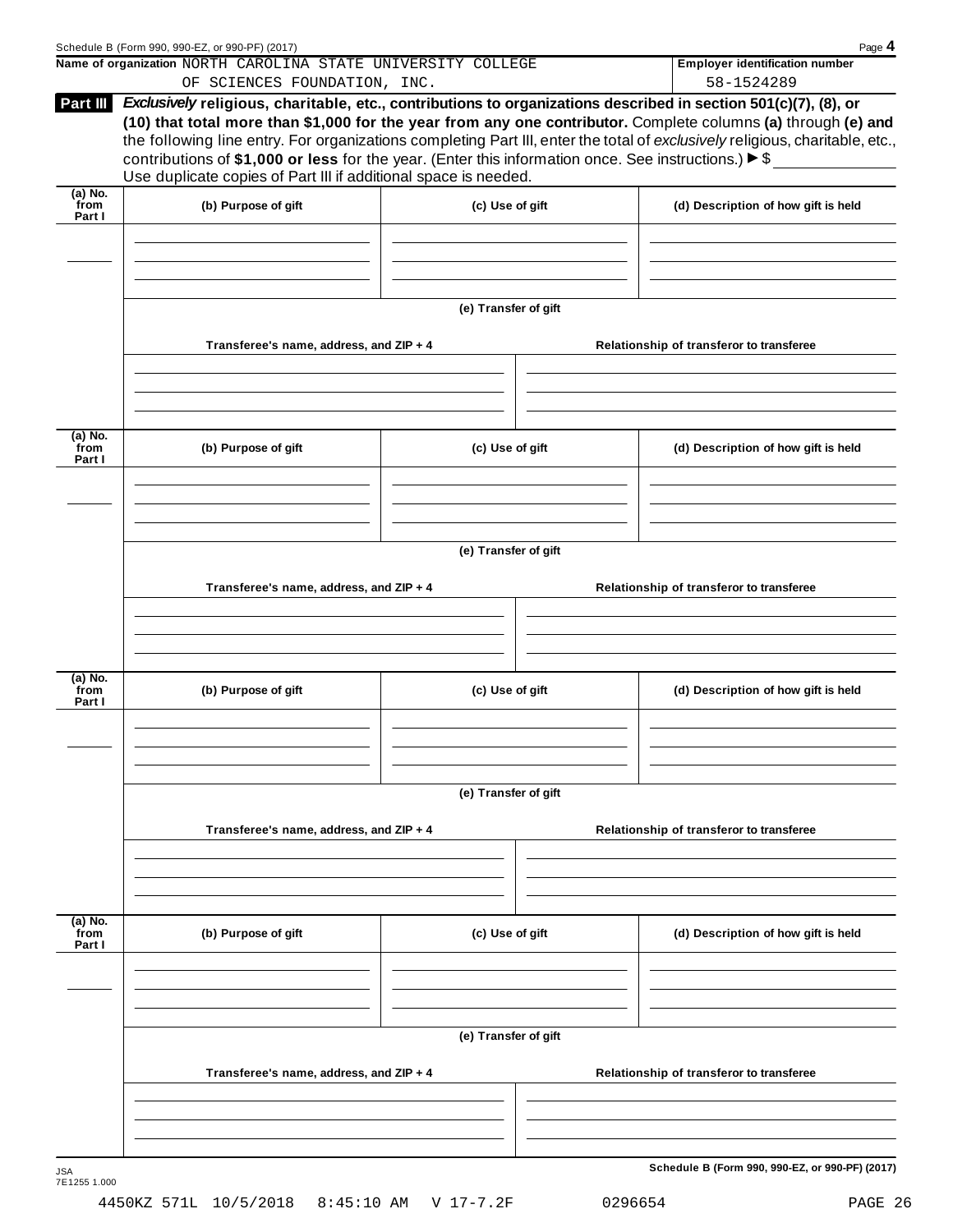| <b>SCHEDULE D</b><br><b>Supplemental Financial Statements</b><br>(Form 990)                                                                                |                                                                                                                                      |                                                                                                                                                                                                                                |                         |         |                                                    | OMB No. 1545-0047               |  |
|------------------------------------------------------------------------------------------------------------------------------------------------------------|--------------------------------------------------------------------------------------------------------------------------------------|--------------------------------------------------------------------------------------------------------------------------------------------------------------------------------------------------------------------------------|-------------------------|---------|----------------------------------------------------|---------------------------------|--|
|                                                                                                                                                            | Complete if the organization answered "Yes" on Form 990,<br>Part IV, line 6, 7, 8, 9, 10, 11a, 11b, 11c, 11d, 11e, 11f, 12a, or 12b. |                                                                                                                                                                                                                                |                         |         |                                                    |                                 |  |
|                                                                                                                                                            | Department of the Treasury                                                                                                           |                                                                                                                                                                                                                                | Attach to Form 990.     |         |                                                    | <b>Open to Public</b>           |  |
|                                                                                                                                                            | <b>Internal Revenue Service</b>                                                                                                      | Go to www.irs.gov/Form990 for instructions and the latest information.                                                                                                                                                         | <b>Inspection</b>       |         |                                                    |                                 |  |
| <b>Employer identification number</b><br>Name of the organization<br>NORTH CAROLINA STATE UNIVERSITY COLLEGE<br>OF SCIENCES FOUNDATION, INC.<br>58-1524289 |                                                                                                                                      |                                                                                                                                                                                                                                |                         |         |                                                    |                                 |  |
|                                                                                                                                                            | Part I                                                                                                                               | Organizations Maintaining Donor Advised Funds or Other Similar Funds or Accounts.                                                                                                                                              |                         |         |                                                    |                                 |  |
|                                                                                                                                                            |                                                                                                                                      | Complete if the organization answered "Yes" on Form 990, Part IV, line 6.                                                                                                                                                      |                         |         |                                                    |                                 |  |
|                                                                                                                                                            |                                                                                                                                      |                                                                                                                                                                                                                                | (a) Donor advised funds |         | (b) Funds and other accounts                       |                                 |  |
| 1                                                                                                                                                          |                                                                                                                                      | Total number at end of year example.                                                                                                                                                                                           |                         |         |                                                    |                                 |  |
| 2                                                                                                                                                          |                                                                                                                                      | Aggregate value of contributions to (during year)                                                                                                                                                                              |                         |         |                                                    |                                 |  |
| 3                                                                                                                                                          |                                                                                                                                      | Aggregate value of grants from (during year)                                                                                                                                                                                   |                         |         |                                                    |                                 |  |
| 4<br>5                                                                                                                                                     |                                                                                                                                      | Aggregate value at end of year<br>Did the organization inform all donors and donor advisors in writing that the assets held in donor advised                                                                                   |                         |         |                                                    |                                 |  |
|                                                                                                                                                            |                                                                                                                                      | funds are the organization's property, subject to the organization's exclusive legal control?                                                                                                                                  |                         |         |                                                    | <b>Yes</b><br>No                |  |
| 6                                                                                                                                                          |                                                                                                                                      | Did the organization inform all grantees, donors, and donor advisors in writing that grant funds can be used                                                                                                                   |                         |         |                                                    |                                 |  |
|                                                                                                                                                            |                                                                                                                                      | only for charitable purposes and not for the benefit of the donor or donor advisor, or for any other purpose                                                                                                                   |                         |         |                                                    |                                 |  |
|                                                                                                                                                            |                                                                                                                                      |                                                                                                                                                                                                                                |                         |         |                                                    | No<br><b>Yes</b>                |  |
|                                                                                                                                                            | Part II                                                                                                                              | <b>Conservation Easements.</b><br>Complete if the organization answered "Yes" on Form 990, Part IV, line 7.                                                                                                                    |                         |         |                                                    |                                 |  |
| 1                                                                                                                                                          |                                                                                                                                      | Purpose(s) of conservation easements held by the organization (check all that apply).                                                                                                                                          |                         |         |                                                    |                                 |  |
|                                                                                                                                                            |                                                                                                                                      | Preservation of land for public use (e.g., recreation or education)                                                                                                                                                            |                         |         | Preservation of a historically important land area |                                 |  |
|                                                                                                                                                            |                                                                                                                                      | Protection of natural habitat                                                                                                                                                                                                  |                         |         | Preservation of a certified historic structure     |                                 |  |
|                                                                                                                                                            |                                                                                                                                      | Preservation of open space                                                                                                                                                                                                     |                         |         |                                                    |                                 |  |
| $\mathbf{2}$                                                                                                                                               |                                                                                                                                      | Complete lines 2a through 2d if the organization held a qualified conservation contribution in the form of a conservation                                                                                                      |                         |         |                                                    | Held at the End of the Tax Year |  |
| a                                                                                                                                                          |                                                                                                                                      | easement on the last day of the tax year.                                                                                                                                                                                      |                         |         | 2a                                                 |                                 |  |
| b                                                                                                                                                          |                                                                                                                                      | Total acreage restricted by conservation easements                                                                                                                                                                             |                         |         | 2b                                                 |                                 |  |
| c                                                                                                                                                          |                                                                                                                                      | Number of conservation easements on a certified historic structure included in (a)                                                                                                                                             |                         |         | 2c                                                 |                                 |  |
| d                                                                                                                                                          |                                                                                                                                      | Number of conservation easements included in (c) acquired after 7/25/06, and not on a                                                                                                                                          |                         |         |                                                    |                                 |  |
|                                                                                                                                                            |                                                                                                                                      |                                                                                                                                                                                                                                |                         |         | 2d                                                 |                                 |  |
| 3                                                                                                                                                          |                                                                                                                                      | Number of conservation easements modified, transferred, released, extinguished, or terminated by the organization during the                                                                                                   |                         |         |                                                    |                                 |  |
| 4                                                                                                                                                          | tax year $\blacktriangleright$                                                                                                       | Number of states where property subject to conservation easement is located $\blacktriangleright$ _____                                                                                                                        |                         |         |                                                    |                                 |  |
| 5                                                                                                                                                          |                                                                                                                                      | Does the organization have a written policy regarding the periodic monitoring, inspection, handling of                                                                                                                         |                         |         |                                                    |                                 |  |
|                                                                                                                                                            |                                                                                                                                      |                                                                                                                                                                                                                                |                         |         |                                                    | <b>Yes</b><br>No                |  |
| 6                                                                                                                                                          |                                                                                                                                      | Staff and volunteer hours devoted to monitoring, inspecting, handling of violations, and enforcing conservation easements during the year                                                                                      |                         |         |                                                    |                                 |  |
|                                                                                                                                                            |                                                                                                                                      |                                                                                                                                                                                                                                |                         |         |                                                    |                                 |  |
| 7                                                                                                                                                          |                                                                                                                                      | Amount of expenses incurred in monitoring, inspecting, handling of violations, and enforcing conservation easements during the year                                                                                            |                         |         |                                                    |                                 |  |
| 8                                                                                                                                                          |                                                                                                                                      | Does each conservation easement reported on line 2(d) above satisfy the requirements of section 170(h)(4)(B)(i)                                                                                                                |                         |         |                                                    |                                 |  |
|                                                                                                                                                            |                                                                                                                                      |                                                                                                                                                                                                                                |                         |         |                                                    | <b>Yes</b><br><b>No</b>         |  |
| 9                                                                                                                                                          |                                                                                                                                      | In Part XIII, describe how the organization reports conservation easements in its revenue and expense statement, and                                                                                                           |                         |         |                                                    |                                 |  |
|                                                                                                                                                            |                                                                                                                                      | balance sheet, and include, if applicable, the text of the footnote to the organization's financial statements that describes the                                                                                              |                         |         |                                                    |                                 |  |
|                                                                                                                                                            |                                                                                                                                      | organization's accounting for conservation easements.<br>Part III Organizations Maintaining Collections of Art, Historical Treasures, or Other Similar Assets.                                                                 |                         |         |                                                    |                                 |  |
|                                                                                                                                                            |                                                                                                                                      | Complete if the organization answered "Yes" on Form 990, Part IV, line 8.                                                                                                                                                      |                         |         |                                                    |                                 |  |
| 1a                                                                                                                                                         |                                                                                                                                      |                                                                                                                                                                                                                                |                         |         |                                                    |                                 |  |
|                                                                                                                                                            |                                                                                                                                      | If the organization elected, as permitted under SFAS 116 (ASC 958), not to report in its revenue statement and balance sheet works of art, historical treasures, or other similar assets held for public exhibition, education |                         |         |                                                    |                                 |  |
| b                                                                                                                                                          |                                                                                                                                      | If the organization elected, as permitted under SFAS 116 (ASC 958), to report in its revenue statement and balance sheet                                                                                                       |                         |         |                                                    |                                 |  |
|                                                                                                                                                            |                                                                                                                                      | works of art, historical treasures, or other similar assets held for public exhibition, education, or research in furtherance of                                                                                               |                         |         |                                                    |                                 |  |
|                                                                                                                                                            |                                                                                                                                      | public service, provide the following amounts relating to these items:                                                                                                                                                         |                         |         |                                                    |                                 |  |
|                                                                                                                                                            |                                                                                                                                      |                                                                                                                                                                                                                                |                         |         |                                                    |                                 |  |
| $\mathbf{2}$                                                                                                                                               |                                                                                                                                      | If the organization received or held works of art, historical treasures, or other similar assets for financial gain, provide the                                                                                               |                         |         |                                                    |                                 |  |
|                                                                                                                                                            |                                                                                                                                      | following amounts required to be reported under SFAS 116 (ASC 958) relating to these items:                                                                                                                                    |                         |         |                                                    |                                 |  |
| a                                                                                                                                                          |                                                                                                                                      |                                                                                                                                                                                                                                |                         |         |                                                    |                                 |  |
| b                                                                                                                                                          |                                                                                                                                      | For Paperwork Reduction Act Notice, see the Instructions for Form 990.                                                                                                                                                         |                         |         |                                                    | Schedule D (Form 990) 2017      |  |
| <b>JSA</b>                                                                                                                                                 |                                                                                                                                      |                                                                                                                                                                                                                                |                         |         |                                                    |                                 |  |
|                                                                                                                                                            | 7E1268 2.000<br>4450KZ 571L 10/5/2018                                                                                                |                                                                                                                                                                                                                                | 8:45:10 AM V 17-7.2F    | 0296654 |                                                    | PAGE 27                         |  |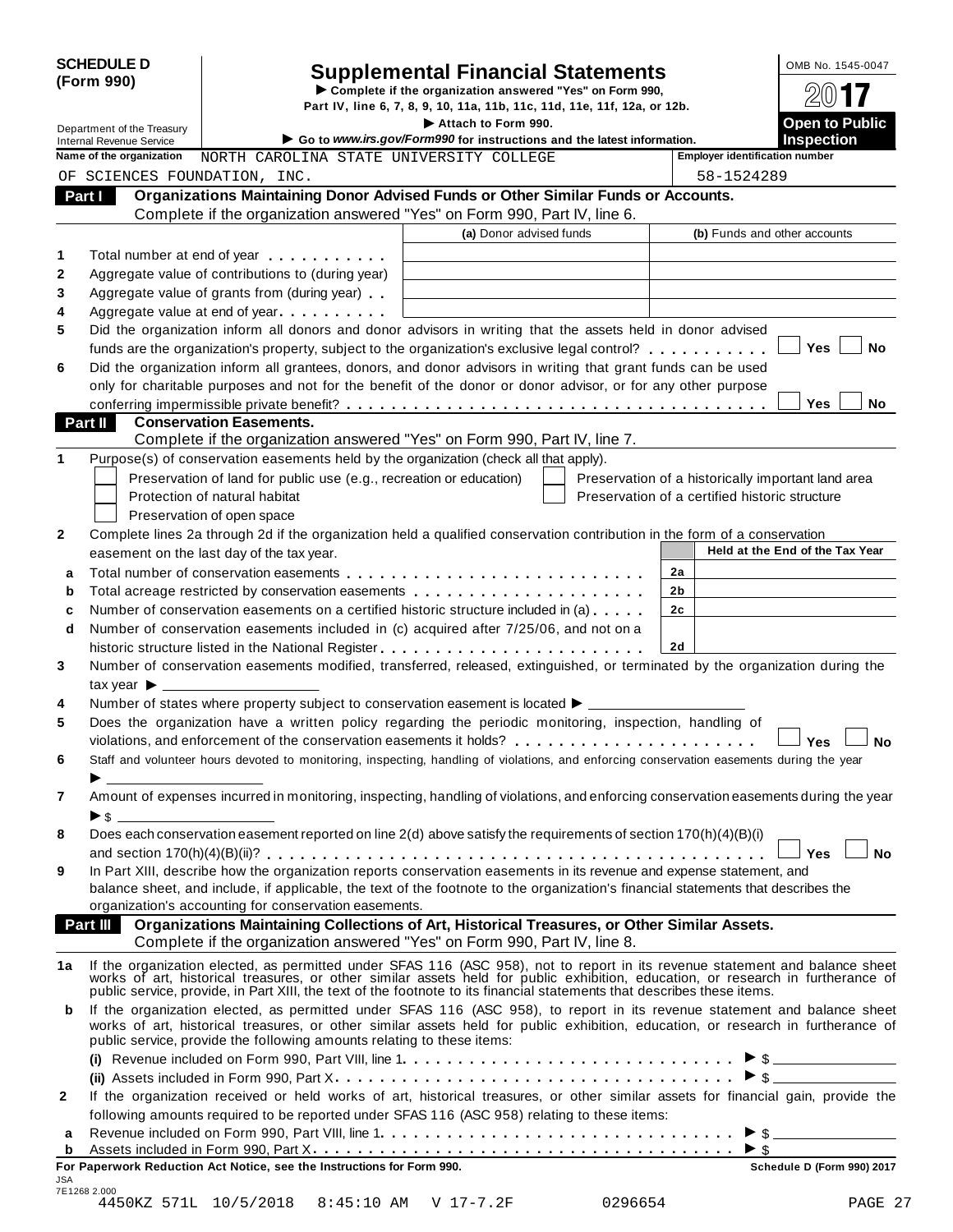NORTH CAROLINA STATE UNIVERSITY COLLEGE 58-15242

|    | Schedule D (Form 990) 2017                                                                                                                                                                                                     | NORIA CAROLINA SIAIE UNIVERSIII COLLEGE |                |                                    |             | JOTIJムIムOフ                      |                            | Page 2       |  |  |
|----|--------------------------------------------------------------------------------------------------------------------------------------------------------------------------------------------------------------------------------|-----------------------------------------|----------------|------------------------------------|-------------|---------------------------------|----------------------------|--------------|--|--|
|    | Organizations Maintaining Collections of Art, Historical Treasures, or Other Similar Assets (continued)<br>Part III                                                                                                            |                                         |                |                                    |             |                                 |                            |              |  |  |
| 3  | Using the organization's acquisition, accession, and other records, check any of the following that are a significant use of its                                                                                               |                                         |                |                                    |             |                                 |                            |              |  |  |
|    | collection items (check all that apply):                                                                                                                                                                                       |                                         |                |                                    |             |                                 |                            |              |  |  |
| a  | Public exhibition                                                                                                                                                                                                              |                                         | d              | Loan or exchange programs          |             |                                 |                            |              |  |  |
| b  | Scholarly research<br>Other<br>е<br><u> 1980 - John Stein, amerikansk politiker</u>                                                                                                                                            |                                         |                |                                    |             |                                 |                            |              |  |  |
| C  | Preservation for future generations                                                                                                                                                                                            |                                         |                |                                    |             |                                 |                            |              |  |  |
| 4  | Provide a description of the organization's collections and explain how they further the organization's exempt purpose in Part                                                                                                 |                                         |                |                                    |             |                                 |                            |              |  |  |
|    | XIII.                                                                                                                                                                                                                          |                                         |                |                                    |             |                                 |                            |              |  |  |
| 5  | During the year, did the organization solicit or receive donations of art, historical treasures, or other similar                                                                                                              |                                         |                |                                    |             |                                 |                            |              |  |  |
|    | assets to be sold to raise funds rather than to be maintained as part of the organization's collection?                                                                                                                        |                                         |                |                                    |             |                                 | Yes                        | No           |  |  |
|    | <b>Escrow and Custodial Arrangements.</b><br>Part IV                                                                                                                                                                           |                                         |                |                                    |             |                                 |                            |              |  |  |
|    | Complete if the organization answered "Yes" on Form 990, Part IV, line 9, or reported an amount on Form                                                                                                                        |                                         |                |                                    |             |                                 |                            |              |  |  |
|    | 990, Part X, line 21.                                                                                                                                                                                                          |                                         |                |                                    |             |                                 |                            |              |  |  |
|    | 1a Is the organization an agent, trustee, custodian or other intermediary for contributions or other assets not                                                                                                                |                                         |                |                                    |             |                                 |                            |              |  |  |
|    |                                                                                                                                                                                                                                |                                         |                |                                    |             |                                 | Yes                        | No           |  |  |
| b  | If "Yes," explain the arrangement in Part XIII and complete the following table:                                                                                                                                               |                                         |                |                                    |             |                                 |                            |              |  |  |
|    |                                                                                                                                                                                                                                |                                         |                |                                    |             | Amount                          |                            |              |  |  |
| c  |                                                                                                                                                                                                                                |                                         |                | 1 <sub>c</sub>                     |             |                                 |                            |              |  |  |
| d  |                                                                                                                                                                                                                                |                                         |                | 1 <sub>d</sub>                     |             |                                 |                            |              |  |  |
| e  |                                                                                                                                                                                                                                |                                         |                | 1e                                 |             |                                 |                            |              |  |  |
| f  |                                                                                                                                                                                                                                |                                         |                | 1f                                 |             |                                 |                            |              |  |  |
| 2a | Did the organization include an amount on Form 990, Part X, line 21, for escrow or custodial account liability?                                                                                                                |                                         |                |                                    |             |                                 | Yes                        | No           |  |  |
| b  | If "Yes," explain the arrangement in Part XIII. Check here if the explanation has been provided on Part XIII                                                                                                                   |                                         |                |                                    |             |                                 |                            |              |  |  |
|    | <b>Part V</b><br><b>Endowment Funds.</b>                                                                                                                                                                                       |                                         |                |                                    |             |                                 |                            |              |  |  |
|    | Complete if the organization answered "Yes" on Form 990, Part IV, line 10.                                                                                                                                                     |                                         |                |                                    |             |                                 |                            |              |  |  |
|    |                                                                                                                                                                                                                                | (a) Current year                        | (b) Prior year | (c) Two years back                 |             | (d) Three years back            | (e) Four years back        |              |  |  |
|    | 1a Beginning of year balance                                                                                                                                                                                                   | 16,568,562.                             | 14,629,021.    | 14, 372, 714.                      |             | 11,896,447.                     |                            | 9,803,881.   |  |  |
| b  | Contributions                                                                                                                                                                                                                  | 1,456,596.                              | 687,724.       |                                    | 716,510.    | 767,127.                        |                            | 344,709.     |  |  |
| c  | Net investment earnings, gains,                                                                                                                                                                                                |                                         |                |                                    |             |                                 |                            |              |  |  |
|    | and losses. The contract of the contract of the contract of the contract of the contract of the contract of the contract of the contract of the contract of the contract of the contract of the contract of the contract of th | 2,076,526.                              | 1,682,764.     |                                    | $-229,015.$ | 2,295,406.                      |                            | 2, 151, 482. |  |  |
|    | d Grants or scholarships                                                                                                                                                                                                       |                                         |                |                                    |             |                                 |                            |              |  |  |
|    | e Other expenditures for facilities                                                                                                                                                                                            |                                         |                |                                    |             |                                 |                            |              |  |  |
|    | and programs                                                                                                                                                                                                                   | 777,286.                                | 430,947.       |                                    | 231,188.    | 454,455.                        |                            | 403,625.     |  |  |
|    | Administrative expenses                                                                                                                                                                                                        |                                         |                |                                    |             | 131,811.                        |                            |              |  |  |
| g  | End of year balance expansion of year balance                                                                                                                                                                                  | 19, 324, 398.                           | 16,568,562.    | 14,629,021.                        |             | 14, 372, 714.                   |                            | 11,896,447.  |  |  |
|    | Provide the estimated percentage of the current year end balance (line 1g, column (a)) held as:                                                                                                                                |                                         |                |                                    |             |                                 |                            |              |  |  |
| a  | Board designated or quasi-endowment $\blacktriangleright$ 4.4400 %                                                                                                                                                             |                                         |                |                                    |             |                                 |                            |              |  |  |
|    | Permanent endowment > 58.8500 %                                                                                                                                                                                                |                                         |                |                                    |             |                                 |                            |              |  |  |
| c  | Temporarily restricted endowment $\triangleright$ 36.7100 %                                                                                                                                                                    |                                         |                |                                    |             |                                 |                            |              |  |  |
|    | The percentages on lines 2a, 2b, and 2c should equal 100%.                                                                                                                                                                     |                                         |                |                                    |             |                                 |                            |              |  |  |
|    | 3a Are there endowment funds not in the possession of the organization that are held and administered for the                                                                                                                  |                                         |                |                                    |             |                                 |                            | <b>Yes</b>   |  |  |
|    | organization by:                                                                                                                                                                                                               |                                         |                |                                    |             |                                 |                            | No           |  |  |
|    | X<br>3a(i)                                                                                                                                                                                                                     |                                         |                |                                    |             |                                 |                            |              |  |  |
|    | X<br>3a(ii)<br>If "Yes" on line 3a(ii), are the related organizations listed as required on Schedule R?, , , ,                                                                                                                 |                                         |                |                                    |             |                                 |                            |              |  |  |
|    |                                                                                                                                                                                                                                |                                         |                |                                    |             |                                 | 3b                         |              |  |  |
| 4  | Describe in Part XIII the intended uses of the organization's endowment funds.<br>Land, Buildings, and Equipment.                                                                                                              |                                         |                |                                    |             |                                 |                            |              |  |  |
|    | <b>Part VI</b><br>Complete if the organization answered "Yes" on Form 990, Part IV, line 11a. See Form 990, Part X, line 10.                                                                                                   |                                         |                |                                    |             |                                 |                            |              |  |  |
|    | Description of property                                                                                                                                                                                                        | (a) Cost or other basis<br>(investment) |                | (b) Cost or other basis<br>(other) |             | (c) Accumulated<br>depreciation | (d) Book value             |              |  |  |
| 1a |                                                                                                                                                                                                                                |                                         |                |                                    |             |                                 |                            |              |  |  |
| b  | Buildings                                                                                                                                                                                                                      |                                         |                |                                    |             |                                 |                            |              |  |  |
|    | Leasehold improvements <b>Leasehold</b> improvements                                                                                                                                                                           |                                         |                |                                    |             |                                 |                            |              |  |  |
| d  | Equipment experience and a series and a series of the series of the series of the series of the series of the                                                                                                                  |                                         |                |                                    |             |                                 |                            |              |  |  |
| е  | Other                                                                                                                                                                                                                          |                                         |                |                                    |             |                                 |                            |              |  |  |
|    | Total. Add lines 1a through 1e. (Column (d) must equal Form 990, Part X, column (B), line 10c.)                                                                                                                                |                                         |                |                                    |             |                                 |                            |              |  |  |
|    |                                                                                                                                                                                                                                |                                         |                |                                    |             |                                 | Schedule D (Form 990) 2017 |              |  |  |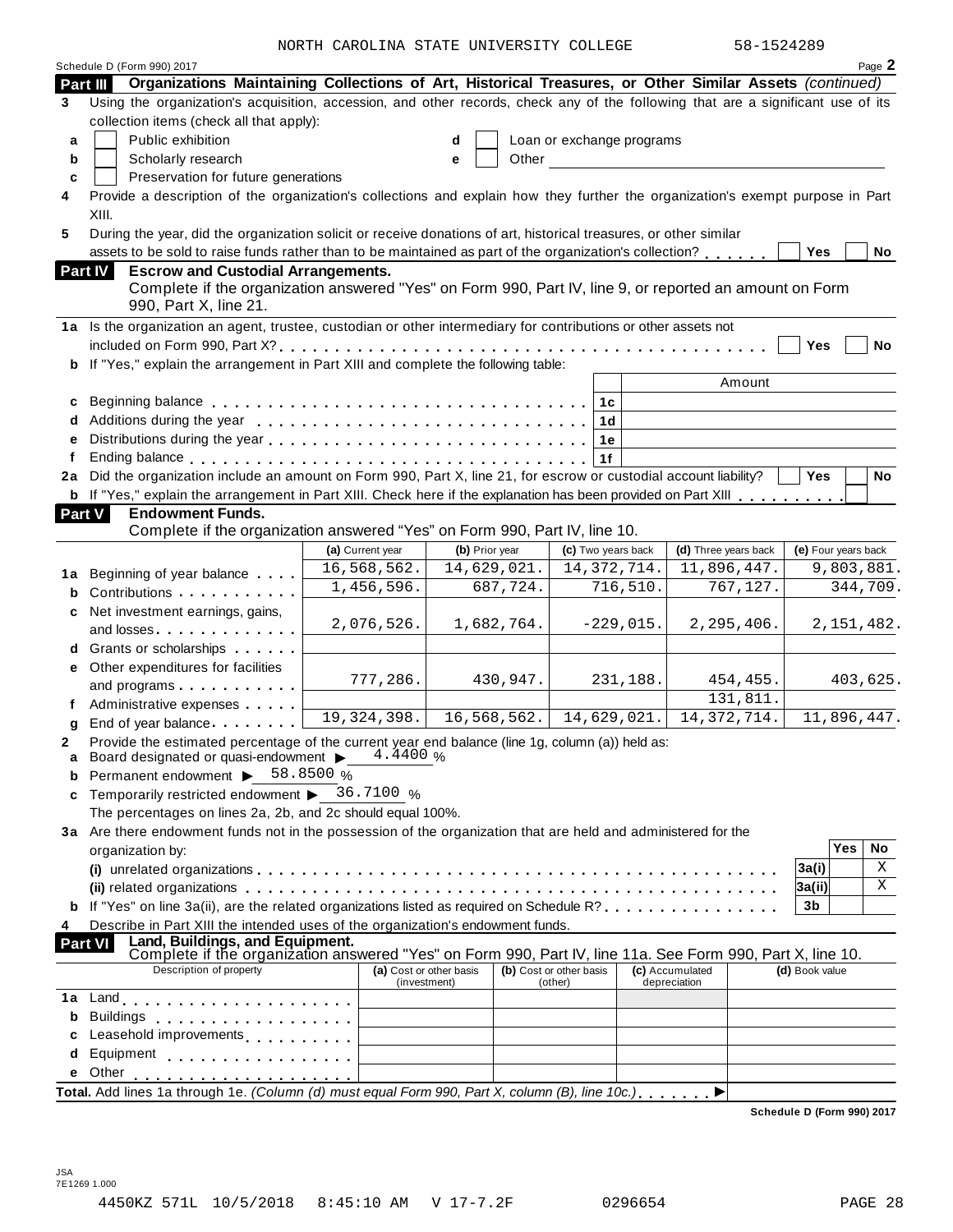#### Schedule <sup>D</sup> (Form 990) <sup>2017</sup> Page **3 Investments - Other Securities. Part VII** Investments - Other Securities.<br>Complete if the organization answered "Yes" on Form 990, Part IV, line 11b. See Form 990, Part X, line 12. **(a)** Description of security or category (including name of security) **(b)** Book value **(c)** Method of valuation: Cost or end-of-year market value **(1)** Financial derivatives **(2)** Closely-held equity interests **(3)** Other (A) (B) NC STATE INVESTMENT FUND, INC 18,943,472. FMV (C) KASPICK - LIFE INCOME FUNDS 895,915. FMV (D) (E) (F) (G) (H) **Total.** *(Column (b) must equal Form 990, Part X, col. (B) line 12.)* I **Investments - Program Related.** Complete if the organization answered "Yes" on Form 990, Part IV, line 11c. See Form 990, Part X, line 13. **(a)** Description of investment **(b)** Book value **(c)** Method of valuation: Cost or end-of-year market value **(1) (2) (3) (4) (5) (6) (7) (8) (9) Total.** *(Column (b) must equal Form 990, Part X, col. (B) line 13.)* I **Other Assets.** Complete if the organization answered "Yes" on Form 990, Part IV, line 11d. See Form 990, Part X, line 15. **(a)** Description **(b)** Book value **(1) (2) (3) (4) (5) (6) (7) (8) (9)**  $\blacksquare$   $\blacksquare$   $\blacksquare$   $\blacksquare$   $\lozenge$   $\lozenge$   $\blacksquare$   $\blacksquare$   $\blacksquare$   $\blacksquare$   $\blacksquare$   $\blacksquare$   $\blacksquare$   $\blacksquare$   $\blacksquare$   $\blacksquare$   $\blacksquare$   $\blacksquare$   $\blacksquare$   $\blacksquare$   $\blacksquare$   $\blacksquare$   $\blacksquare$   $\blacksquare$   $\blacksquare$   $\blacksquare$   $\blacksquare$   $\blacksquare$   $\blacksquare$   $\blacksquare$   $\blacksquare$   $\blacks$ **Other Liabilities.** Complete if the organization answered "Yes" on Form 990, Part IV, line 11e or 11f. See Form 990, Part X, line 25. **Part X 1. (a)** Description of liability **(b)** Book value (1) Federal income taxes (2) LIFE INCOME FUNDS PAYABLE 791,028. (3) (4) (5) (6) (7) (8) (9) **Total.** *(Column (b) must equal Form 990, Part X, col. (B) line 25.)* I  $STIF$  FMV 19,841,844. 791,028.

**2.** Liability for uncertain tax positions. In Part XIII, provide the text of the footnote to the organization's financial statements that reports the organization's liability for uncertain tax positions under FIN 48 (ASC 740). Check here if the text of the footnote has been provided in Part XIII

X

JSA **Schedule D (Form 990) 2017**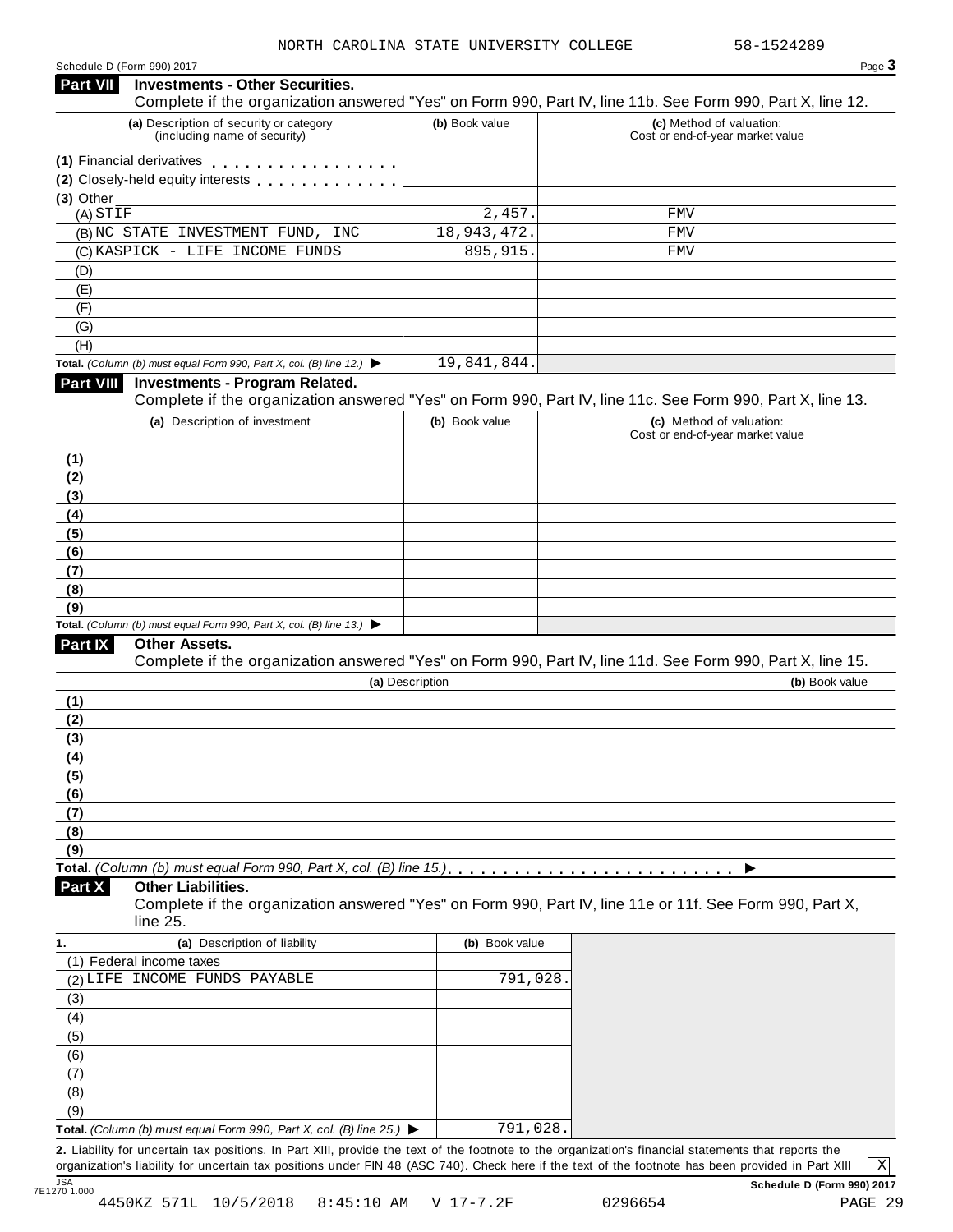|              | Schedule D (Form 990) 2017<br>Part XI<br>Reconciliation of Revenue per Audited Financial Statements With Revenue per Return.                                                            |                | Page 4       |
|--------------|-----------------------------------------------------------------------------------------------------------------------------------------------------------------------------------------|----------------|--------------|
| 1            | Complete if the organization answered "Yes" on Form 990, Part IV, line 12a.<br>Total revenue, gains, and other support per audited financial statements                                 | $\mathbf{1}$   | 4, 185, 334. |
|              |                                                                                                                                                                                         |                |              |
| $\mathbf{2}$ | Amounts included on line 1 but not on Form 990, Part VIII, line 12:<br>1,792,770.<br>2a                                                                                                 |                |              |
| a            | 233,000.<br>2 <sub>b</sub>                                                                                                                                                              |                |              |
| b            | Donated services and use of facilities<br>2c                                                                                                                                            |                |              |
| c            | Recoveries of prior year grants<br>$-1,473,000.$<br>2d                                                                                                                                  |                |              |
| d            |                                                                                                                                                                                         | 2e             | 552,770.     |
| е            |                                                                                                                                                                                         | 3              | 3,632,564.   |
| 3            |                                                                                                                                                                                         |                |              |
| 4            | Amounts included on Form 990, Part VIII, line 12, but not on line 1:<br>85,932.                                                                                                         |                |              |
| a            | Investment expenses not included on Form 990, Part VIII, line 7b $\boxed{4a}$<br>68,828.                                                                                                |                |              |
| b            | 4b                                                                                                                                                                                      |                | 154,760.     |
|              |                                                                                                                                                                                         | 4c             | 3,787,324.   |
| 5.           | Total revenue. Add lines 3 and 4c. (This must equal Form 990, Part I, line 12.)                                                                                                         | 5              |              |
|              | Reconciliation of Expenses per Audited Financial Statements With Expenses per Return.<br><b>Part XII</b><br>Complete if the organization answered "Yes" on Form 990, Part IV, line 12a. |                |              |
| 1            |                                                                                                                                                                                         | $\mathbf 1$    | 2,083,282.   |
|              | Total expenses and losses per audited financial statements                                                                                                                              |                |              |
| $\mathbf{2}$ | Amounts included on line 1 but not on Form 990, Part IX, line 25:<br>233,000.<br>2a                                                                                                     |                |              |
| a            | 2 <sub>b</sub>                                                                                                                                                                          |                |              |
| b            | 2 <sub>c</sub>                                                                                                                                                                          |                |              |
| c            |                                                                                                                                                                                         |                |              |
| d            |                                                                                                                                                                                         | 2e             | 233,000.     |
| e            |                                                                                                                                                                                         | $\overline{3}$ | 1,850,282.   |
| 3            |                                                                                                                                                                                         |                |              |
| 4            | Amounts included on Form 990, Part IX, line 25, but not on line 1:                                                                                                                      |                |              |
| a            | 85,932.<br>4a<br>Investment expenses not included on Form 990, Part VIII, line 7b                                                                                                       |                |              |
| b            | 4b                                                                                                                                                                                      |                |              |
|              |                                                                                                                                                                                         | 4c             | 85,932.      |
| C<br>5.      | Total expenses. Add lines 3 and 4c. (This must equal Form 990, Part I, line 18.)                                                                                                        | 5              | 1,936,214.   |

SEE PAGE 5

JSA **Schedule D (Form 990) 2017**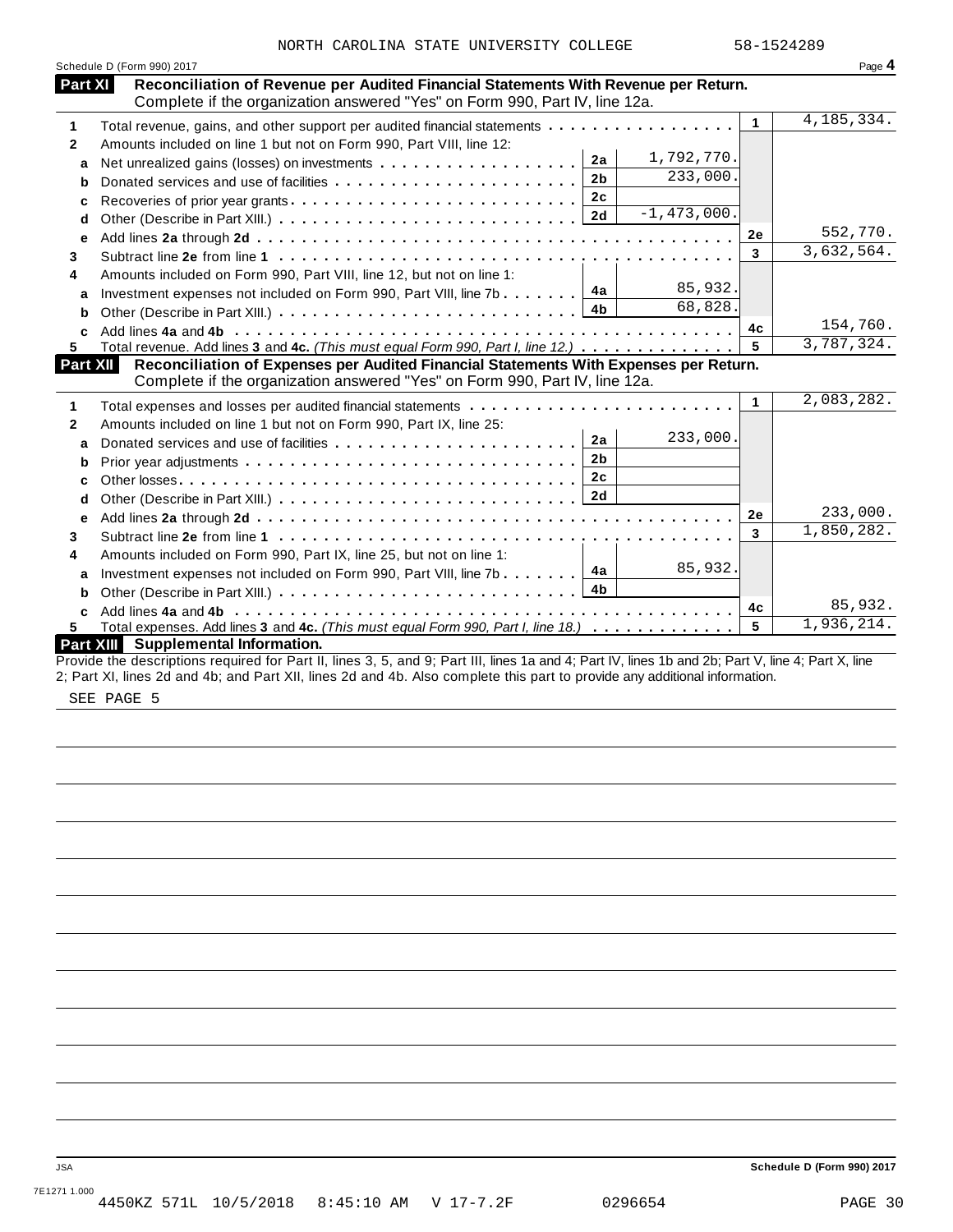#### PART V, LINE 4:

THE FOUNDATION'S ENDOWMENT CONSISTS OF 150 INDIVIDUAL FUNDS ESTABLISHED FOR A VARIETY OF PURPOSES RELATED TO THE FOUNDATION'S MISSION TO PROVIDE FINANCIAL SUPPORT FOR ALL TYPES OF EDUCATION AND RESEARCH WITHIN THE COLLEGE OF SCIENCES AT NORTH CAROLINA STATE UNIVERSITY.

PART X, LINE 2

MANAGEMENT HAS ANALYZED THE TAX POSITIONS TAKEN BY THE FOUNDATION, AND HAS CONCLUDED THAT AS OF JUNE 30, 2018, THERE ARE NO UNCERTAIN POSITIONS TAKEN OR EXPECTED TO BE TAKEN THAT WOULD REQUIRE RECOGNITION OF A LIABILITY (OR ASSET) OR DISCLOSURE IN THE FINANCIAL STATEMENTS.

PART XI, LINE 2D - OTHER ADJUSTMENTS DONATED LAND RETURNED TO DONOR UPON REQUEST \$1,473,000

PART XI, LINE 4B - OTHER ADJUSTMENTS DECREASE IN VALUE OF SPLIT INTEREST \$68,828

**Schedule D (Form 990) 2017**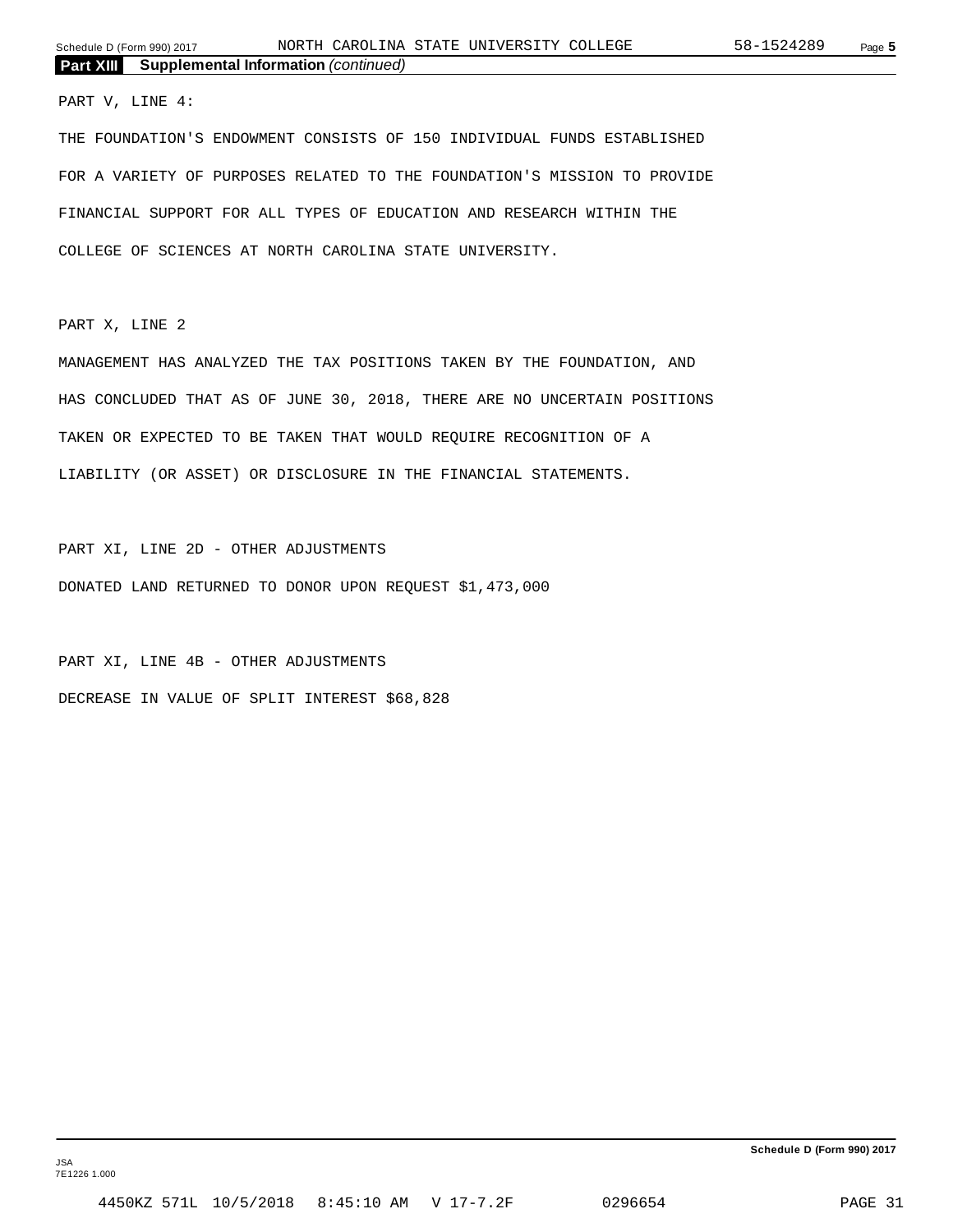| <b>Grants and Other Assistance to Organizations,</b><br><b>SCHEDULE I</b><br>Governments, and Individuals in the United States<br>(Form 990) |                                                                                                                                                                                                                                                                           |            |                                    |                             |                                       |                                                             |                                          | OMB No. 1545-0047                     |  |  |
|----------------------------------------------------------------------------------------------------------------------------------------------|---------------------------------------------------------------------------------------------------------------------------------------------------------------------------------------------------------------------------------------------------------------------------|------------|------------------------------------|-----------------------------|---------------------------------------|-------------------------------------------------------------|------------------------------------------|---------------------------------------|--|--|
|                                                                                                                                              |                                                                                                                                                                                                                                                                           |            |                                    |                             |                                       |                                                             |                                          |                                       |  |  |
| Complete if the organization answered "Yes" on Form 990, Part IV, line 21 or 22.<br>Attach to Form 990.<br>Department of the Treasury        |                                                                                                                                                                                                                                                                           |            |                                    |                             |                                       |                                                             |                                          |                                       |  |  |
| Go to www.irs.gov/Form990 for the latest information.<br><b>Internal Revenue Service</b>                                                     |                                                                                                                                                                                                                                                                           |            |                                    |                             |                                       |                                                             |                                          |                                       |  |  |
| Name of the organization                                                                                                                     | NORTH CAROLINA STATE UNIVERSITY COLLEGE                                                                                                                                                                                                                                   |            |                                    |                             |                                       |                                                             | <b>Employer identification number</b>    |                                       |  |  |
| OF SCIENCES FOUNDATION, INC.                                                                                                                 |                                                                                                                                                                                                                                                                           |            |                                    |                             |                                       |                                                             | 58-1524289                               |                                       |  |  |
| Part I                                                                                                                                       | <b>General Information on Grants and Assistance</b>                                                                                                                                                                                                                       |            |                                    |                             |                                       |                                                             |                                          |                                       |  |  |
|                                                                                                                                              | 1 Does the organization maintain records to substantiate the amount of the grants or assistance, the grantees' eligibility for the grants or assistance, and                                                                                                              |            |                                    |                             |                                       |                                                             |                                          | X Yes<br>No                           |  |  |
|                                                                                                                                              | 2 Describe in Part IV the organization's procedures for monitoring the use of grant funds in the United States.                                                                                                                                                           |            |                                    |                             |                                       |                                                             |                                          |                                       |  |  |
| <b>Part II</b>                                                                                                                               | Grants and Other Assistance to Domestic Organizations and Domestic Governments. Complete if the organization answered "Yes" on Form<br>990, Part IV, line 21, for any recipient that received more than \$5,000. Part II can be duplicated if additional space is needed. |            |                                    |                             |                                       |                                                             |                                          |                                       |  |  |
|                                                                                                                                              | 1 (a) Name and address of organization<br>or government                                                                                                                                                                                                                   | $(b)$ EIN  | (c) IRC section<br>(if applicable) | (d) Amount of cash<br>grant | (e) Amount of non-<br>cash assistance | (f) Method of valuation<br>(book, FMV, appraisal,<br>other) | (g) Description of<br>noncash assistance | (h) Purpose of grant<br>or assistance |  |  |
| (1) NC STATE UNIVERSITY<br>NCSU BOX 7205 RALEIGH, NC 27695                                                                                   |                                                                                                                                                                                                                                                                           | 56-6000756 | 170(C)(1)                          | 589,470.                    |                                       | <b>BOOK</b>                                                 | N/A                                      | SUPPORT                               |  |  |
| (2)                                                                                                                                          |                                                                                                                                                                                                                                                                           |            |                                    |                             |                                       |                                                             |                                          |                                       |  |  |
| (3)                                                                                                                                          |                                                                                                                                                                                                                                                                           |            |                                    |                             |                                       |                                                             |                                          |                                       |  |  |
| (4)                                                                                                                                          |                                                                                                                                                                                                                                                                           |            |                                    |                             |                                       |                                                             |                                          |                                       |  |  |
| (5)                                                                                                                                          |                                                                                                                                                                                                                                                                           |            |                                    |                             |                                       |                                                             |                                          |                                       |  |  |
| (6)                                                                                                                                          |                                                                                                                                                                                                                                                                           |            |                                    |                             |                                       |                                                             |                                          |                                       |  |  |
| (7)                                                                                                                                          |                                                                                                                                                                                                                                                                           |            |                                    |                             |                                       |                                                             |                                          |                                       |  |  |
| (8)                                                                                                                                          |                                                                                                                                                                                                                                                                           |            |                                    |                             |                                       |                                                             |                                          |                                       |  |  |
| (9)                                                                                                                                          |                                                                                                                                                                                                                                                                           |            |                                    |                             |                                       |                                                             |                                          |                                       |  |  |
| (10)                                                                                                                                         |                                                                                                                                                                                                                                                                           |            |                                    |                             |                                       |                                                             |                                          |                                       |  |  |
| (11)                                                                                                                                         |                                                                                                                                                                                                                                                                           |            |                                    |                             |                                       |                                                             |                                          |                                       |  |  |
| (12)                                                                                                                                         |                                                                                                                                                                                                                                                                           |            |                                    |                             |                                       |                                                             |                                          |                                       |  |  |
| $\mathbf{2}$                                                                                                                                 |                                                                                                                                                                                                                                                                           |            |                                    |                             |                                       |                                                             |                                          | 1.                                    |  |  |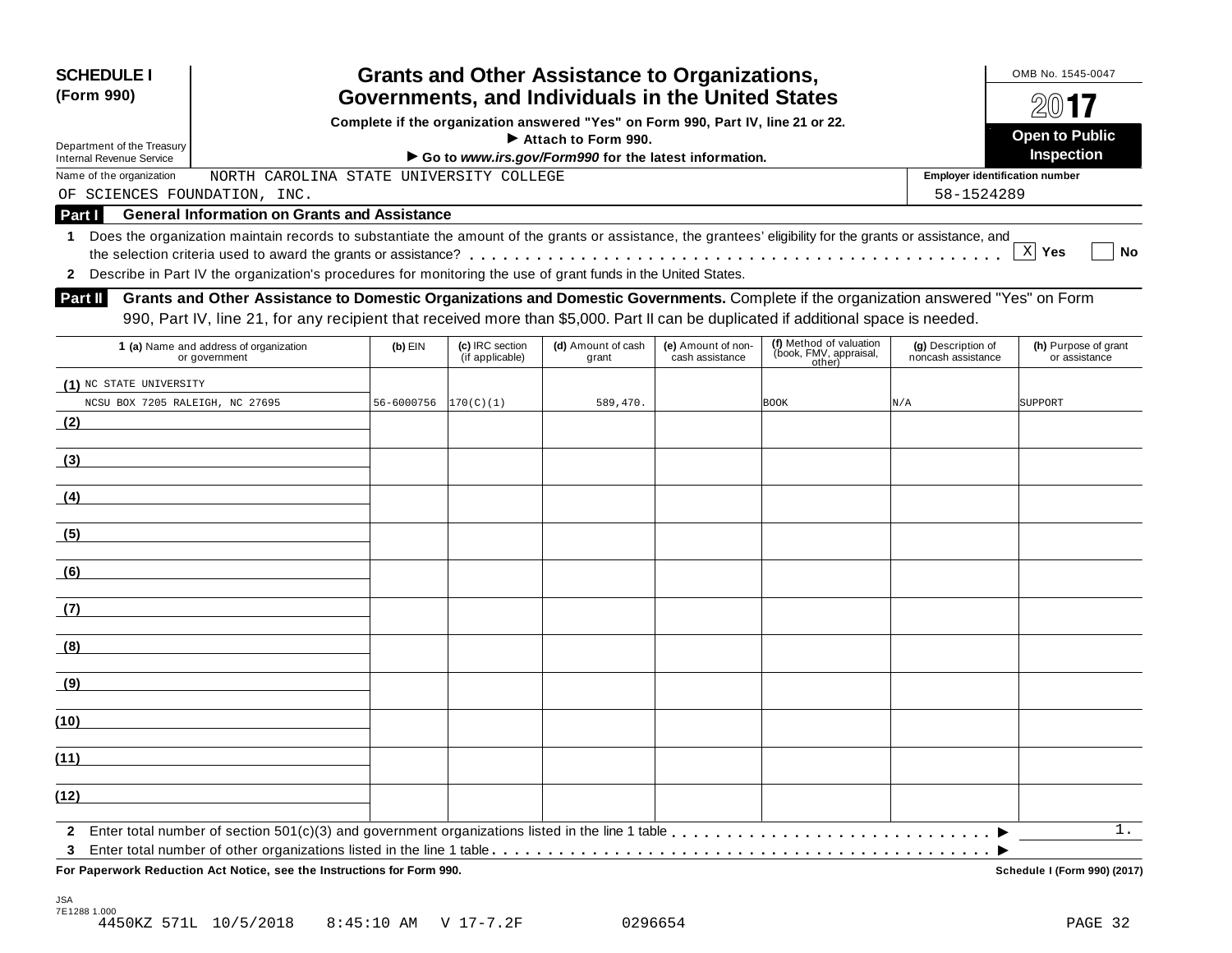#### Grants and Other Assistance to Domestic Individuals. Complete if the organization answered "Yes" on Form 990, Part IV, line 22. **Part III** Grants and Other Assistance to Domestic Individuals<br>Part III can be duplicated if additional space is needed.

| (a) Type of grant or assistance                                                                                                                                | (b) Number of<br>recipients | (c) Amount of<br>cash grant | (d) Amount of<br>non-cash assistance | (e) Method of valuation (book,<br>FMV, appraisal, other) | (f) Description of non-cash assistance |
|----------------------------------------------------------------------------------------------------------------------------------------------------------------|-----------------------------|-----------------------------|--------------------------------------|----------------------------------------------------------|----------------------------------------|
|                                                                                                                                                                |                             |                             |                                      |                                                          |                                        |
|                                                                                                                                                                |                             |                             |                                      |                                                          |                                        |
| 3                                                                                                                                                              |                             |                             |                                      |                                                          |                                        |
|                                                                                                                                                                |                             |                             |                                      |                                                          |                                        |
| 5                                                                                                                                                              |                             |                             |                                      |                                                          |                                        |
|                                                                                                                                                                |                             |                             |                                      |                                                          |                                        |
|                                                                                                                                                                |                             |                             |                                      |                                                          |                                        |
| Supplemental Information. Provide the information required in Part I, line 2, Part III, column (b); and any other additional<br><b>Part IV</b><br>information. |                             |                             |                                      |                                                          |                                        |

PART I, LINE 2:

GRANTS REPRESENT REIMBURSEMENT OF EXPENSES PROCESSED THROUGH THE

UNIVERSITY'S ACCOUNTING SYSTEMS, AND ARE SUBJECT TO UNIVERSITY AND STATE

OF NORTH CAROLINA GUIDELINES, IN ADDITION TO ANY RESTRICTIONS PLACED

DIRECTLY BY DONORS.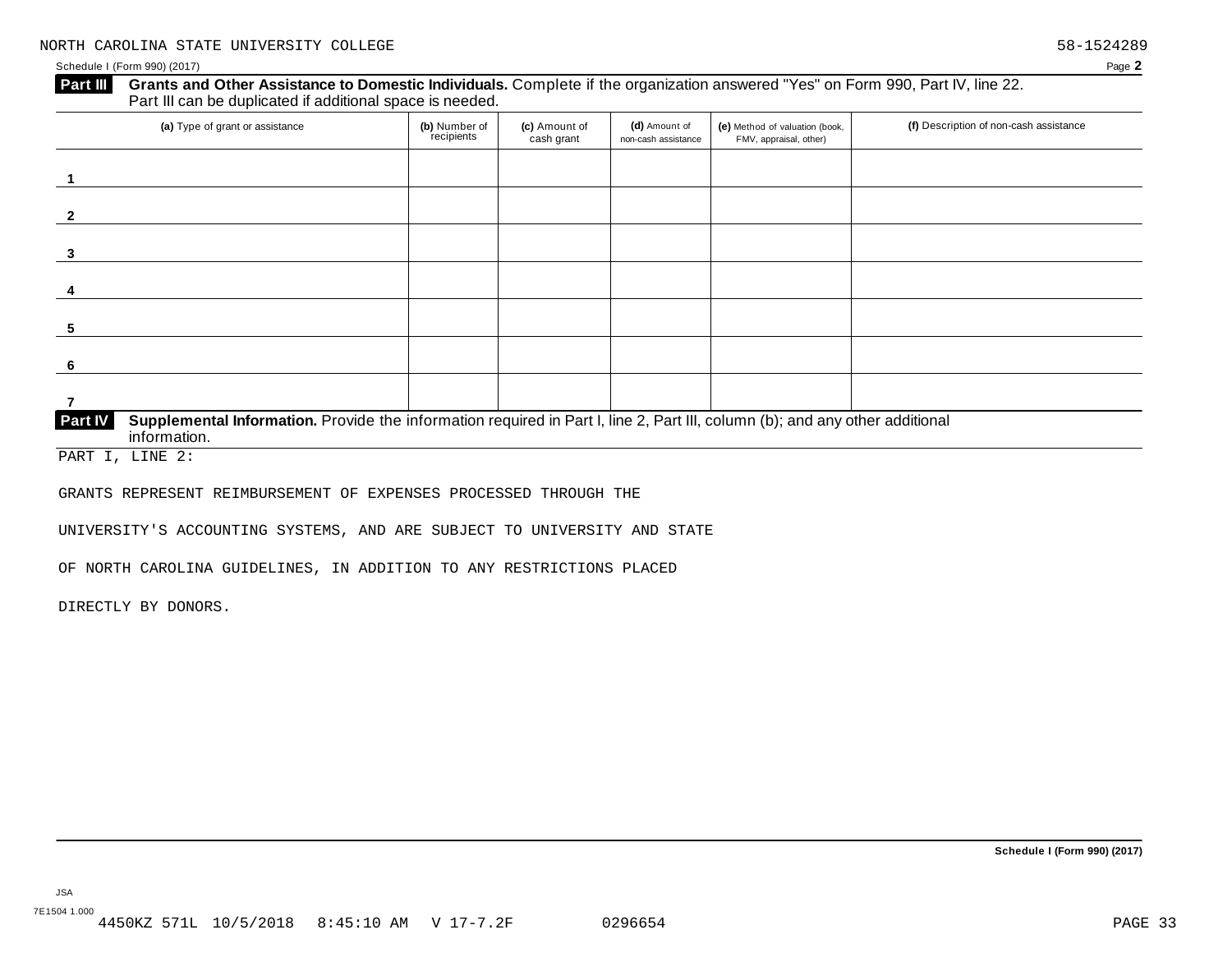|              | <b>SCHEDULE J</b>          | <b>Compensation Information</b>                                                                                                                                                                                     | OMB No. 1545-0047     |     |    |
|--------------|----------------------------|---------------------------------------------------------------------------------------------------------------------------------------------------------------------------------------------------------------------|-----------------------|-----|----|
|              | (Form 990)                 | For certain Officers, Directors, Trustees, Key Employees, and Highest                                                                                                                                               |                       |     |    |
|              |                            | <b>Compensated Employees</b><br>Complete if the organization answered "Yes" on Form 990, Part IV, line 23.                                                                                                          | $201$ <b>17</b>       |     |    |
|              | Department of the Treasury | Attach to Form 990.                                                                                                                                                                                                 | <b>Open to Public</b> |     |    |
|              | Internal Revenue Service   | Go to www.irs.gov/Form990 for instructions and the latest information.<br><b>Employer identification number</b>                                                                                                     | <b>Inspection</b>     |     |    |
|              | Name of the organization   | NORTH CAROLINA STATE UNIVERSITY COLLEGE                                                                                                                                                                             |                       |     |    |
|              |                            | OF SCIENCES FOUNDATION, INC.<br>58-1524289<br><b>Questions Regarding Compensation</b>                                                                                                                               |                       |     |    |
| Part I       |                            |                                                                                                                                                                                                                     |                       | Yes | No |
|              |                            | 1a Check the appropriate box(es) if the organization provided any of the following to or for a person listed on Form                                                                                                |                       |     |    |
|              |                            | 990, Part VII, Section A, line 1a. Complete Part III to provide any relevant information regarding these items.                                                                                                     |                       |     |    |
|              |                            | First-class or charter travel<br>Housing allowance or residence for personal use                                                                                                                                    |                       |     |    |
|              |                            | Travel for companions<br>Payments for business use of personal residence                                                                                                                                            |                       |     |    |
|              |                            | Health or social club dues or initiation fees<br>Tax indemnification and gross-up payments                                                                                                                          |                       |     |    |
|              |                            | Discretionary spending account<br>Personal services (such as, maid, chauffeur, chef)                                                                                                                                |                       |     |    |
|              |                            |                                                                                                                                                                                                                     |                       |     |    |
| b            |                            | If any of the boxes on line 1a are checked, did the organization follow a written policy regarding payment<br>or reimbursement or provision of all of the expenses described above? If "No," complete Part III to   |                       |     |    |
|              |                            |                                                                                                                                                                                                                     | 1b                    |     |    |
| $\mathbf{2}$ |                            | Did the organization require substantiation prior to reimbursing or allowing expenses incurred by all                                                                                                               |                       |     |    |
|              |                            | directors, trustees, and officers, including the CEO/Executive Director, regarding the items checked on line                                                                                                        |                       |     |    |
|              |                            |                                                                                                                                                                                                                     | $\mathbf{2}$          |     |    |
| 3            |                            | Indicate which, if any, of the following the filing organization used to establish the compensation of the                                                                                                          |                       |     |    |
|              |                            | organization's CEO/Executive Director. Check all that apply. Do not check any boxes for methods used by a<br>related organization to establish compensation of the CEO/Executive Director, but explain in Part III. |                       |     |    |
|              |                            | Compensation committee<br>Written employment contract                                                                                                                                                               |                       |     |    |
|              |                            | Independent compensation consultant<br>Compensation survey or study                                                                                                                                                 |                       |     |    |
|              |                            | Form 990 of other organizations<br>Approval by the board or compensation committee                                                                                                                                  |                       |     |    |
| 4            |                            | During the year, did any person listed on Form 990, Part VII, Section A, line 1a, with respect to the filing<br>organization or a related organization:                                                             |                       |     |    |
| a            |                            | Receive a severance payment or change-of-control payment?                                                                                                                                                           | 4a                    |     | Χ  |
| b            |                            | Participate in, or receive payment from, a supplemental nonqualified retirement plan?                                                                                                                               | 4b                    |     | Χ  |
| c            |                            | Participate in, or receive payment from, an equity-based compensation arrangement?                                                                                                                                  | 4c                    |     | X  |
|              |                            | If "Yes" to any of lines 4a-c, list the persons and provide the applicable amounts for each item in Part III.                                                                                                       |                       |     |    |
|              |                            | Only section $501(c)(3)$ , $501(c)(4)$ , and $501(c)(29)$ organizations must complete lines 5-9.                                                                                                                    |                       |     |    |
| 5            |                            | For persons listed on Form 990, Part VII, Section A, line 1a, did the organization pay or accrue any                                                                                                                |                       |     |    |
|              |                            | compensation contingent on the revenues of:                                                                                                                                                                         |                       |     |    |
| a            |                            |                                                                                                                                                                                                                     | 5a                    |     | Χ  |
| b            |                            |                                                                                                                                                                                                                     | 5b                    |     | Χ  |
|              |                            | If "Yes" on line 5a or 5b, describe in Part III.                                                                                                                                                                    |                       |     |    |
| 6            |                            | For persons listed on Form 990, Part VII, Section A, line 1a, did the organization pay or accrue any                                                                                                                |                       |     |    |
|              |                            | compensation contingent on the net earnings of:                                                                                                                                                                     |                       |     | Χ  |
| a<br>b       |                            |                                                                                                                                                                                                                     | 6a<br>6b              |     | X  |
|              |                            | If "Yes" on line 6a or 6b, describe in Part III.                                                                                                                                                                    |                       |     |    |
| 7            |                            | For persons listed on Form 990, Part VII, Section A, line 1a, did the organization provide any nonfixed                                                                                                             |                       |     |    |
|              |                            | payments not described on lines 5 and 6? If "Yes," describe in Part III.                                                                                                                                            | $\overline{7}$        |     | Χ  |
| 8            |                            | Were any amounts reported on Form 990, Part VII, paid or accrued pursuant to a contract that was subject                                                                                                            |                       |     |    |
|              |                            | to the initial contract exception described in Regulations section 53.4958-4(a)(3)? If "Yes," describe                                                                                                              |                       |     |    |
|              |                            |                                                                                                                                                                                                                     | 8                     |     | Χ  |
| 9            |                            | If "Yes" on line 8, did the organization also follow the rebuttable presumption procedure described in                                                                                                              |                       |     |    |
|              |                            |                                                                                                                                                                                                                     | 9                     |     |    |

**For Paperwork Reduction Act Notice, see the Instructions for Form 990. Schedule J (Form 990) 2017**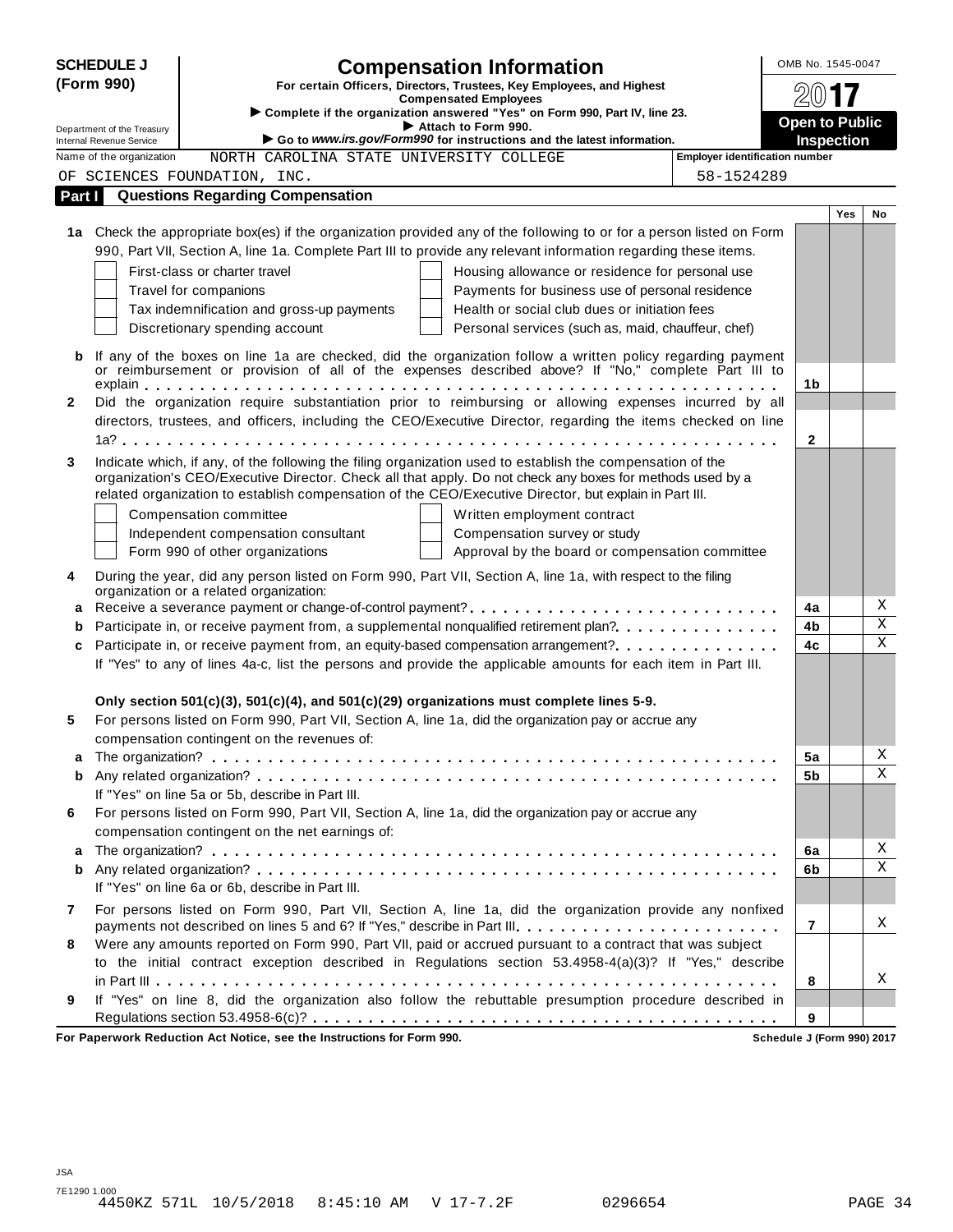#### **Part II Officers, Directors, Trustees, Key Employees, and Highest Compensated Employees.** Use duplicate copies ifadditional space is needed.

For each individual whose compensation must be reported on Schedule J, report compensation from the organization on row (i) and from related organizations, described in the instructions, on row (ii). Do not list any individuals that aren't listed on Form 990, Part VII.

Note: The sum of columns (B)(i)-(iii) for each listed individual must equal the total amount of Form 990, Part VII, Section A, line 1a, applicable column (D) and (E) amounts for that individual.

|                       |                              |                          | (B) Breakdown of W-2 and/or 1099-MISC compensation |                                           | (C) Retirement and             | (D) Nontaxable   | (E) Total of columns | (F) Compensation                                           |  |
|-----------------------|------------------------------|--------------------------|----------------------------------------------------|-------------------------------------------|--------------------------------|------------------|----------------------|------------------------------------------------------------|--|
| (A) Name and Title    |                              | (i) Base<br>compensation | (ii) Bonus & incentive<br>compensation             | (iii) Other<br>reportable<br>compensation | other deferred<br>compensation | benefits         | $(B)(i)-(D)$         | in column (B) reported<br>as deferred on prior<br>Form 990 |  |
| DONALD B. MATTHEWS    | (i)                          | $\mathbf 0$              | $\mathsf{O}$ .                                     | $\overline{0}$ .                          | $\mathbf{0}$ .                 | $0$ .            | $\mathbf{0}$ .       | $\overline{0}$ .                                           |  |
| 1PRESIDENT            | (i)                          | 165,000                  | 0.                                                 | $\overline{0}$ .                          | 21,673                         | 5,773.           | 192,446              | $\overline{0}$ .                                           |  |
| JILL TASAICO          | (i)                          | $\mathsf{O}$             | $\mathsf{O}$ .                                     | $\mathsf 0$ .                             | $\mathsf{O}$ .                 | 0.               | $\mathbf 0$ .        | $\overline{0}$ .                                           |  |
| 2ASSISTANT TREASURER  | (ii)                         | 158,340                  | $\mathsf{O}$ .                                     | $\overline{0}$ .                          | 26,657.                        | 5,773.           | 190,770              | $\overline{0}$ .                                           |  |
| MARY T. PELOQUIN-DODD | (i)                          | $\mathsf{O}$             | $\mathsf{O}$ .                                     | $\mathsf 0$ .                             | $\mathsf{O}$ .                 | $\overline{0}$ . | $\mathsf{O}$ .       | $\overline{0}$ .                                           |  |
| 3TREASURER            | (i)                          | 268,225                  | $\mathsf{O}$ .                                     | $\overline{0}$ .                          | 35,231                         | 5,773.           | 309, 229.            | $\overline{0}$ .                                           |  |
|                       | (i)                          |                          |                                                    |                                           |                                |                  |                      |                                                            |  |
| -4                    | (ii)                         |                          |                                                    |                                           |                                |                  |                      |                                                            |  |
|                       | (i)                          |                          |                                                    |                                           |                                |                  |                      |                                                            |  |
| 5                     | (i)                          |                          |                                                    |                                           |                                |                  |                      |                                                            |  |
|                       | (i)                          |                          |                                                    |                                           |                                |                  |                      |                                                            |  |
| 6                     | (i)                          |                          |                                                    |                                           |                                |                  |                      |                                                            |  |
|                       | $\qquad \qquad \textbf{(i)}$ |                          |                                                    |                                           |                                |                  |                      |                                                            |  |
| $\overline{7}$        | (i)                          |                          |                                                    |                                           |                                |                  |                      |                                                            |  |
|                       | (i)                          |                          |                                                    |                                           |                                |                  |                      |                                                            |  |
| 8                     | (ii)                         |                          |                                                    |                                           |                                |                  |                      |                                                            |  |
|                       | (i)                          |                          |                                                    |                                           |                                |                  |                      |                                                            |  |
| 9                     | (i)                          |                          |                                                    |                                           |                                |                  |                      |                                                            |  |
|                       | (i)                          |                          |                                                    |                                           |                                |                  |                      |                                                            |  |
| 10                    | (i)                          |                          |                                                    |                                           |                                |                  |                      |                                                            |  |
|                       | (i)                          |                          |                                                    |                                           |                                |                  |                      |                                                            |  |
| 11                    | (i)                          |                          |                                                    |                                           |                                |                  |                      |                                                            |  |
|                       | (i)                          |                          |                                                    |                                           |                                |                  |                      |                                                            |  |
| 12                    | (i)                          |                          |                                                    |                                           |                                |                  |                      |                                                            |  |
|                       | (i)                          |                          |                                                    |                                           |                                |                  |                      |                                                            |  |
| 13                    | (i)                          |                          |                                                    |                                           |                                |                  |                      |                                                            |  |
|                       | (i)                          |                          |                                                    |                                           |                                |                  |                      |                                                            |  |
| 14                    | (i)                          |                          |                                                    |                                           |                                |                  |                      |                                                            |  |
|                       | (i)                          |                          |                                                    |                                           |                                |                  |                      |                                                            |  |
| 15                    | (i)                          |                          |                                                    |                                           |                                |                  |                      |                                                            |  |
|                       | (i)                          |                          |                                                    |                                           |                                |                  |                      |                                                            |  |
| 16                    | (i)                          |                          |                                                    |                                           |                                |                  |                      |                                                            |  |

**Schedule J (Form 990) 2017**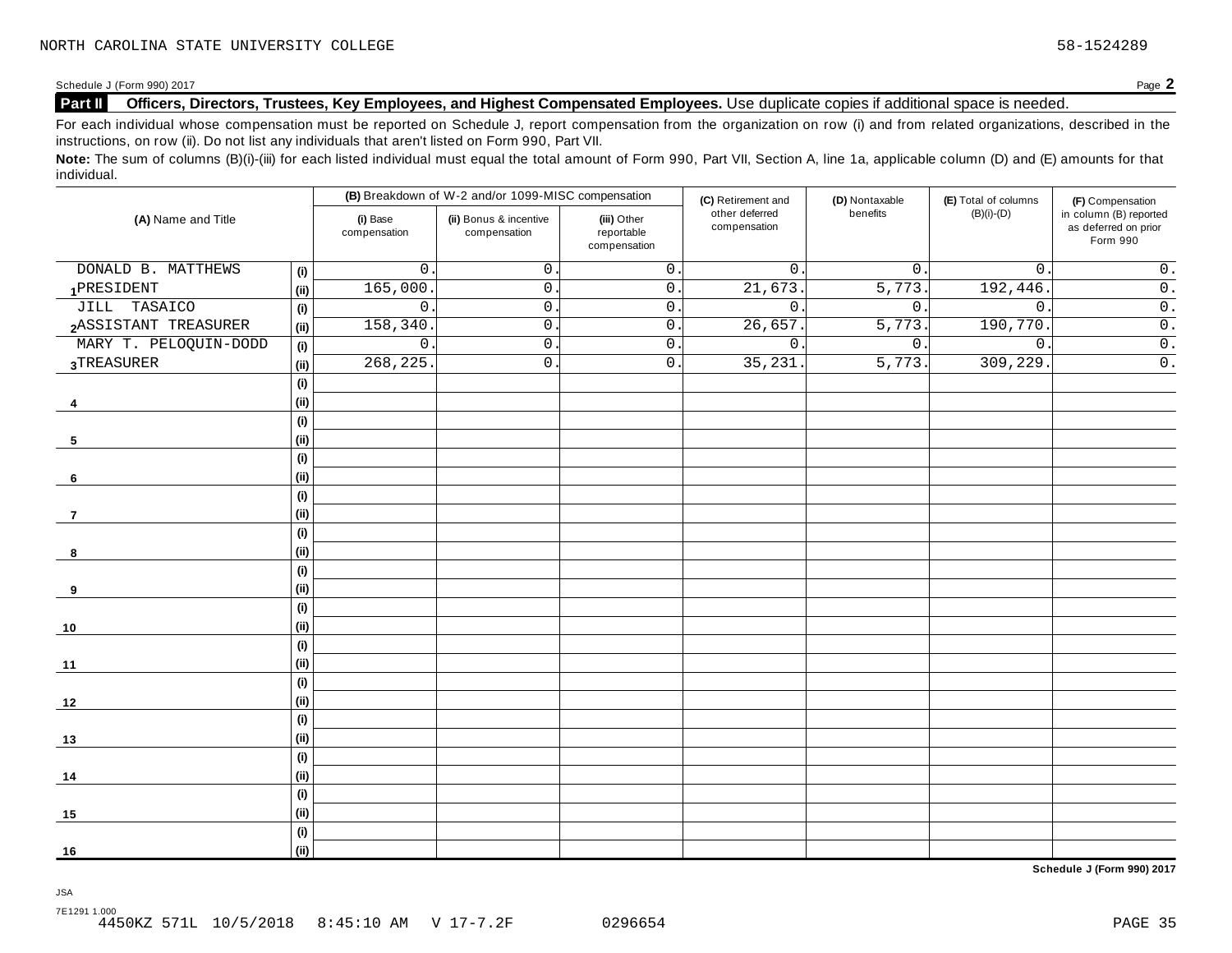## **Part III Supplemental Information**

Provide the information, explanation, or descriptions required for Part I, lines 1a, 1b, 3, 4a, 4b, 4c, 5a, 5b, 6a, 6b, 7, and 8, and for Part II. Also complete this part for any additional information.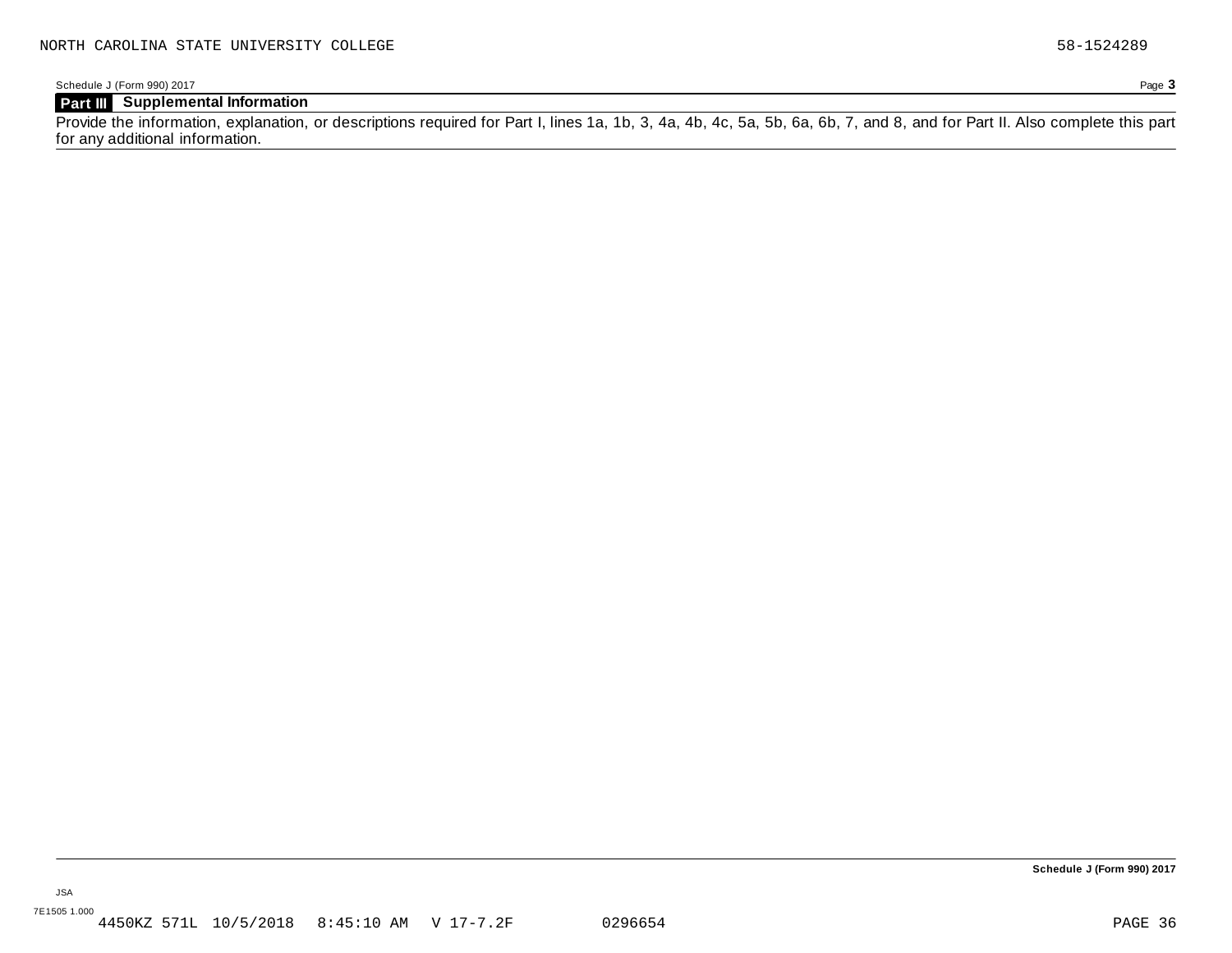# SCHEDULE M<br>
(Form 990) **Schedule Moncash Contributions**<br>  $\begin{array}{r} \hline \text{OMB No. 1545-0047} \\ \hline \text{Complete if the organizations answered "Yes" on Form 990 Part IV lines 29 or 30.} \end{array}$

**Department of the Treasury<br>Internal Revenue Service** 

**Examplete** if the organizations answered "Yes" on Form 990, Part Ⅳ, lines 29 or 30. 
<br>● Attach to Form 990. **Department of the Treasury** ▶ Attach to Form 990.<br>Internal Revenue Service ▶ Go to *www.irs.gov/Form990* for the latest information.<br>Nome of the organization and property. Given a support of the latest information.

Name of the organization **MORTH CAROLINA STATE UNIVERSITY COLLEGE Fig. 5 Employer identification number** 

| OF SCIENCES FOUNDATI |  |
|----------------------|--|
|                      |  |

ON, INC.  $58-1524289$ 

| Part I       | <b>Types of Property</b>                                                                                                                                                                                                         |                               |                                                        |                                                                                    |                                                              |
|--------------|----------------------------------------------------------------------------------------------------------------------------------------------------------------------------------------------------------------------------------|-------------------------------|--------------------------------------------------------|------------------------------------------------------------------------------------|--------------------------------------------------------------|
|              |                                                                                                                                                                                                                                  | (a)<br>Check if<br>applicable | (b)<br>Number of contributions or<br>items contributed | (c)<br>Noncash contribution<br>amounts reported on<br>Form 990, Part VIII, line 1g | (d)<br>Method of determining<br>noncash contribution amounts |
| 1            | Art - Works of art<br>1999 - Part Barry Barry Barry Barry Barry Barry Barry Barry Barry Barry Barry Barry Barry Barry Barry Barry Barry Barry Barry Barry Barry Barry Barry Barry Barry Barry Barry Barry Barry Barry Barry Barr |                               |                                                        |                                                                                    |                                                              |
| $\mathbf{2}$ | Art - Historical treasures                                                                                                                                                                                                       |                               |                                                        |                                                                                    |                                                              |
| 3            | Art - Fractional interests                                                                                                                                                                                                       |                               |                                                        |                                                                                    |                                                              |
| 4            | Books and publications <b>contains</b>                                                                                                                                                                                           |                               |                                                        |                                                                                    |                                                              |
| 5            | Clothing and household                                                                                                                                                                                                           |                               |                                                        |                                                                                    |                                                              |
|              | $goods$                                                                                                                                                                                                                          |                               |                                                        |                                                                                    |                                                              |
| 6            | Cars and other vehicles <b>Cars</b>                                                                                                                                                                                              |                               |                                                        |                                                                                    |                                                              |
| 7            | Boats and planes.                                                                                                                                                                                                                |                               |                                                        |                                                                                    |                                                              |
| 8            | Intellectual property <b>Algebra</b>                                                                                                                                                                                             |                               |                                                        |                                                                                    |                                                              |
| 9            | Securities - Publicly traded                                                                                                                                                                                                     | X                             | 26.                                                    | 369,144.                                                                           | <b>FMV</b>                                                   |
| 10           | Securities - Closely held stock                                                                                                                                                                                                  |                               |                                                        |                                                                                    |                                                              |
| 11           | Securities - Partnership, LLC,                                                                                                                                                                                                   |                               |                                                        |                                                                                    |                                                              |
|              | or trust interests experience that the set of the set of the set of the set of the set of the set of the set of the set of the set of the set of the set of the set of the set of the set of the set of the set of the set of    |                               |                                                        |                                                                                    |                                                              |
| 12           | Securities - Miscellaneous                                                                                                                                                                                                       |                               |                                                        |                                                                                    |                                                              |
| 13           | Qualified conservation                                                                                                                                                                                                           |                               |                                                        |                                                                                    |                                                              |
|              | contribution - Historic                                                                                                                                                                                                          |                               |                                                        |                                                                                    |                                                              |
|              | structures                                                                                                                                                                                                                       |                               |                                                        |                                                                                    |                                                              |
| 14           | Qualified conservation                                                                                                                                                                                                           |                               |                                                        |                                                                                    |                                                              |
|              | contribution - Other <b>Canadian American</b> Contribution - Other                                                                                                                                                               |                               |                                                        |                                                                                    |                                                              |
| 15           | Real estate - Residential                                                                                                                                                                                                        |                               |                                                        |                                                                                    |                                                              |
| 16           | Real estate - Commercial                                                                                                                                                                                                         |                               |                                                        |                                                                                    |                                                              |
| 17           | Real estate - Other <b>Call 2018</b>                                                                                                                                                                                             |                               |                                                        |                                                                                    |                                                              |
| 18           | Collectibles                                                                                                                                                                                                                     |                               |                                                        |                                                                                    |                                                              |
| 19           | Food inventory                                                                                                                                                                                                                   |                               |                                                        |                                                                                    |                                                              |
| 20           | Drugs and medical supplies                                                                                                                                                                                                       |                               |                                                        |                                                                                    |                                                              |
| 21           | Taxidermy Taxidermy                                                                                                                                                                                                              |                               |                                                        |                                                                                    |                                                              |
| 22           | Historical artifacts <b>All Accords</b>                                                                                                                                                                                          |                               |                                                        |                                                                                    |                                                              |
| 23           | Scientific specimens <b>Scientific specimens</b>                                                                                                                                                                                 |                               |                                                        |                                                                                    |                                                              |
| 24           | Archeological artifacts                                                                                                                                                                                                          |                               |                                                        |                                                                                    |                                                              |
| 25           | Other C IRA ROLLOVERS                                                                                                                                                                                                            | X                             | 5.                                                     | 70,935.                                                                            | <b>FMV</b>                                                   |
| 26           | Other ▶( <u></u>                                                                                                                                                                                                                 |                               |                                                        |                                                                                    |                                                              |
| 27           | Other $\blacktriangleright$ ( $\_\_\_\_\_\_\_\_$ )                                                                                                                                                                               |                               |                                                        |                                                                                    |                                                              |
| 28           | Other $\blacktriangleright$ (<br><u> 1989 - Johann Barnett, fransk politik (</u>                                                                                                                                                 |                               |                                                        |                                                                                    |                                                              |
| 29           | Number of Forms 8283 received by the organization during the tax year for contributions for                                                                                                                                      |                               |                                                        |                                                                                    |                                                              |
|              | which the organization completed Form 8283, Part IV, Donee Acknowledgement                                                                                                                                                       |                               |                                                        |                                                                                    | 29                                                           |
|              |                                                                                                                                                                                                                                  |                               |                                                        |                                                                                    | <b>Yes</b><br>No                                             |
|              | 30a During the year, did the organization receive by contribution any property reported in Part I, lines 1 through                                                                                                               |                               |                                                        |                                                                                    |                                                              |
|              | 28, that it must hold for at least three years from the date of the initial contribution, and which isn't required                                                                                                               |                               |                                                        |                                                                                    |                                                              |
|              |                                                                                                                                                                                                                                  |                               |                                                        |                                                                                    | Χ<br>30a                                                     |
|              | <b>b</b> If "Yes," describe the arrangement in Part II.                                                                                                                                                                          |                               |                                                        |                                                                                    |                                                              |
| 31           | Does the organization have a gift acceptance policy that requires the review of any nonstandard                                                                                                                                  |                               |                                                        |                                                                                    |                                                              |
|              |                                                                                                                                                                                                                                  |                               |                                                        |                                                                                    | Χ<br>31                                                      |
|              | 32a Does the organization hire or use third parties or related organizations to solicit, process, or sell noncash                                                                                                                |                               |                                                        |                                                                                    |                                                              |
|              |                                                                                                                                                                                                                                  |                               |                                                        |                                                                                    | Χ<br>32a                                                     |
|              | <b>b</b> If "Yes," describe in Part II.                                                                                                                                                                                          |                               |                                                        |                                                                                    |                                                              |
| 33           | If the organization didn't report an amount in column (c) for a type of property for which column (a) is checked,                                                                                                                |                               |                                                        |                                                                                    |                                                              |
|              | describe in Part II.                                                                                                                                                                                                             |                               |                                                        |                                                                                    |                                                              |
|              | For Paperwork Reduction Act Notice, see the Instructions for Form 990.                                                                                                                                                           |                               |                                                        |                                                                                    | Schedule M (Form 990) (2017)                                 |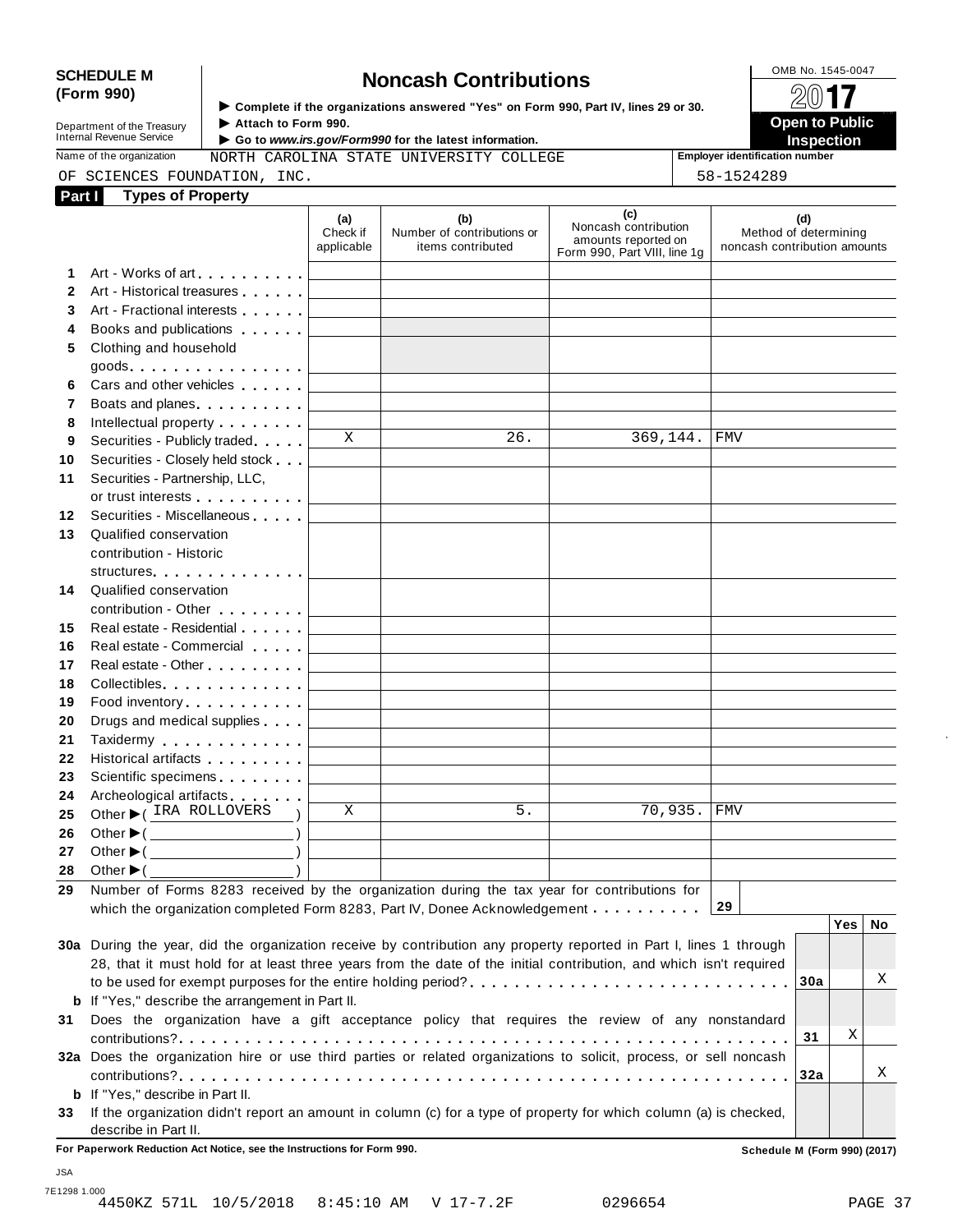**Supplemental Information.** Provide the information required by Part I, lines 30b, 32b, and 33, and whether the organization is reporting in Part I, column (b), the number of contributions, the number of items received, or a combination of both. Also complete this part for any additional information. **Part II**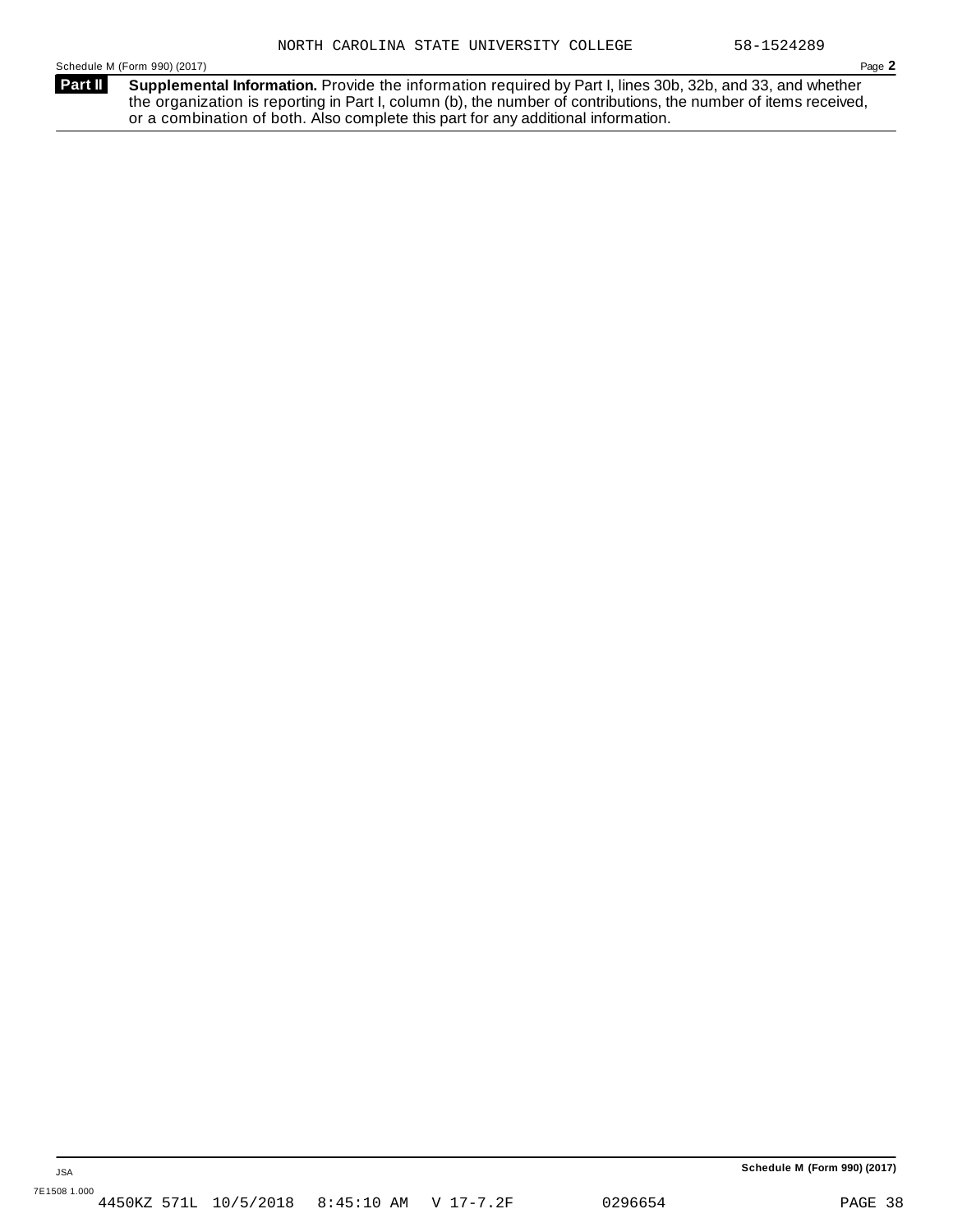## **SCHEDULE O** Supplemental Information to Form 990 or 990-EZ DMB No. 1545-0047

**(Form 990 or 990-EZ) Complete to provide information for responses to specific questions on** plete to provide information for responses to specific questions on  $\Box$   $\Box$   $\Box$ **EXECTED TO PUBLIC 2012 CONSIDER**<br> **EXECTED CONSIDER**<br> **EXECUTED CONSIDERATION CONSIDERATION CONSIDERATION CONSIDERATION CONSIDERATION CONSIDERATION CONSIDERATION CONSIDERATION CONSIDERATION CONS** Attach to Form 990 or 990-EZ.<br>Information about Schedule O (Form 990 or 990-EZ) and its instructions is at www.irs.gov/form990. Inspection



| Department of the Treasury<br>Internal Revenue Service |  | F ANGUL NG LULIL JUG UL JUG EEL         | Information about Schedule O (Form 990 or 990-EZ) and its instructions is at www.irs.gov/form990. |                                       | <b>ODGII IV FUL</b><br><b>Inspection</b> |
|--------------------------------------------------------|--|-----------------------------------------|---------------------------------------------------------------------------------------------------|---------------------------------------|------------------------------------------|
| Name of the organization                               |  | NORTH CAROLINA STATE UNIVERSITY COLLEGE |                                                                                                   | <b>Employer identification number</b> |                                          |
| OF SCIENCES FOUNDATION, INC.                           |  |                                         |                                                                                                   | 58-1524289                            |                                          |

FORM 990, PART I, LINE 1, DESCRIPTION OF ORGANIZATION MISSION: PROVIDES FINANCIAL SUPPORT FOR ALL TYPES OF EDUCATION AND RESEARCH WITHIN THE COLLEGE OF SCIENCES AT NORTH CAROLINA STATE UNIVERSITY.

#### FORM 990, PART VI, SECTION A, LINE 1:

THE BOARD OF DIRECTORS OF THE CORPORATION SHALL ELECT AN EXECUTIVE COMMITTEE CONSISTING OF THE CHAIRPERSON, VICE CHAIRPERSON, PRESIDENT, TREASURER, IMMEDIATE PAST CHAIRPERSON, AND UP TO FOUR OTHER MEMBERS OF THE BOARD OF DIRECTORS WHOSE TERMS ON THE EXECUTIVE COMMITTEE SHALL COINCIDE WITH THE TERMS OF THEIR RESPECTIVE OFFICES OR DESIGNATIONS; PROVIDED FURTHER, HOWEVER, THE PRESIDENT AND THE TREASURER SHALL BE NON-VOTING MEMBERS OF THE EXECUTIVE COMMITTEE UNLESS THEY ARE ALSO MEMBERS OF THE BOARD. THE EXECUTIVE COMMITTEE SO APPOINTED, IN THE INTERIMS BETWEEN THE MEETINGS OF THE BOARD OF DIRECTORS, SHALL EXERCISE ALL THE POWERS OF THE CORPORATION, INCLUDING ALL OF THE POWERS THAT HAVE BEEN CONFERRED UPON IT OR UPON THE BOARD OF DIRECTORS, EXCEPT THAT THE EXECUTIVE COMMITTEE SHALL HAVE NO POWER OR AUTHORITY TO ALTER, AMEND, OR RESCIND THE BY-LAWS OF THE CORPORATION.

FORM 990, PART VI, SECTION B, LINE 11: DRAFT 990 IS DISTRIBUTED TO BOARD MEMBERS FOR THEIR REVIEW PRIOR TO FILING.

FORM 990, PART VI, SECTION B, LINE 12C: IF ANY MATTER SHOULD COME BEFORE THE BOARD, OR ANY OF ITS COMMITTEES, IN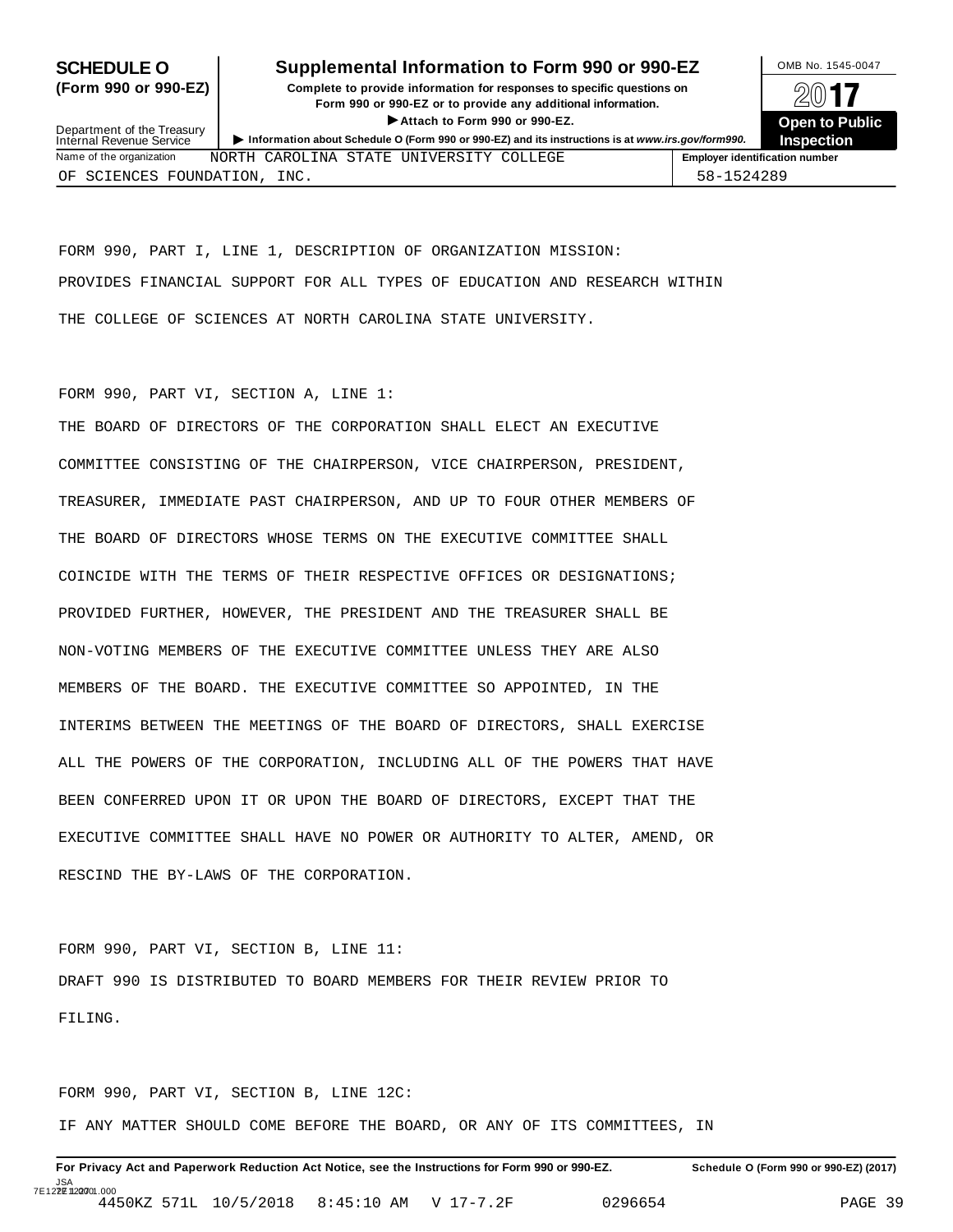| Schedule O (Form 990 or 990-EZ) 2017 |  |      |  |                                         |  | Page $\blacktriangle$                 |  |
|--------------------------------------|--|------|--|-----------------------------------------|--|---------------------------------------|--|
| Name of the organization             |  |      |  | NORTH CAROLINA STATE UNIVERSITY COLLEGE |  | <b>Employer identification number</b> |  |
| OF SCIENCES FOUNDATION,              |  | INC. |  |                                         |  | 58-1524289                            |  |

SUCH A WAY AS TO GIVE RISE TO A CONFLICT OF INTEREST UNDER N.C. GEN. STAT. 55A-8-31 (AS AMENDED FROM TIME TO TIME OR THE CORRESPONDING PROVISION OF ANY FUTURE LAW), ANY INTERESTED DIRECTOR SHALL MAKE FULL DISCLOSURE OF THE MATERIAL FACTS OF THE MATTER AND THE DIRECTOR'S INTEREST INVOLVING THE CONFLICT AND, IF REQUESTED, THE INTERESTED DIRECTOR WITHDRAW FROM THE MEETING FOR SO LONG AS THE MATTER SHALL CONTINUE UNDER DISCUSSION, EXCEPT TO ANSWER ANY QUESTIONS THAT MIGHT BE ASKED REGARDING THE SITUATION. IF THE MATTER INVOLVES AN ITEM OF BUSINESS FOR WHICH A SPECIAL MEETING WAS CALLED, THE INTERESTED DIRECTOR SHALL NOT BE COUNTED TO ESTABLISH A QUORUM, NOR SHALL THE INTERESTED DIRECTOR PARTICIPATE IN THE DELIBERATION OR VOTE ON IT. FURTHERMORE, ANY CORPORATE TRANSACTION IN WHICH A DIRECTOR HAS A DIRECT OR INDIRECT INTEREST MUST BE AUTHORIZED, RATIFIED OR APPROVED IN GOOD FAITH BY A MAJORITY, NOT LESS THAN TWO OF THE DIRECTORS WHO HAVE NO DIRECT OR INDIRECT INTEREST IN THE TRANSACTION EVEN THOUGH LESS THAN A QUORUM; PROVIDED, HOWEVER, NO SUCH TRANSACTION SHALL BE AUTHORIZED, APPROVED, OR RATIFIED BY A SINGLE DIRECTOR. FOR PURPOSES OF THIS POLICY, A DIRECTOR HAS AN INDIRECT INTEREST IN A TRANSACTION IF: (A) ANOTHER ENTITY IN WHICH HE/SHE IS A GENERAL PARTNER IS A PARTY TO THE TRANSACTION; OR (B) ANOTHER ENTITY OF WHICH HE/SHE IS A DIRECTOR, OFFICER, OR TRUSTEE IS A PARTY TO THE TRANSACTION AND THE TRANSACTION IS OR SHOULD BE CONSIDERED BY THE BOARD OF THE FOUNDATION. ALL CONFLICTS OF INTEREST SHALL BE DETERMINED, ADDRESSED AND RESOLVED IN ACCORDANCE WITH N.C. GEN. STAT. 55A-8-31, AS AMENDED FROM TIME TO TIME AND THE CORRESPONDING PROVISION OF ANY FUTURE LAW.

JSA 7E1228 1.000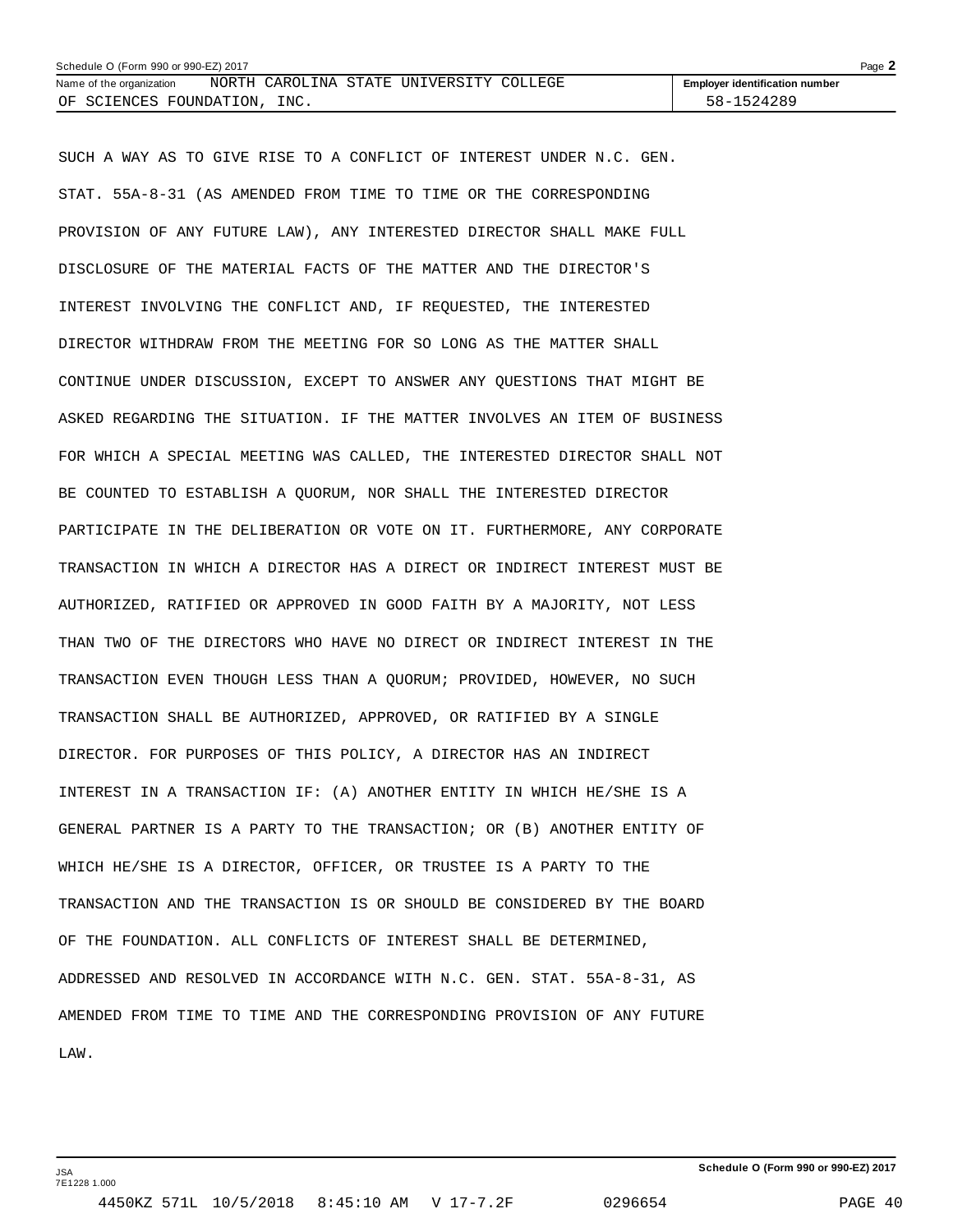FORM 990, PART VI, SECTION B, LINE 15: THE BOARD OF DIRECTORS AND OFFICERS OF NORTH CAROLINA STATE UNIVERSITY COLLEGE OF SCIENCES FOUNDATION THAT DO RECEIVE COMPENSATION ARE COMPENSATED BY NC STATE UNIVERSITY, A  $170(C)(1)$  ORGANIZATION RELATED TO NORTH CAROLINA STATE UNIVERSITY COLLEGE OF SCIENCES FOUNDATION. NC STATE UNIVERSITY SETS THE COMPENSATION OF THESE EMPLOYEES BY ACQUIRING COMPARABILITY DATA WHICH IS REVIEWED AND APPROVED BY INDEPENDENT PERSONS WITH CONTEMPORANEOUS SUBSTANTIATION OF THE DECISION.

FORM 990, PART VI, SECTION C, LINE 18: THE 990 IS LISTED ON THE WEBSITE. FORM 1023 (WHICH WAS FILED PRIOR TO JULY 15, 1987) IS NOT PUBLICLY AVAILABLE.

FORM 990, PART VI, SECTION C, LINE 19: THE AUDITED FINANCIAL STATEMENTS ARE AVAILABLE ON THE WEBSITE: HTTP://FOUNDATIONSACCOUNTING.OFA.NCSU.EDU/FOUNDATIONS/NC-STATE-UNIVERSITY-COLLEGE-OF-SCIENCES-FOUNDATION-INC. OTHER GOVERNING DOCUMENTS ARE MADE AVAILABLE UPON REQUEST.

FORM 990, PART XI, LINE 9, CHANGES IN NET ASSETS: DONATED LAND RETURNED TO DONOR UPON REQUEST \$(1,473,000) CHANGE IN VALUE OF SPLIT INTEREST AGREEMENT  $$(68,828)$ NET TRANSFERS FROM OTHER UNIVERSITY ENTITIES  $\frac{1}{5}$  48,531 NET ASSET CHANGE  $\zeta(1,493,297)$ 

PAGE 1, ITEM J- WEBSITE:

HTTP://FOUNDATIONSACCOUNTING.OFA.NCSU.EDU/FOUNDATIONS/NC-

**Schedule O (Form 990 or 990-EZ) 2017**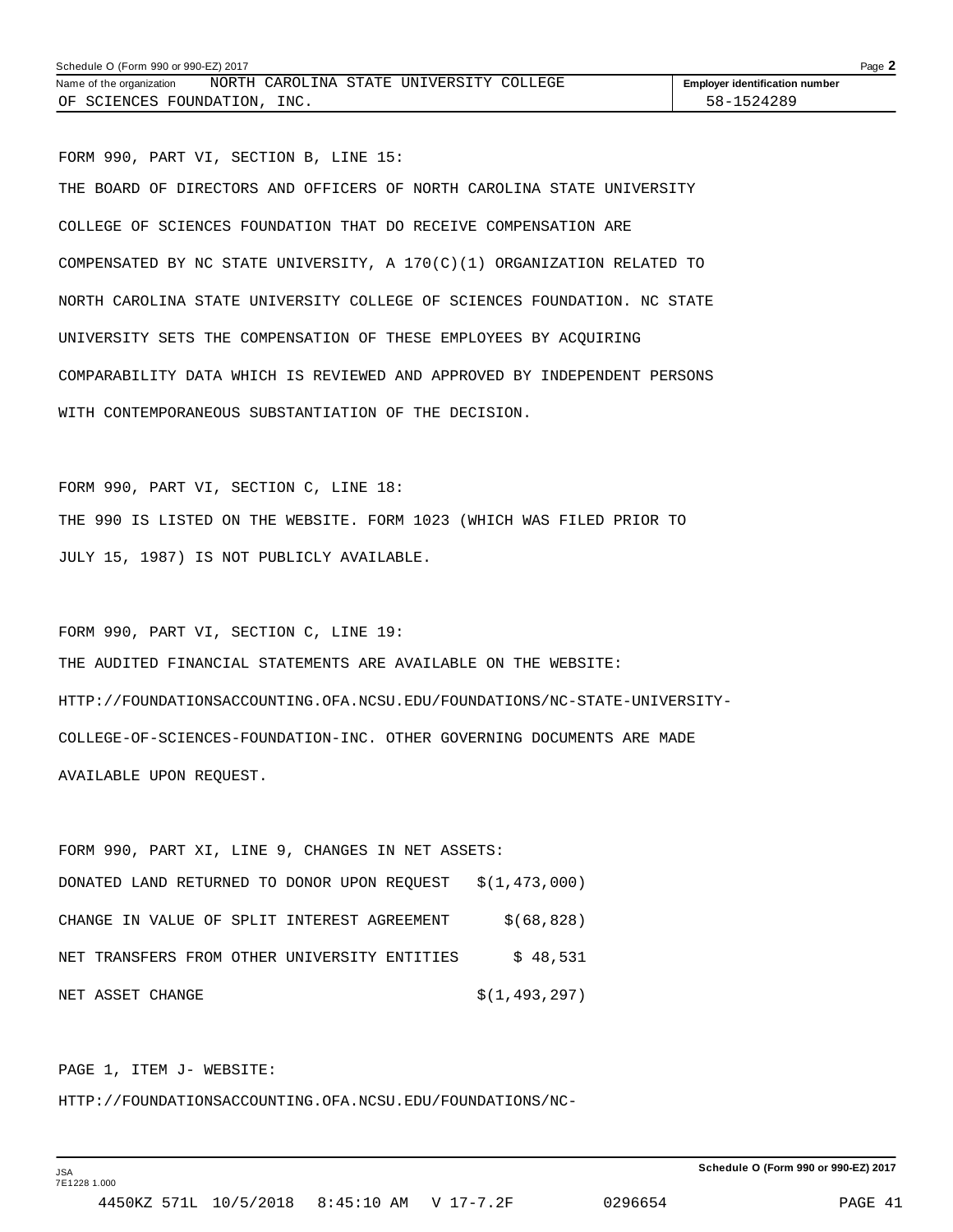<span id="page-42-0"></span>

| Schedule O (Form 990 or 990-EZ) 2017 |  |  |  |                                         |  | Page $\angle$                         |  |
|--------------------------------------|--|--|--|-----------------------------------------|--|---------------------------------------|--|
| Name of the organization             |  |  |  | NORTH CAROLINA STATE UNIVERSITY COLLEGE |  | <b>Employer identification number</b> |  |
| OF SCIENCES FOUNDATION, INC.         |  |  |  |                                         |  | 58-1524289                            |  |

#### STATE-UNIVERSITY-COLLEGE-OF-SCIENCES-FOUNDATION-INC

| FORM 990, PART VIII - INVESTMENT INCOME |                        |                                              | ATTACHMENT 1                      |                                   |
|-----------------------------------------|------------------------|----------------------------------------------|-----------------------------------|-----------------------------------|
| DESCRIPTION                             | A)<br>TOTAL<br>REVENUE | $\mathbf{B}$<br>RELATED OR<br>EXEMPT REVENUE | (C)<br>UNRELATED<br>BUSINESS REV. | (D)<br>EXCLUDED<br><b>REVENUE</b> |
| INVESTMENT INCOME                       | 101,300.               |                                              |                                   | 101,300.                          |
| TOTALS                                  | 101,300.               |                                              |                                   | 101, 300.                         |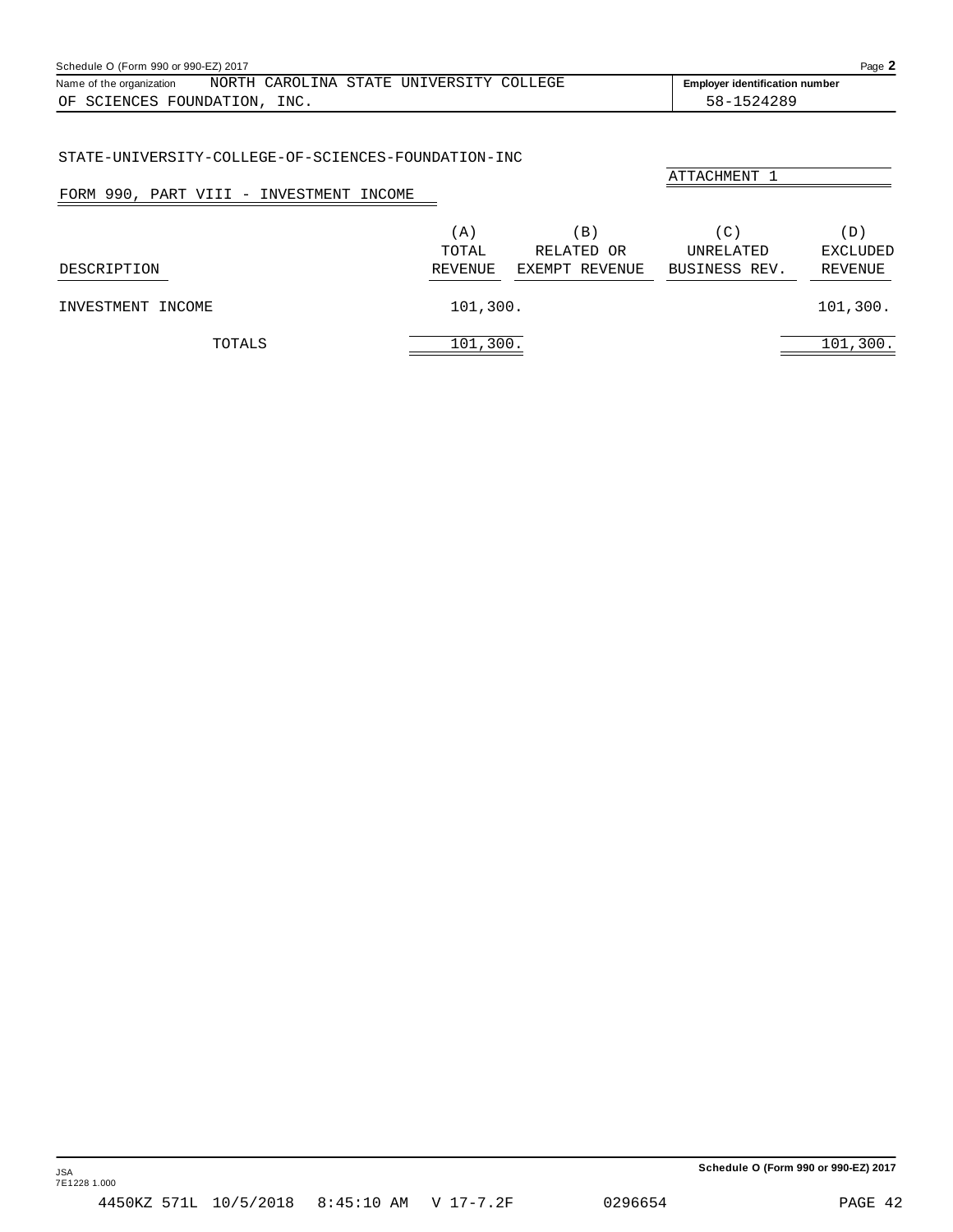

# OMB No. 1545-0047 **SCHEDULE R (Form 990) Related Organizations and Unrelated Partnerships**

 $\triangleright$  Complete if the organization answered "Yes" on Form 990, Part IV, line 33, 34, 35b, 36, or 37.



Department of the Treasury<br>Internal Revenue Service

Department of the Treasury Departo Public<br>Internal Revenue Service Market More to Public (Internal Revenue Service Market of Departo Public<br>Name of the organization MORTH CAROLINA STATE UNIVERSITY COLLEGE (INCOLLEGE PROPUS NORTH CAROLINA STATE UNIVERSITY COLLEGE

OF SCIENCES FOUNDATION, INC. 58-1524289

#### **Part I Identification of Disregarded Entities.** Complete if the organization answered "Yes" on Form 990, Part IV, line 33.

| (a)<br>Name, address, and EIN (if applicable) of disregarded entity | (b)<br>Primary activity | (c)<br>Legal domicile (state<br>or foreign country) | (d)<br>Total income | (e)<br>End-of-year assets | (f)<br>Direct controlling<br>entity |
|---------------------------------------------------------------------|-------------------------|-----------------------------------------------------|---------------------|---------------------------|-------------------------------------|
| (1)                                                                 |                         |                                                     |                     |                           |                                     |
| (2)                                                                 |                         |                                                     |                     |                           |                                     |
| (3)                                                                 |                         |                                                     |                     |                           |                                     |
| (4)                                                                 |                         |                                                     |                     |                           |                                     |
| (5)                                                                 |                         |                                                     |                     |                           |                                     |
| (6)                                                                 |                         |                                                     |                     |                           |                                     |

**Identification of Related Tax-Exempt Organizations.** Complete if the organization answered "Yes" on Form 990, Part IV, line 34, because it had **Part II** one or more related tax-exempt organizations during the tax year.

| (a)<br>Name, address, and EIN of related organization              | (b)<br>Primary activity | (c)<br>Legal domicile (state<br>or foreign country) | (d)<br>Exempt Code section | (e)<br>Public charity status<br>(if section $501(c)(3)$ ) | (f)<br>Direct controlling<br>entity | (g)<br>Section 512(b)(13)<br>controlled<br>entity? |           |
|--------------------------------------------------------------------|-------------------------|-----------------------------------------------------|----------------------------|-----------------------------------------------------------|-------------------------------------|----------------------------------------------------|-----------|
|                                                                    |                         |                                                     |                            |                                                           |                                     | Yes                                                | <b>No</b> |
| NORTH CAROLINA STATE UNIVERSITY FDN, INC.<br>56-6049503<br>(1)     |                         |                                                     |                            |                                                           |                                     |                                                    |           |
| NCSU BOX 7207<br>RALEIGH, NC 27695                                 | SUPPORT                 | ΝC                                                  | 501(C)(3)                  | $170(B)$ 1A IV $N/A$                                      |                                     |                                                    | Χ         |
| (2) NO STATE INVESTMENT FUND, INC.<br>31-1607634                   |                         |                                                     |                            |                                                           |                                     |                                                    |           |
| RALEIGH, NC 27695<br>NCSU BOX 7207                                 | FUND INVEST             | NC                                                  | 501(C)(3)                  | 509(A)(3)                                                 | N/A                                 |                                                    | Χ         |
| NORTH CAROLINA STATE UNIVERSITY<br>56-6000756<br>(3)               |                         |                                                     |                            |                                                           |                                     |                                                    |           |
| RALEIGH, NC 27695<br>NCSU BOX 7205                                 | <b>EDUCATION</b>        | NC                                                  | 170(C)(1)                  | $170(B)$ 1A II $\vert N/A \vert$                          |                                     |                                                    | Χ         |
| THE NORTH CAROLINA AGRICULTURAL FDTN, INC<br>56-6049304<br>(4)     |                         |                                                     |                            |                                                           |                                     |                                                    |           |
| RALEIGH, NC 27695<br>NCSU BOX 7207                                 | SUPPORT                 | NC                                                  | 501(C)(3)                  | 170(B)1A IV/N/A                                           |                                     |                                                    | Χ         |
| NORTH CAROLINA STATE UNIVERSITY ALUMNI<br>56-6035544<br>(5)        |                         |                                                     |                            |                                                           |                                     |                                                    |           |
| ASSOCIATION, INC. NCSU BOX 720<br>RALEIGH, NC 27695                | ALUMNI                  | NC                                                  | 501(C)(3)                  | 170(B)1A IV/N/A                                           |                                     |                                                    | Χ         |
| (6) <sup>NC</sup> STATE ENGINEERING FOUNDATION, INC.<br>56-6046987 |                         |                                                     |                            |                                                           |                                     |                                                    |           |
| NCSU BOX 7207<br>RALEIGH, NC 27695                                 | SUPPORT                 | NC                                                  | 501(C)(3)                  | $170(B)$ 1A IV $ N/A$                                     |                                     |                                                    | X         |
| NORTH CAROLINA VETERINARY MEDICAL<br>58-1344473<br>(7)             |                         |                                                     |                            |                                                           |                                     |                                                    |           |
| RALEIGH, NC 27695<br>FOUNDATION, INC. NCSU BOX 7207                | SUPPORT                 | ΝC                                                  | 501(C)(3)                  | $170(B)$ 1A IV $ N/A$                                     |                                     |                                                    | Χ         |

**For Paperwork Reduction Act Notice, see the Instructions for Form 990. Schedule R (Form 990) 2017**

7E1307 1.000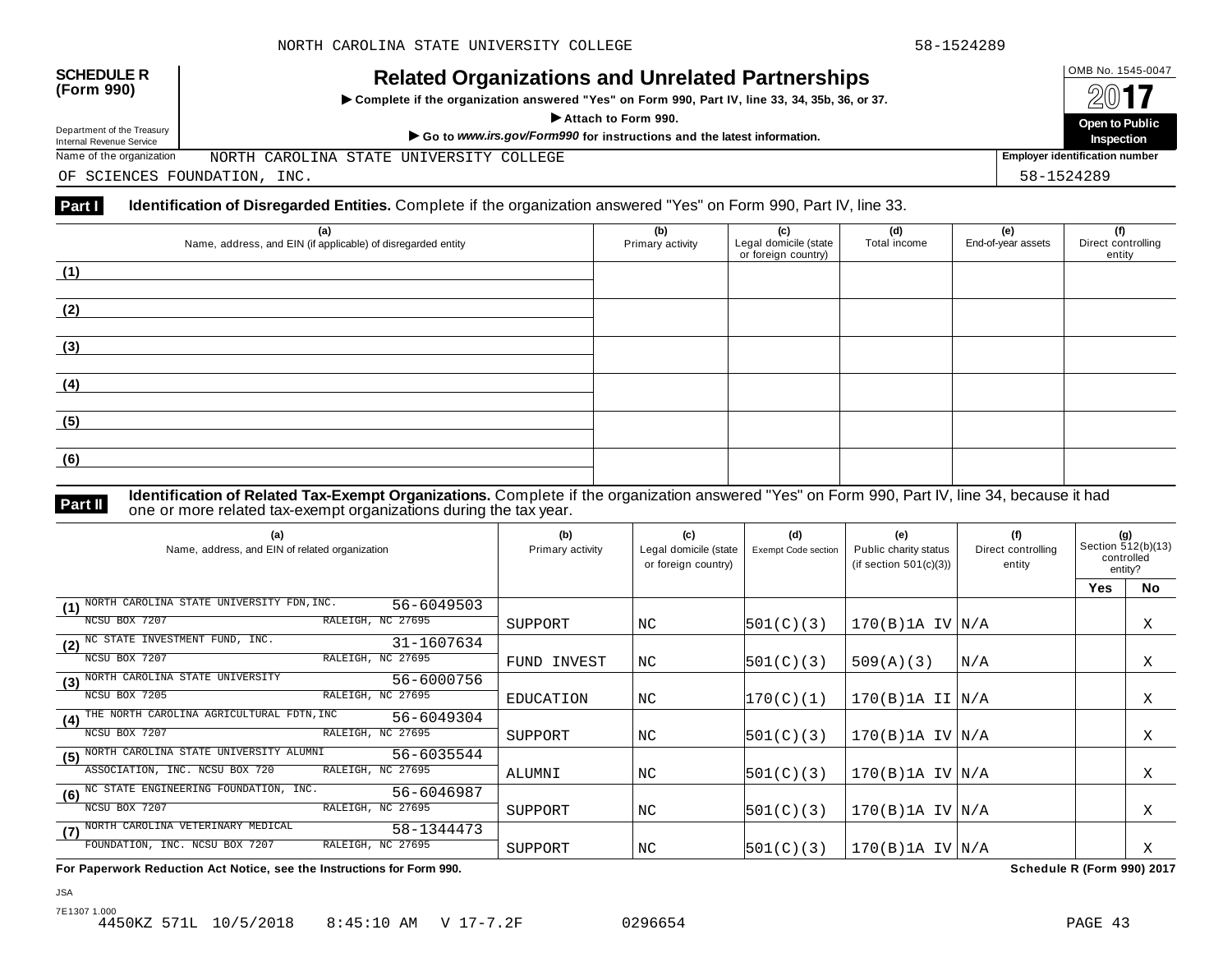

# OMB No. 1545-0047 **SCHEDULE R (Form 990) Related Organizations and Unrelated Partnerships**

 $\triangleright$  Complete if the organization answered "Yes" on Form 990, Part IV, line 33, 34, 35b, 36, or 37.



Department of the Treasury

Department of the Treasury Departo Public<br>Internal Revenue Service Market More to Public (Internal Revenue Service Market of Departo Public<br>Name of the organization MORTH CAROLINA STATE UNIVERSITY COLLEGE (INCOLLEGE PROPUS NORTH CAROLINA STATE UNIVERSITY COLLEGE

OF SCIENCES FOUNDATION, INC. 58-1524289

#### **Part I Identification of Disregarded Entities.** Complete if the organization answered "Yes" on Form 990, Part IV, line 33.

| (a)<br>Name, address, and EIN (if applicable) of disregarded entity | (b)<br>Primary activity | (c)<br>Legal domicile (state<br>or foreign country) | (d)<br>Total income | (e)<br>End-of-year assets | (f)<br>Direct controlling<br>entity |
|---------------------------------------------------------------------|-------------------------|-----------------------------------------------------|---------------------|---------------------------|-------------------------------------|
| (1)                                                                 |                         |                                                     |                     |                           |                                     |
| (2)                                                                 |                         |                                                     |                     |                           |                                     |
| (3)                                                                 |                         |                                                     |                     |                           |                                     |
| (4)                                                                 |                         |                                                     |                     |                           |                                     |
| (5)                                                                 |                         |                                                     |                     |                           |                                     |
| (6)                                                                 |                         |                                                     |                     |                           |                                     |

**Identification of Related Tax-Exempt Organizations.** Complete if the organization answered "Yes" on Form 990, Part IV, line 34, because it had **Part II** one or more related tax-exempt organizations during the tax year.

| (a)<br>Name, address, and EIN of related organization                             | (b)<br>Primary activity | (c)<br>Legal domicile (state<br>or foreign country) | (d)<br><b>Exempt Code section</b> | (e)<br>Public charity status<br>(if section $501(c)(3)$ ) | (f)<br>Direct controlling<br>entity | (g)<br>Section 512(b)(13)<br>controlled<br>entity? |           |
|-----------------------------------------------------------------------------------|-------------------------|-----------------------------------------------------|-----------------------------------|-----------------------------------------------------------|-------------------------------------|----------------------------------------------------|-----------|
|                                                                                   |                         |                                                     |                                   |                                                           |                                     | <b>Yes</b>                                         | <b>No</b> |
| NORTH CAROLINA TOBACCO FOUNDATION<br>59-1715828<br>(1)                            |                         |                                                     |                                   |                                                           |                                     |                                                    |           |
| RALEIGH, NC 27695<br>NCSU BOX 7207                                                | SUPPORT                 | NC                                                  | 501(C)(3)                         | $170(B)$ 1A IV $N/A$                                      |                                     |                                                    | Χ         |
| (2) NC STATE NATURAL RESOURCES FOUNDATION<br>56-0653350                           |                         |                                                     |                                   |                                                           |                                     |                                                    |           |
| RALEIGH, NC 27695<br>INC., NCSU BOX 7207                                          | SUPPORT                 | NC.                                                 | 501(C)(3)                         | $170(B)$ 1A IV $N/A$                                      |                                     |                                                    | Χ         |
| $\overline{\textbf{(3)}^{\text{NC}} }$ STATE UNIVERSITY PARTNERSHIP<br>56-1444287 |                         |                                                     |                                   |                                                           |                                     |                                                    |           |
| RALEIGH, NC 27695<br>CORPORATION, NCSU BOX 7207                                   | SUPPORT                 | NC                                                  | 501(C)(3)                         | 509(A)(3)                                                 | N/A                                 |                                                    | X         |
| (4) <sup>NC</sup> STATE UNIVERSITY STUDENT AID<br>56-0650623                      |                         |                                                     |                                   |                                                           |                                     |                                                    |           |
| RALEIGH, NC 27627<br>ASSOCIATION, INC. PO BOX 37100                               | ATHLETIC                | NC                                                  | 501(C)(3)                         | $170(B)$ 1A IV $N/A$                                      |                                     |                                                    | Χ         |
| (5) NORTH CAROLINA TEXTILE FOUNDATION, INC.<br>56-6045324                         |                         |                                                     |                                   |                                                           |                                     |                                                    |           |
| NCSU BOX 8301<br>RALEIGH, NC 27695                                                | SUPPORT                 | NC                                                  | 501(C)(3)                         | $170(B)$ 1A IV $N/A$                                      |                                     |                                                    | Χ         |
| (6)                                                                               |                         |                                                     |                                   |                                                           |                                     |                                                    |           |
|                                                                                   |                         |                                                     |                                   |                                                           |                                     |                                                    |           |
| (7)                                                                               |                         |                                                     |                                   |                                                           |                                     |                                                    |           |
|                                                                                   |                         |                                                     |                                   |                                                           |                                     |                                                    |           |

**For Paperwork Reduction Act Notice, see the Instructions for Form 990. Schedule R (Form 990) 2017**

JSA

7E1307 1.000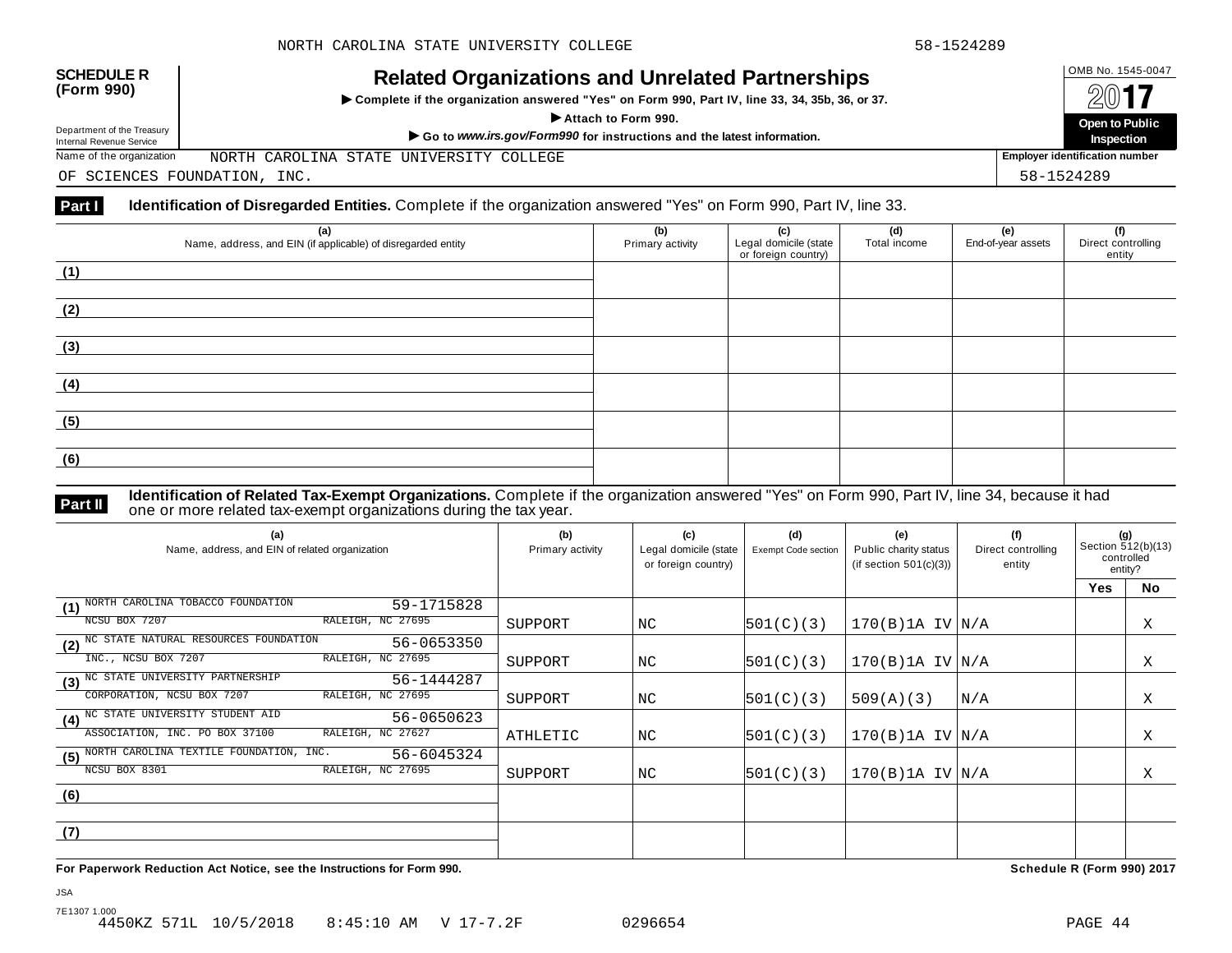**Identification of Related Organizations Taxable as a Partnership.** Complete if the organization answered "Yes" on Form 990, Part IV, line 34, **because it had one or more related organizations Taxable as a Partnership.** Complete if the organization of Related organizations treated as a partnership during the tax year.

| (a)<br>Name, address, and EIN of<br>related organization | ັັັ<br>(b)<br>Primary activity | (c)<br>Legal<br>domicile<br>(state or<br>foreign<br>country) | (d)<br>Direct controlling<br>entity | .<br>ັ<br>(e)<br>Predominant<br>Frequentities<br>income (related,<br>unrelated,<br>excluded from<br>tax under<br>sections 512 - 514) | (f)<br>Share of total<br>income | (g)<br>Share of end-of-<br>year assets | (h)<br>Disproportionate<br>allocations? | (i)<br>Code V - UBI<br>amount in box 20<br>of Schedule K-1<br>(Form 1065) | (j)<br>General or<br>managing<br>partner? |  | (k)<br>Percentage<br>ownership |
|----------------------------------------------------------|--------------------------------|--------------------------------------------------------------|-------------------------------------|--------------------------------------------------------------------------------------------------------------------------------------|---------------------------------|----------------------------------------|-----------------------------------------|---------------------------------------------------------------------------|-------------------------------------------|--|--------------------------------|
|                                                          |                                |                                                              |                                     |                                                                                                                                      |                                 |                                        | Yes No                                  |                                                                           | $ Yes $ No                                |  |                                |
| (1)                                                      |                                |                                                              |                                     |                                                                                                                                      |                                 |                                        |                                         |                                                                           |                                           |  |                                |
| (2)                                                      |                                |                                                              |                                     |                                                                                                                                      |                                 |                                        |                                         |                                                                           |                                           |  |                                |
| (3)                                                      |                                |                                                              |                                     |                                                                                                                                      |                                 |                                        |                                         |                                                                           |                                           |  |                                |
| (4)                                                      |                                |                                                              |                                     |                                                                                                                                      |                                 |                                        |                                         |                                                                           |                                           |  |                                |
| (5)                                                      |                                |                                                              |                                     |                                                                                                                                      |                                 |                                        |                                         |                                                                           |                                           |  |                                |
| (6)                                                      |                                |                                                              |                                     |                                                                                                                                      |                                 |                                        |                                         |                                                                           |                                           |  |                                |
| (7)                                                      |                                |                                                              |                                     |                                                                                                                                      |                                 |                                        |                                         |                                                                           |                                           |  |                                |

# **Part IV** Identification of Related Organizations Taxable as a Corporation or Trust. Complete if the organization answered "Yes" on Form 990, Part IV,<br>line 34, because it had one or more related organizations treated as a

| (a)<br>Name, address, and EIN of related organization | (b)<br>Primary activity | (c)<br>Legal domicile<br>(state or foreign<br>country) | (d)<br>Direct controlling<br>entity | (e)<br>Type of entity<br>(C corp, S corp, or trust) | (f)<br>Share of total<br>income | (g)<br>Share of<br>end-of-year assets $\left  \begin{array}{c} 0.000180 \\ 0.00000 \\ 0.000000 \\ 0.000000 \\ \end{array} \right $ = 512(b)(13) | $\begin{vmatrix} (h) \ \text{Percentage} \end{vmatrix}$ Section | entity? |   |
|-------------------------------------------------------|-------------------------|--------------------------------------------------------|-------------------------------------|-----------------------------------------------------|---------------------------------|-------------------------------------------------------------------------------------------------------------------------------------------------|-----------------------------------------------------------------|---------|---|
|                                                       |                         |                                                        |                                     |                                                     |                                 |                                                                                                                                                 |                                                                 | Yes No  |   |
| (1) CHARITABLE REMAINDER TRUSTS (2)                   |                         |                                                        |                                     |                                                     |                                 |                                                                                                                                                 |                                                                 |         |   |
|                                                       | ASSET INVESTMENT        | $_{\mathrm{NC}}$                                       | NCSU COLLEGE                        | TRUST                                               |                                 |                                                                                                                                                 |                                                                 |         | X |
| (2)                                                   |                         |                                                        |                                     |                                                     |                                 |                                                                                                                                                 |                                                                 |         |   |
|                                                       |                         |                                                        |                                     |                                                     |                                 |                                                                                                                                                 |                                                                 |         |   |
| (3)                                                   |                         |                                                        |                                     |                                                     |                                 |                                                                                                                                                 |                                                                 |         |   |
|                                                       |                         |                                                        |                                     |                                                     |                                 |                                                                                                                                                 |                                                                 |         |   |
| (4)                                                   |                         |                                                        |                                     |                                                     |                                 |                                                                                                                                                 |                                                                 |         |   |
|                                                       |                         |                                                        |                                     |                                                     |                                 |                                                                                                                                                 |                                                                 |         |   |
| (5)                                                   |                         |                                                        |                                     |                                                     |                                 |                                                                                                                                                 |                                                                 |         |   |
| (6)                                                   |                         |                                                        |                                     |                                                     |                                 |                                                                                                                                                 |                                                                 |         |   |
|                                                       |                         |                                                        |                                     |                                                     |                                 |                                                                                                                                                 |                                                                 |         |   |
| (7)                                                   |                         |                                                        |                                     |                                                     |                                 |                                                                                                                                                 |                                                                 |         |   |
|                                                       |                         |                                                        |                                     |                                                     |                                 |                                                                                                                                                 |                                                                 |         |   |

7E1308 1.000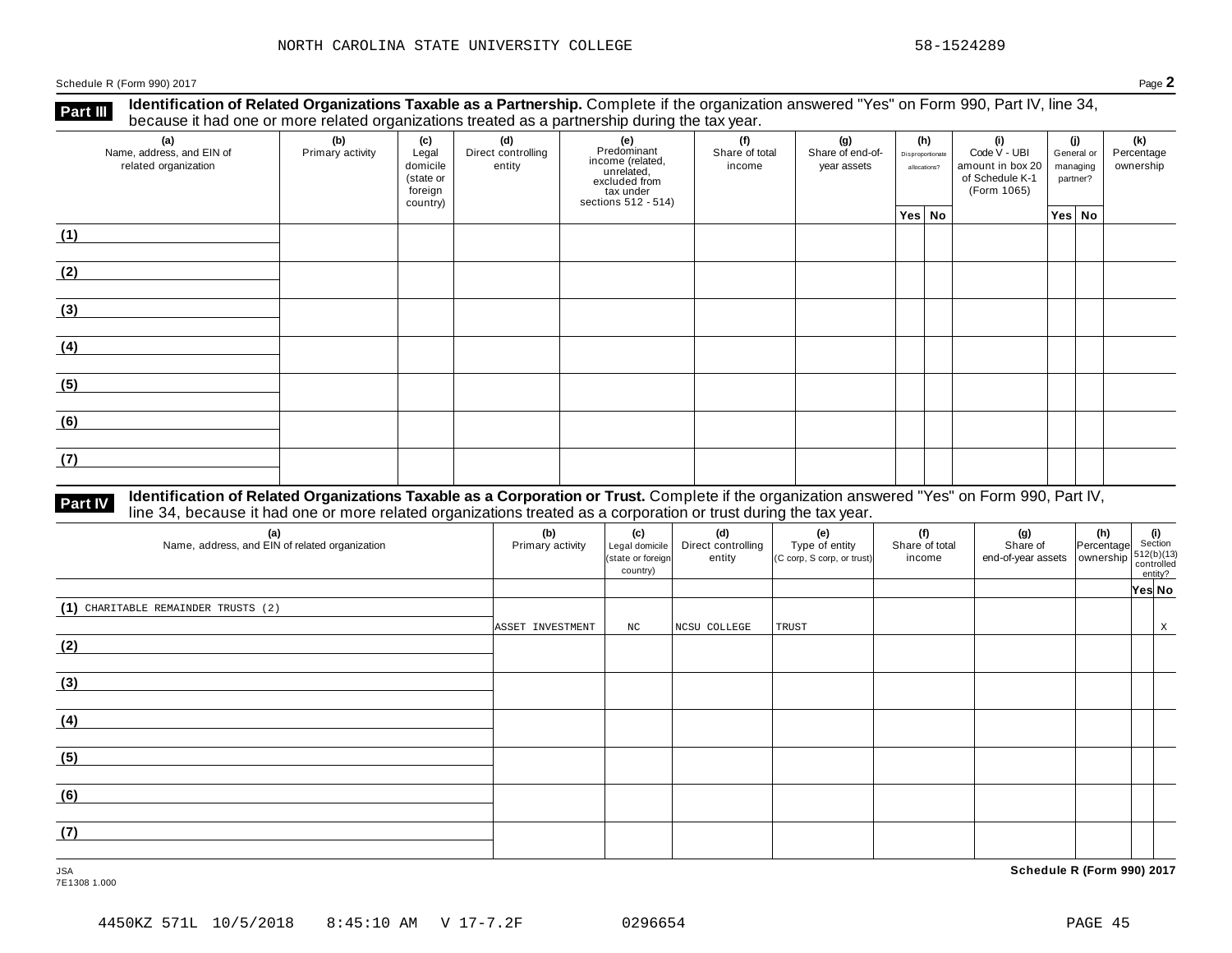| Part V              | Transactions With Related Organizations. Complete if the organization answered "Yes" on Form 990, Part IV, line 34, 35b, or 36.                                              |                |                           |                         |
|---------------------|------------------------------------------------------------------------------------------------------------------------------------------------------------------------------|----------------|---------------------------|-------------------------|
|                     | Note: Complete line 1 if any entity is listed in Parts II, III, or IV of this schedule.                                                                                      |                | Yes No                    |                         |
|                     | During the tax year, did the organization engage in any of the following transactions with one or more related organizations listed in Parts II-IV?                          |                |                           |                         |
| a                   |                                                                                                                                                                              | 1a             |                           | X                       |
| b                   |                                                                                                                                                                              | 1 <sub>b</sub> | $\mathbf{X}$              |                         |
| c                   |                                                                                                                                                                              | 1 <sub>c</sub> |                           | Χ                       |
|                     |                                                                                                                                                                              | 1 <sub>d</sub> |                           | $\overline{\mathbf{x}}$ |
|                     |                                                                                                                                                                              | 1e             |                           | $\overline{\mathbf{x}}$ |
| f                   |                                                                                                                                                                              | 1f             |                           | X                       |
|                     |                                                                                                                                                                              | 1 <sub>g</sub> |                           | $\overline{\mathbf{x}}$ |
| h                   |                                                                                                                                                                              | 1 <sub>h</sub> |                           | $\overline{\mathbf{x}}$ |
|                     |                                                                                                                                                                              | 11             |                           | $\overline{\mathbf{x}}$ |
|                     |                                                                                                                                                                              | 1j             |                           | $\mathbf X$             |
|                     |                                                                                                                                                                              |                |                           | X                       |
|                     |                                                                                                                                                                              | 1k             |                           | $\overline{\mathbf{x}}$ |
|                     |                                                                                                                                                                              | 11             | $\mathbf{X}$              |                         |
| m                   |                                                                                                                                                                              | 1m             | $\overline{\mathbf{x}}$   |                         |
|                     |                                                                                                                                                                              | 1n             | $\overline{\mathbf{x}}$   |                         |
| $\mathbf{o}$        |                                                                                                                                                                              | 1 <sub>o</sub> |                           |                         |
| p                   |                                                                                                                                                                              | 1 <sub>p</sub> | $\boldsymbol{\mathrm{X}}$ |                         |
| a                   |                                                                                                                                                                              | 1 <sub>q</sub> | $\overline{\mathbf{x}}$   |                         |
|                     |                                                                                                                                                                              |                |                           | X                       |
|                     |                                                                                                                                                                              | 1r<br>1s       | $\mathbf{X}$              |                         |
| $\mathbf{2}$        | If the answer to any of the above is "Yes," see the instructions for information on who must complete this line, including covered relationships and transaction thresholds. |                |                           |                         |
|                     | (a)<br>(b)<br>(c)                                                                                                                                                            | (d)            |                           |                         |
|                     | Amount involved<br>Name of related organization<br>Transaction<br>Method of determining<br>amount involved<br>type $(a-s)$                                                   |                |                           |                         |
|                     |                                                                                                                                                                              |                |                           |                         |
| (1)                 |                                                                                                                                                                              |                |                           |                         |
| (2)                 |                                                                                                                                                                              |                |                           |                         |
| (3)                 |                                                                                                                                                                              |                |                           |                         |
|                     |                                                                                                                                                                              |                |                           |                         |
| (4)                 |                                                                                                                                                                              |                |                           |                         |
| (5)                 |                                                                                                                                                                              |                |                           |                         |
| (6)                 |                                                                                                                                                                              |                |                           |                         |
| JSA<br>7E1309 2.000 | Schedule R (Form 990) 2017                                                                                                                                                   |                |                           |                         |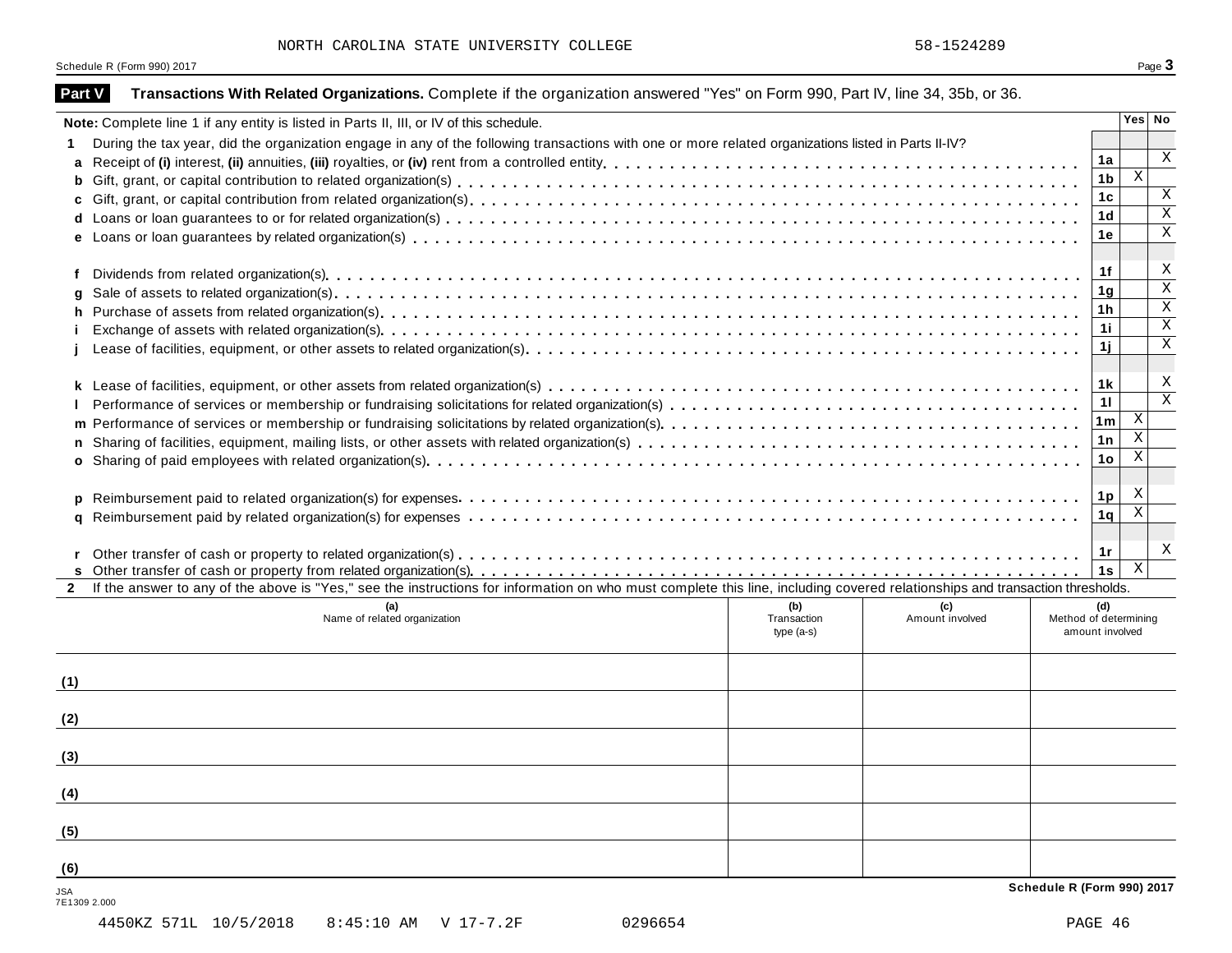## **Part VI Unrelated Organizations Taxable as a Partnership.** Complete if the organization answered "Yes" on Form 990, Part IV, line 37.

Provide the following information for each entity taxed as a partnership through which the organization conducted more than five percent of its activities (measured by total assets or gross revenue) that was not a related organization. See instructions regarding exclusion for certain investment partnerships.

| (a)<br>Name, address, and EIN of entity | (b)<br>Primary activity | (c)<br>Legal domicile<br>(state or foreign<br>country) |                                     | (e)<br>Are all partners<br>section<br>501(c)(3)<br>organizations? |  | (f)<br>Share of<br>total income | (g)<br>Share of<br>end-of-year<br>assets | (h)<br>Disproportionate<br>allocations? | $(i)$<br>Code $\vee$ - UBI<br>amount in box 20<br>of Schedule K-1<br>(Form 1065) | (j)<br>General or<br>managing<br>partner? |    | (k)<br>Percentage<br>ownership |
|-----------------------------------------|-------------------------|--------------------------------------------------------|-------------------------------------|-------------------------------------------------------------------|--|---------------------------------|------------------------------------------|-----------------------------------------|----------------------------------------------------------------------------------|-------------------------------------------|----|--------------------------------|
|                                         |                         |                                                        | from tax under<br>sections 512-514) | $Yes \mid No$                                                     |  |                                 |                                          | Yes No                                  |                                                                                  | Yes                                       | No |                                |
| (1)                                     |                         |                                                        |                                     |                                                                   |  |                                 |                                          |                                         |                                                                                  |                                           |    |                                |
| (2)                                     |                         |                                                        |                                     |                                                                   |  |                                 |                                          |                                         |                                                                                  |                                           |    |                                |
| (3)                                     |                         |                                                        |                                     |                                                                   |  |                                 |                                          |                                         |                                                                                  |                                           |    |                                |
| (4)                                     |                         |                                                        |                                     |                                                                   |  |                                 |                                          |                                         |                                                                                  |                                           |    |                                |
| (5)                                     |                         |                                                        |                                     |                                                                   |  |                                 |                                          |                                         |                                                                                  |                                           |    |                                |
| (6)                                     |                         |                                                        |                                     |                                                                   |  |                                 |                                          |                                         |                                                                                  |                                           |    |                                |
| (7)                                     |                         |                                                        |                                     |                                                                   |  |                                 |                                          |                                         |                                                                                  |                                           |    |                                |
| (8)                                     |                         |                                                        |                                     |                                                                   |  |                                 |                                          |                                         |                                                                                  |                                           |    |                                |
| (9)                                     |                         |                                                        |                                     |                                                                   |  |                                 |                                          |                                         |                                                                                  |                                           |    |                                |
| (10)                                    |                         |                                                        |                                     |                                                                   |  |                                 |                                          |                                         |                                                                                  |                                           |    |                                |
| (11)                                    |                         |                                                        |                                     |                                                                   |  |                                 |                                          |                                         |                                                                                  |                                           |    |                                |
| (12)                                    |                         |                                                        |                                     |                                                                   |  |                                 |                                          |                                         |                                                                                  |                                           |    |                                |
| (13)                                    |                         |                                                        |                                     |                                                                   |  |                                 |                                          |                                         |                                                                                  |                                           |    |                                |
| (14)                                    |                         |                                                        |                                     |                                                                   |  |                                 |                                          |                                         |                                                                                  |                                           |    |                                |
| (15)                                    |                         |                                                        |                                     |                                                                   |  |                                 |                                          |                                         |                                                                                  |                                           |    |                                |
| (16)                                    |                         |                                                        |                                     |                                                                   |  |                                 |                                          |                                         |                                                                                  |                                           |    |                                |
| <b>JSA</b>                              |                         |                                                        |                                     |                                                                   |  |                                 |                                          |                                         |                                                                                  |                                           |    | Schedule R (Form 990) 2017     |